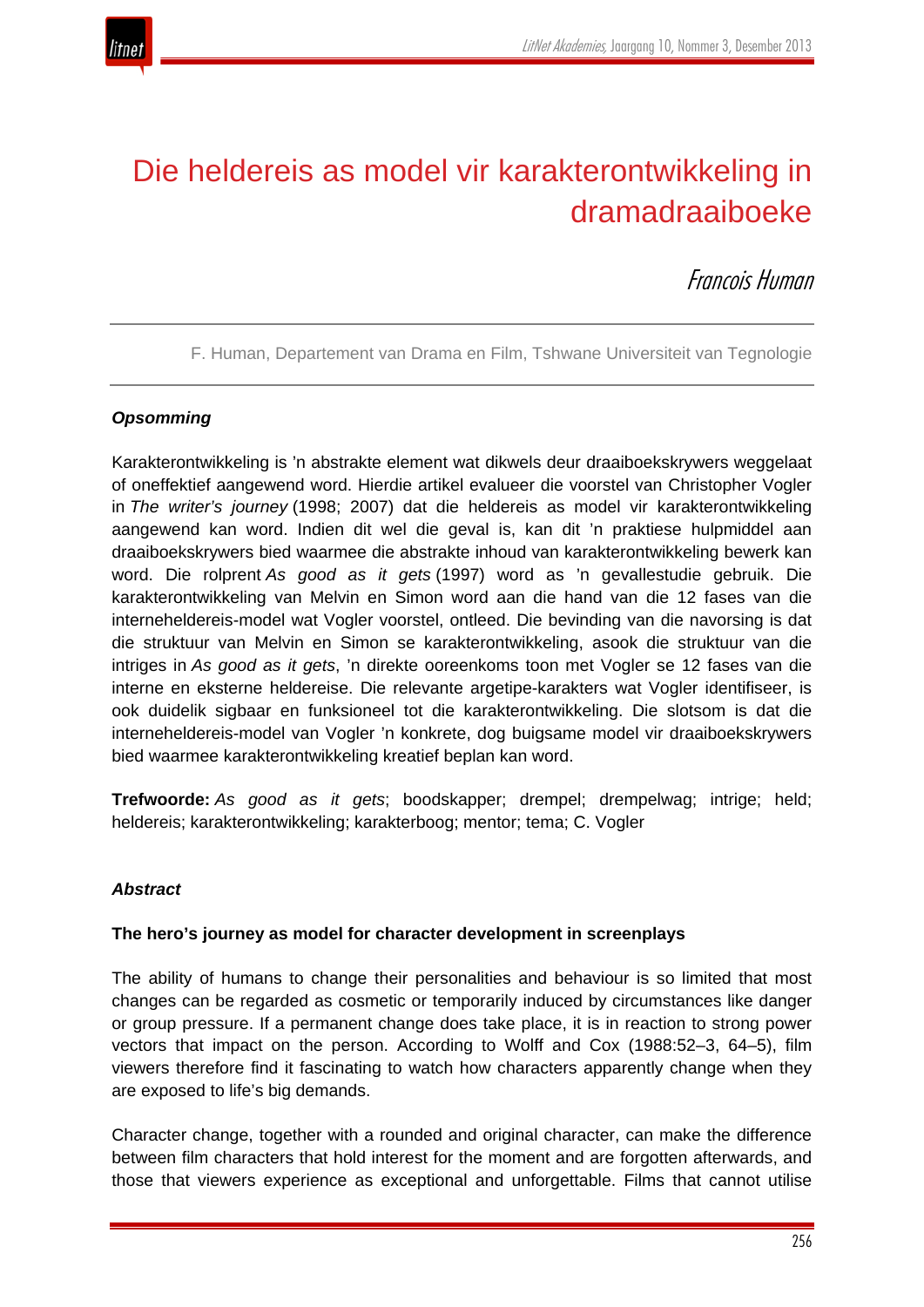

intense negative emotions such as suspense, anxiety and fear, or impressive spectacles such as explosions and chase and war sequences, often make use of character development to increase the viewers' involvement. In such cases the character change becomes an important character, structural and plot technique. A character can change either by developing or by regressing. This article focuses only on development, but the principles can also be applied to regression.

Since character development is an abstract element of the screenplay writing process, it is often neglected or left out completely. This article evaluates the suggestion by Christopher Vogler in *The writer's journey* (1998; 2007) that the hero's journey can be used as a model for character development. If this is the case, it can offer a practical tool to screenwriters with which they can plan and implement the abstract content of character development.

Although a number of authors support the suggestion of Vogler, no research has been done to test it. A search through research journal data bases, which include *Journal of Screenwriting*, as well as 28 textbooks published since 1998 and 62 DVDs of the Screenwriting Expo Seminar Series, which contain lectures from most of the well-known professors and consultants in the USA, did not turn up any research that addresses the application of the hero's journey to character development. Vogler himself does not elaborate on his suggestion and does not try to illustrate or prove it.

This article asks the questions whether the hero's journey can assist screen writers in the real world to effectively structure character development and whether it can contribute to broadly synchronise the story content and the character development.

The film *As good as it gets* (1997) was chosen as a case study because among the wellknown films it is most suitable for the investigation. Firstly, the film was released in the year before Vogler's book was published and therefore the writers could not have used the internal hero's journey that Vogler suggests as a model. Secondly, the screenplay won the highest American award for screenplays, namely that of best screenplay from the Writers Guild of America, as well as an Oscar nomination for best screenplay. The last and most important reason is the fact that character development plays a bigger part in the screenplay than in any other film that the researcher has seen in his 35-year career in the film industry.

This article analyses the character development of Melvin and Simon by means of the 12 stages of the internal hero's journey model, as well as the archetype characters that Vogler suggests. Since it is Melvin's story, his character development forms the deep structure of both the external and the internal journeys and his journey is much more detailed than that of Simon.

The hero's external and internal journeys become clearly visible soon after the start of the film, when Melvin receives his first call to adventure for the internal journey. Both Melvin and Simon are introduced as unwilling heroes who do not want to change their personalities and behaviour. They therefore ignore the calls to adventure and have to receive several of them. These calls for Melvin are for both the internal and the external journeys. The inciting incidents for each character occur only after they receive a negative call to adventure, which they cannot refuse, at the end of the first act.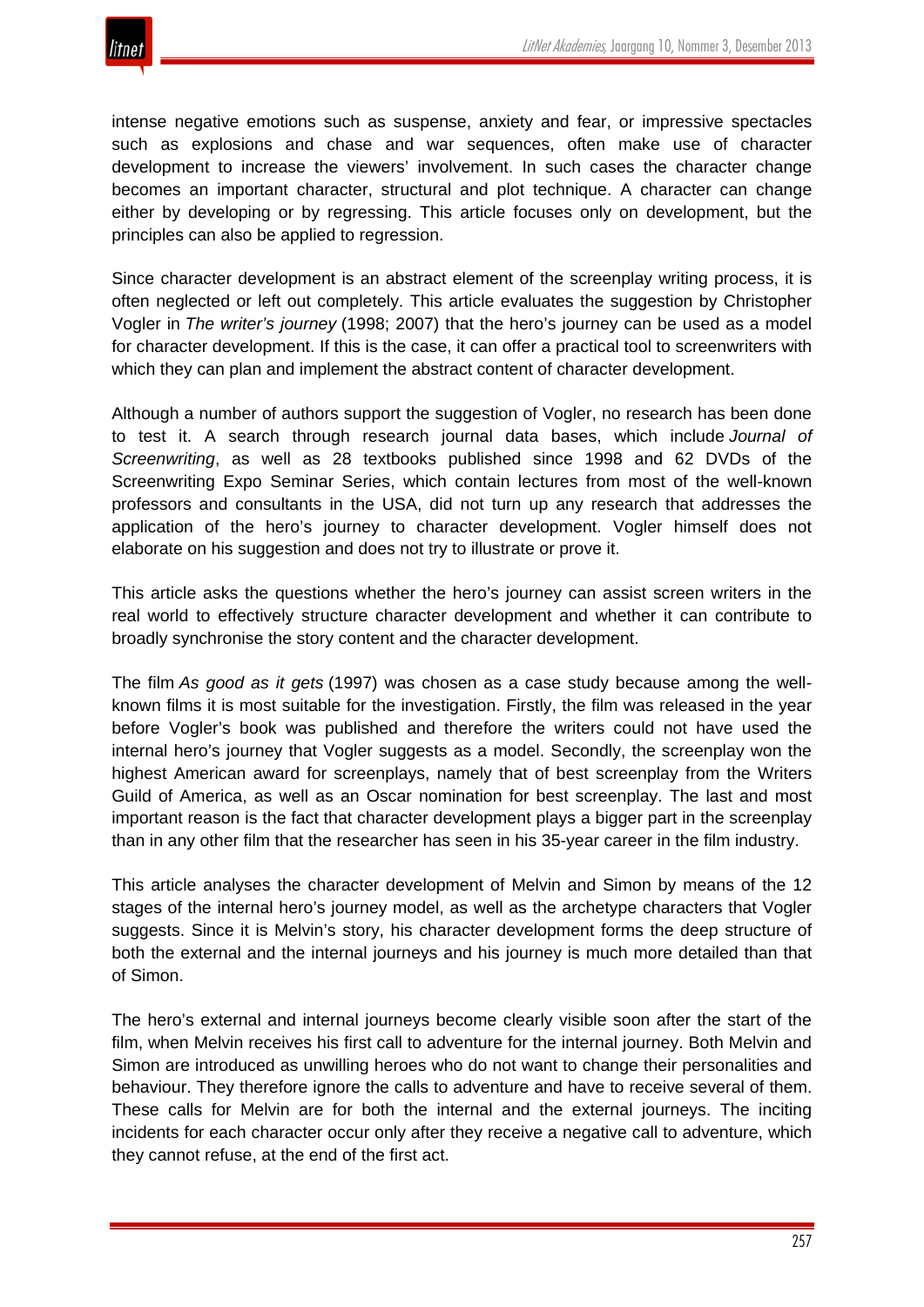During the second act both characters have to adapt to the extraordinary world and both are forced to pass through the sixth stage of experimenting with the first changes (tests, allies, enemies). Melvin is forced to accept a dog as ally and mentor. He is also forced to make friends with Simon, and Simon is forced to accept Melvin as an ally. Both of them have an approach to the innermost cave in their external and internal journeys. While Melvin is on his way to his innermost cave, Simon is approaching his third threshold and resurrection. As suggested by Vogler, Melvin also encounters all the stages of the hero's internal journey during the second act: *Preparation for big change, Attempt at big change (ordeal)* and *Results of attempt to change (reward).* During this act Simon completes his internal journey and returns with the elixir of maturity.

Once Simon has completed his hero's journey he qualifies to be a mentor for Melvin during the third act. Melvin has to recommit to the process of character development (phase 10), has to make a final big effort to change (phase 11), and at the end he finally masters the problem (phase 12: return with the elixir) and also receives the external elixir.

The finding of this research article is that the structure of Melvin's and Simon's character development, as well as the structure of the plots in *As good as it gets*, has a direct correlation with Vogler's guidelines for the internal and external hero's journeys. All 12 stages of the internal hero's journey of Melvin, as well as the most important ones for Simon, are clearly visible in the screenplay. The relevant archetype characters, like the mentors and threshold guardians, that are related to the internal journey are also clearly visible and functional to the character development.

Given the effective character development and financial and artistic success of *As good as it gets*, the conclusion of the article is that the internal hero's journey offers a concrete yet flexible model for screenplay writers with which character development can be planned creatively. If the model is also used to structure the plots, or if the relevant plots follow the classic dramatic three-act structure, the character development will be integrated and at least broadly synchronised with the story content that supports character development. This results in character development becoming an important character, structural and plot technique that is interwoven through the story, adds value to the quality of it and boosts the box-office income.

**Keywords:** *As good as it gets*; character arc; character development; herald; hero; hero's journey; innermost cave; mentor; theme; threshold; threshold guardian; C. Vogler

# **1. Inleiding**

Die stelling "gedrag voorspel gedrag" deur sielkundiges impliseer dat die mens inherent 'n weerstand het teen gedragsverandering. Van geboorte tot dood bly die wese van sy persoonlikheid grootliks dieselfde: die skoolboelie word die korporatiewe boelie, die gedrewene bly haastig tot die ouderdom hom rem en die luiaard, swakkeling, feeks of *nerd* behou lewenslank die kern van hul karakter (Brown 2009).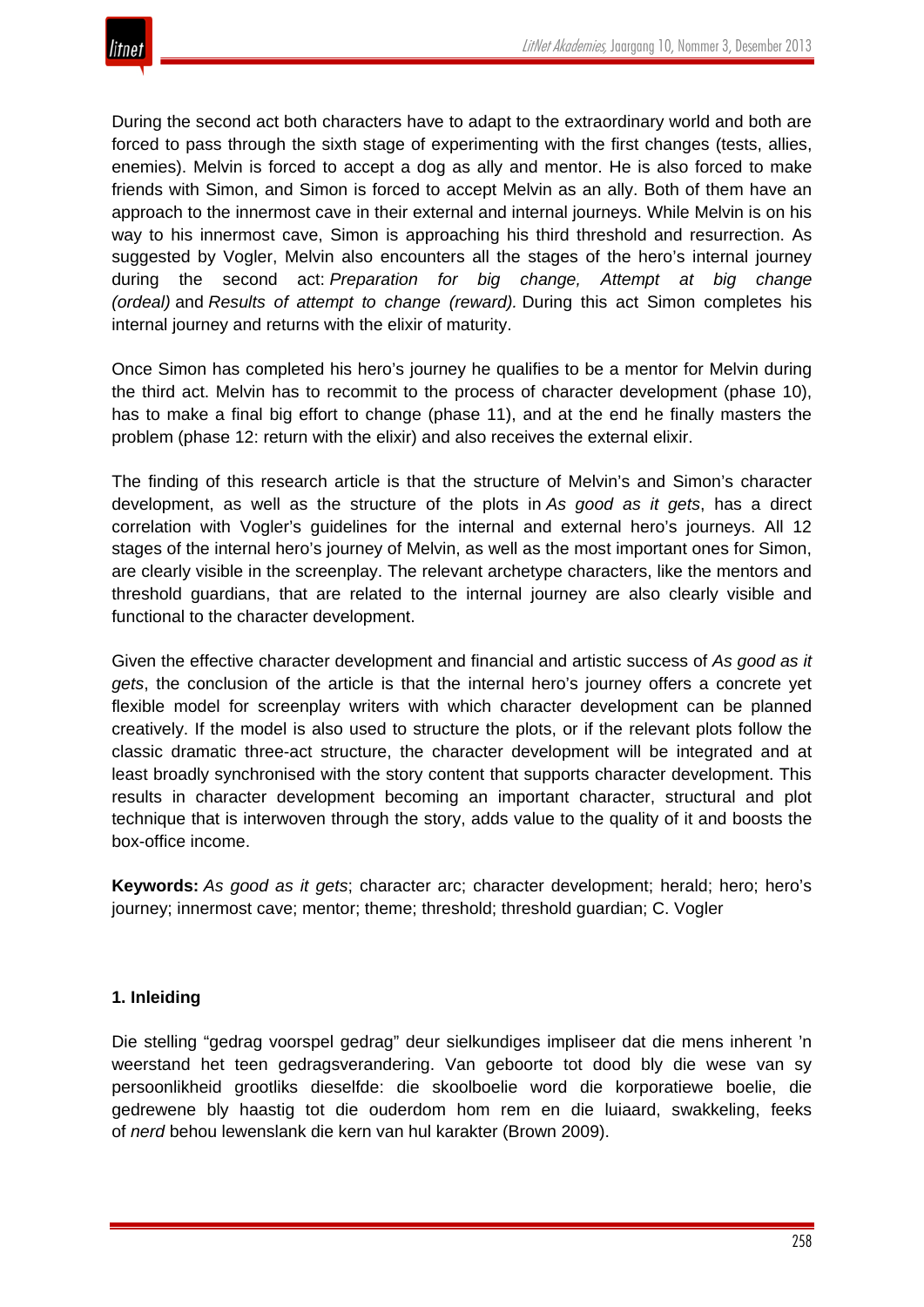Die vermoë van die mens om sy persoonlikheid en gedrag te verander is so beperk dat die meeste veranderinge beskou kan word as kosmeties of tydelik van aard as gevolg van omstandighede soos gevaar of groepsdruk. Wanneer permanente veranderinge wel plaasvind, is dit klein en slegs uit reaksie op groot kragvektore wat op die persoon inwerk (Vogler 2009). Volgens Wolff en Cox (1988:52–3, 64–5) vind rolprentkykers dit daarom fassinerend om te sien hoe karakters oënskynlik verander wanneer hulle aan die lewe se groot eise blootgestel word.

Karakterverandering, tesame met 'n oorspronklike en ronde karakter, kan die verskil maak tussen rolprentkarakters wat, soos 'n flikkerende kampvuur, vir die oomblik die belangstelling hou en daarna vergeet word en dié wat deur kykers as onvergeetlik en groots beleef word. Rolprente wat nie intense negatiewe emosies soos spanning, angs en vrees of indrukwekkende skouspel soos ontploffings en jaag- en oorlogsekwense kan benut nie, maak dikwels van karakterverandering gebruik om die kykers se betrokkenheid te verhoog. Die karakterverandering word in so 'n geval 'n belangrike karakter-, strukturele en intrigetegniek wat deur die verhaal heen verweef loop en soms deur meer as een intrige ontgin en onthul word. Karakterverandering kan beide ontwikkeling (progressie) of agteruitgang (regressie) behels. Hierdie artikel fokus slegs op karakterontwikkeling, maar die beginsels kan ook op karakteragteruitgang toegepas word.

Nie alle rolprentgenres leen hulle ewe goed tot karakterontwikkeling nie, en nie almal word verbeter deur skermtyd daaraan af te staan nie. Dit is byvoorbeeld nie altyd gepas vir die karakters in sommige komedies (Mr Bean), rillers (Chucky) en superheldverhale (Superman) om te verander nie. In multi-intrigeverhale (byvoorbeeld die meeste ramprolprente) is dit moeilik om substantiewe karakterontwikkeling aan te wend, aangesien daar verskillende hoofkarakters / groepe karakters en verskeie parallelle intriges is. In aksie- en rillerverhale is karakterontwikkeling tradisioneel selde of minimalisties aangewend, maar dit word meer prominent in sommige rolprente. Genres wat normaalweg swaar op karakterontwikkeling steun, is menslike dramas, dramatiese romanses, romantiese komedies en tragedies.

By die meeste rolprente is dit wel die ideaal om te wys hoe die held<sup>1</sup> of alternatiewelik 'n ander hoofkarakter deur sy ervaring beïnvloed word. *The dark knight* (2008) benut hoofsaaklik die superheld- en aksiegenres (met 'n klein komponent romanse) en dit het wêreldwyd meer as \$1 000 miljoen by die loket verdien. Een van die baie redes vir hierdie sukses is die feit dat dit duidelike karakterverandering bevat (regressie in Harvey Dent, ontwikkeling in Bruce Wayne en Lucius Fox) wat gerugsteun word deur die temas, antitemas en plotgebeure. Hierdie tendens word voortgesit in onlangse superheldrolprente soos *The amazing Spider-Man* (2012) en *The dark knight rises*(2012).

Karakterontwikkeling is 'n abstrakte tegniek as dit met die meeste ander verhaal-elemente soos byvoorbeeld snellergebeurtenisse, hindernisse en klimakse vergelyk word. Dit word dikwels deur onervare draaiboekskrywers weggelaat of so oneffektief aangewend dat dit die verhaal selfs skade aandoen. Die heldereis is reeds goed gevestig as 'n model vir die skep van effektiewe rolprentstruktuur en karakters, maar Christopher Vogler se voorstel in *The writer's journey* (1998; 2007) dat dit ook as model vir karakterontwikkeling gebruik kan word, is nog grootliks onontgin.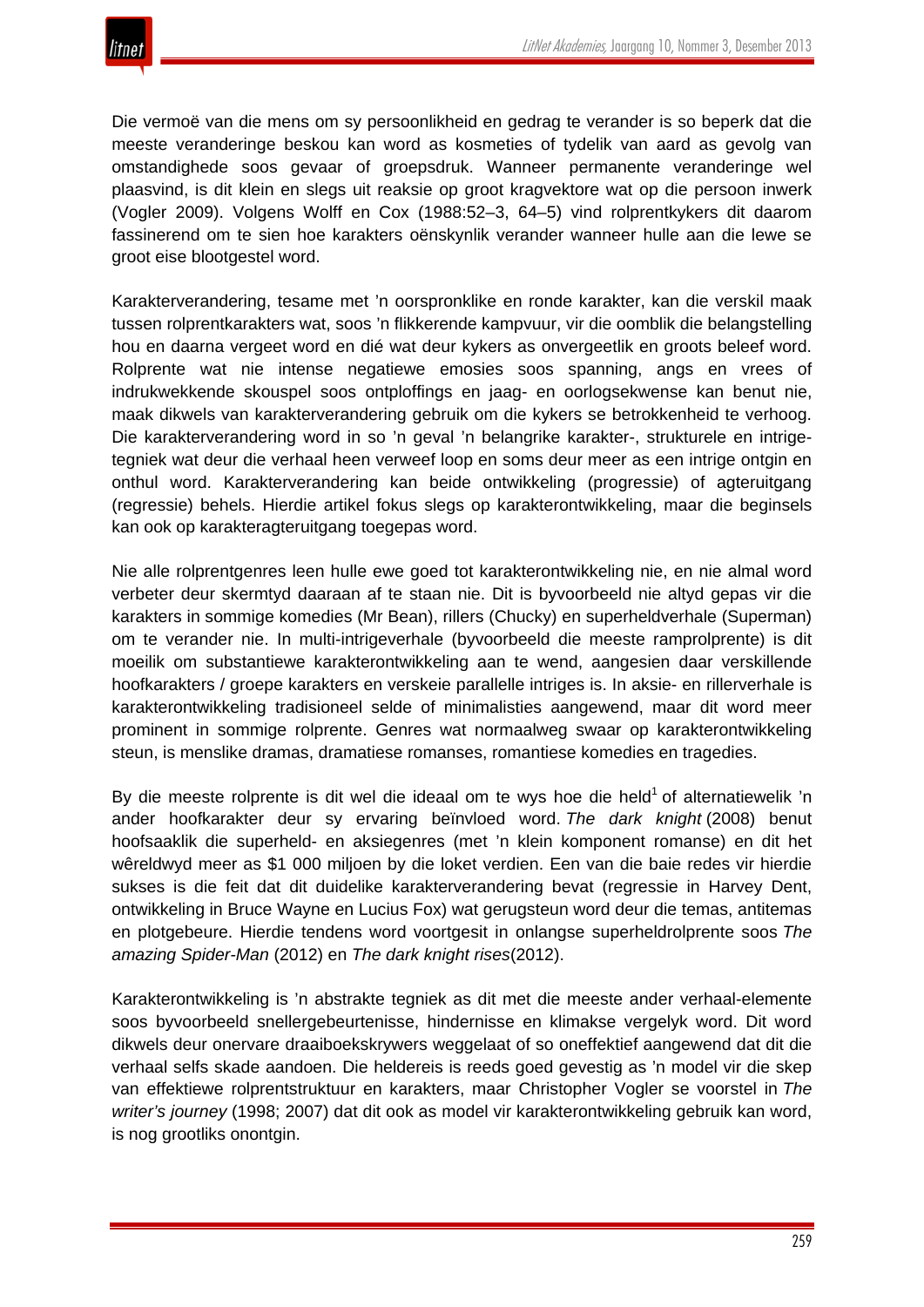Alhoewel enkele skrywers op die internet Vogler se voorstel ondersteun en selfs effense variasies op die interne reis voorstel (Palmer 2011), is daar nog geen navorsing gedoen om dit te toets nie. 'n Literatuursoektog deur navorsingsjoernaal-databasisse, wat *Journal of Screenwriting* (die enigste geakkrediteerde navorsingsjoernaal wat fokus op draaiboekskryf) insluit, asook 28 handboeke oor draaiboekskryf wat sedert 1998 gepubliseer is en 62 DVD's van die Screenwriting Expo Seminar Series wat lesings deur die belangrikste draaiboekskryfdosente en -konsultante in die VSA bevat, kon geen navorsing vind wat oor die toepassing van die heldereis op karakterontwikkeling handel nie. Vogler self brei nie uit op sy voorstel nie en wend geen poging aan om dit te bewys nie. Die enigste ander publikasie oor die interne heldereis is die DVD *The hero's two journeys*, volume 2, wat Vogler saam met Michael Hauge aanbied (Hauge en Vogler 2009). Alhoewel die lesing handel oor die eksterne en interne reise van die held in letterkunde, bied Vogler tydens sy aanbieding nie 'n enkele voorbeeld uit rolprente aan nie, maar lys slegs die 12 fases van die interne reis en verduidelik kortliks wat sommige van die fases behels.

Hierdie artikel evalueer die vrae of die heldereis draaiboekskrywers in die praktyk kan help om karakterontwikkeling effektief te struktureer en of dit 'n bydrae kan lewer om die verhaalinhoud en karakterontwikkeling breedweg te integreer. Die rolprent *As good as it gets* (1997) is as gevallestudie gekies omdat dit, van al die bekende rolprente, sigself die beste daartoe verleen. Eerstens is die rolprent vrygestel in die jaar voor Vogler se boek gepubliseer is en kon dus nie doelbewus die interne heldereis wat Vogler as model voorstel, gebruik nie. Tweedens het die draaiboek in 1997 die hoogste Amerikaanse toekenning vir draaiboeke ontvang, naamlik dié van beste draaiboek van die Writers Guild of America (asook 'n Oscar-benoeming vir beste draaiboek). Die laaste, en belangrikste, rede is dat karakterontwikkeling 'n groter rol in die intriges speel as in enige ander rolprent wat ek in my loopbaan van 35 jaar in die rolprentbedryf teëgekom het.

Aangesien karakterontwikkeling, intrige en tema nou verweef is in Hollywood-draaiboeke, word kort oorsigte van karakterontwikkeling en die heldereise van Campbell en Vogler, asook die intriges en temas in *As good as it gets* verskaf. Daarna word die buitengewoon omvattende en effektiewe karakterontwikkeling van Melvin, asook van Simon, in besonderhede ontleed met behulp van die 12 fases van die interneheldereis-model wat Vogler voorstel. Sommige van die relevante argetipe-karakters en hulle funksies word ook toegelig. As verwysing word 'n aanduiding van tydsverloop in minute en sekondes vir relevante gebeure in die rolprent verskaf.

## **2. Omskrywing van karakterontwikkeling**

Alhoewel Egri se *The art of dramatic writing* (1946) op verhoogdrama gemik was, is dit ook wyd in die rolprentbedryf gebruik. Dit is die eerste publikasie wat karakterontwikkeling in drama sinvol behandel (1946:48–9, 51, 61, 65, 77, 149, 171). Egri baseer sy siening op die dialektiek van Sokrates en Hegel. Hy voer aan dat konstante verandering in die omgewing plaasvind en dat die mens daarmee saam verander. Die kleinste versteuring verander die patroon van die geheel en geen mens kan dieselfde bly deur 'n reeks konflikte nie. Vir effektiewe dramatiese karakters moet die gehoor kans kry om die belangrikste veranderinge in hulle waar te neem. Egri (1946:65, 128–9, 171) stel dit dat die mens nie maklik 'n besluit neem of oorgaan tot aksie nie. Dit is byvoorbeeld ongeloofwaardig indien 'n eerlike persoon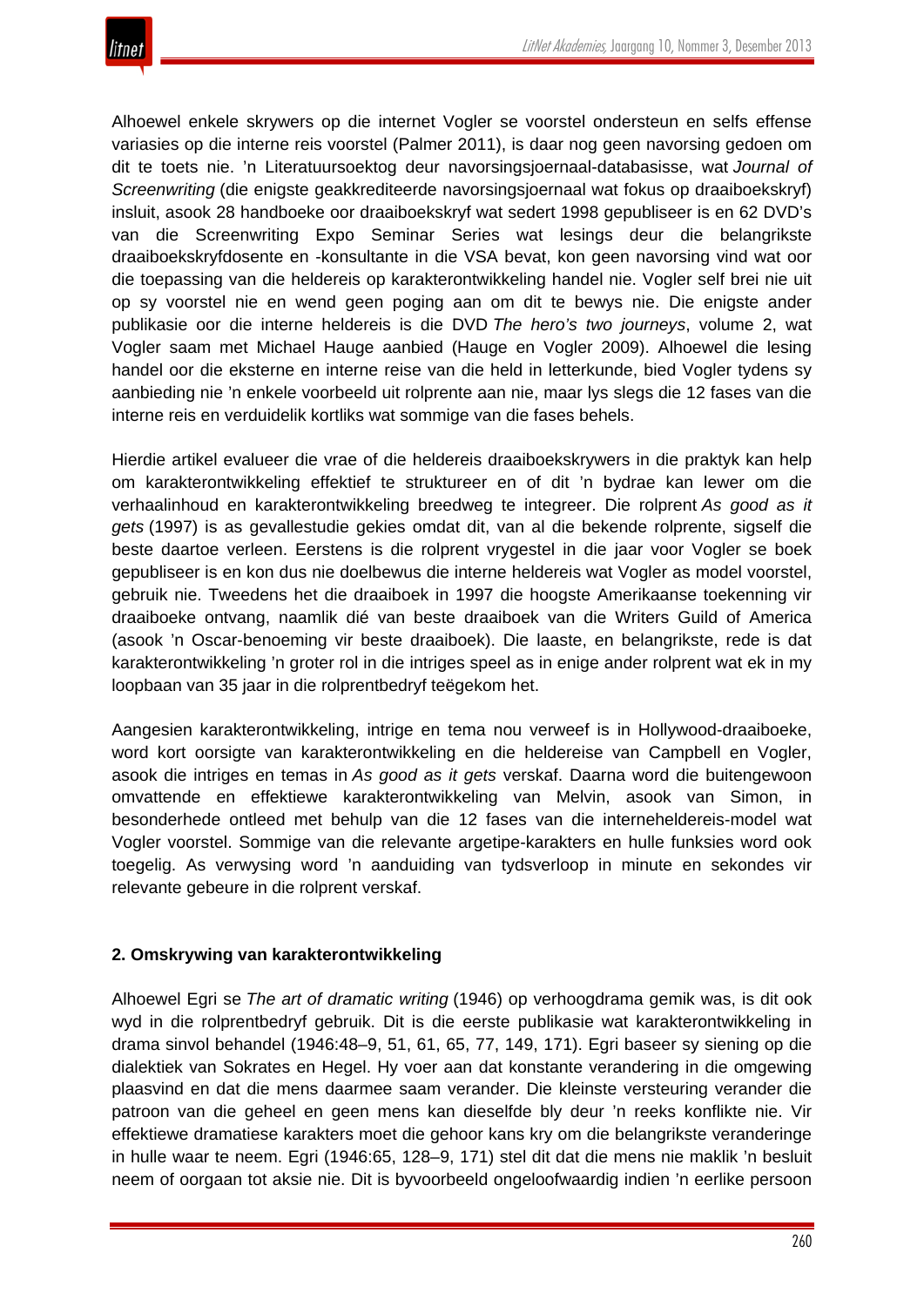

sommer oornag 'n dief word. Sulke verandering moet dus goed gemotiveer word deur baie druk op die karakter uit te oefen tot hy verander. Die hoof-drukgroepe wat die skrywer kan aanwend, is fisiologies, sosiologies en psigologies.

Herman se omvattende boek oor die skryf van draaiboeke, *A practical manual of screen playwriting for theater and television films* (1952), was die eerste publikasie oor die skryf van draaiboeke wat karakterontwikkeling bespreek (1952:73–4, 183). Net soos Egri, noem hy dat mense nie op die ingewing van die oomblik van mening of gedrag verander nie, al lyk dit op die oog af so. Dit is 'n lang proses van dink en nadink, aksie en reaksie, gesprekke en redenasies. Om karakterverandering binne die kort bestek van 'n speelprent geloofwaardig te maak, kan herhaling gebruik word en moet die afbreek van die kwaad begin lank voor die finale verandering plaasvind. Herman stel voor dat die elemente wat verandering moontlik maak, in die karakter "geplant" word.<sup>2</sup>

Mense verander slegs indien eksterne kragte op hulle inwerk. In rolprentdrama behels hierdie kragte elemente soos die wendings en hindernisse (wat ander karakters insluit) in die karakter se pad. Dit dwing hom om nuwe besluite te neem of nuwe rigtings in te slaan en dít lei weer tot nuwe gedrag. Die nuwe gedrag lei tot die ontdekking van onbekende vermoëns en insigte wat lei tot verandering en groei (Mehring 1990:197).

Wanneer 'n karakter ontwikkel, bevorder dit kykersidentifikasie met hom. Volgens Bochner (1984:584) sal kykers met 'n karakter identifiseer as hy hulle sienings, belangstellings, ideologie, godsdiens of kultuur deel of hom daartoe bekeer. Vir die karakter om te "ontwikkel" (bekeer), moet hy volgens die kykers dus 'n gebrek soos 'n sielkundige wond, misplaaste selfbeeld of onaanvaarbare gedragspatroon hê. Hierdie gebrek en die punt waartoe die karakter verander, word gedefinieer deur die kykers se waardes en hulle sienings van mense en hulle ideale gedrag. Dit beteken onder andere dat daar 'n inkongruensie moet wees tussen die karakter se (i) ware self en ideale self en/of (ii) ware self en die sosiale ideale self<sup>3</sup> en/of (iii) ideale self en die sosiale ideale self (Human en Theunissen 2002:6). Wanneer die karakter dan verander om meer soos sy eie ideale self te word, die kyker se ideale self of die samelewing se ideale self, sien die kyker dit normaalweg as ontwikkeling.

Seger (2010:146–7) stem hiermee saam wanneer sy die terme *beskrywend* (*descriptive*) en *voorskriftelik* (*prescriptive*) ten opsigte van karakters gebruik. Beskrywende karakters is realistiese weergawes van werklike mense, met hulle gebreke en onsekerhede. Voorskriftelike karakters is die ideaal wat deur die samelewing voorgehou word en dikwels in superheldstories voorkom. Indien die karakter as 'n beskrywende karakter met gebreke begin en dan in 'n voorskriftelike karakter, van die onsekere na die heroïese, ontwikkel, vind karakterontwikkeling plaas.

Hauge (2005) verskaf ook 'n model vir die implementering van karakterontwikkeling in veral romanses wat ook op hierdie beginsel gebaseer is. Hiervolgens moet die skrywer die karakter 'n sielkundige wond en 'n droom of behoefte gee. Die wond veroorsaak 'n sielkundige selfverdedigingsmeganisme wat Hauge die *Identiteit* (*Identity*) noem. Dit is 'n masker wat dien om die wond te bedek. As gevolg van die sielkundige wond kan die karakter nie sy droom bereik / behoefte vervul nie, want die masker verhoed hom om eerlik met ander karakters om te gaan. Vir die karakter om sy doel te bereik moet hy ontwikkel en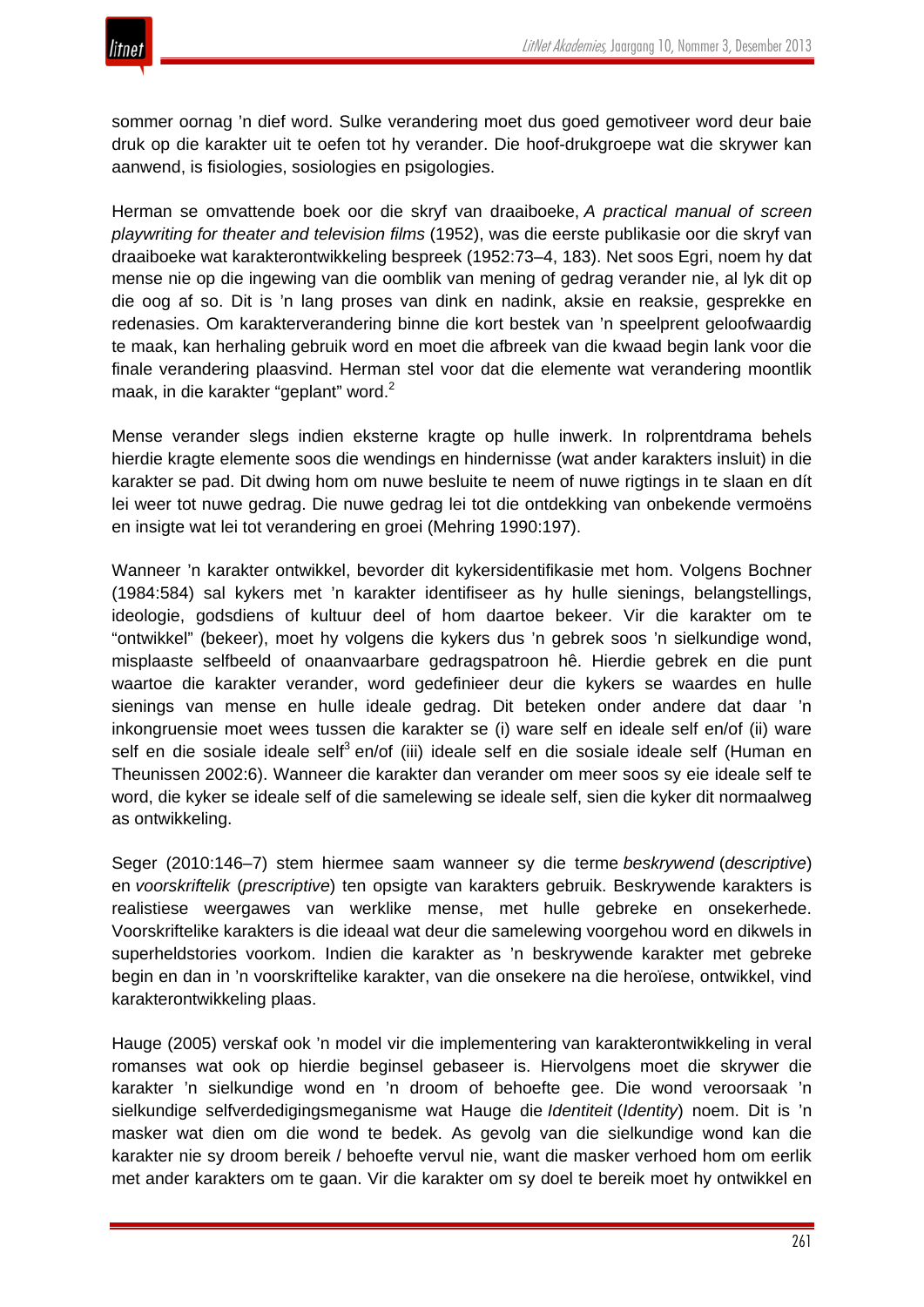

om te ontwikkel moet hy sy eie *Substansie* (*Substance*) ontdek, sy wond genees en die Identiteit-masker afhaal.

Die beredenering wat die draaiboekskrywer deur middel van die intrige, tema en karakterisering ten opsigte van menslike waardes en gedrag voorlê, bepaal voorts of die kyker sal ervaar dat die karakter 'n gebrek / sielkundige wond / masker het. Wat in een genre geloofwaardig is as 'n gebrek, kan in 'n ander genre as normale en gewenste gedrag gesien word. Die onvermoë om iemand dood te maak kan byvoorbeeld in die polisie-genre deur die kyker as 'n gebrek aanvaar word en die kyker kan 'n mate van bevrediging beleef as die karakter uiteindelik iemand doodmaak. In 'n konvensionele romantiese komedie sal dit egter moeilik wees om die kyker te oortuig dat dit karakterontwikkeling en nie karakteragteruitgang is nie.

Hierdie drie modelle bied nie 'n strukturele riglyn vir die skryf van karakterontwikkeling nie, maar identifiseer slegs die elemente wat betrokke is. Dit komplementeer die heldereis deurdat dit die inhoud en rol van die karakters se intrapersoonlike antagoniste (skadu's) uiteensit.

Karakterontwikkeling word ten slotte omskryf as "die (positiewe) verandering wat in 'n karakter plaasvind as hy iets deur ondervinding leer" (Swain en Swain 1988:115, my vertaling). Die term *karakterboog* verwys na die proses waardeur die karakter gaan. Dit karteer dus die verandering van die karakter deur die verloop van die verhaal en verteenwoordig 'n identifiseerbare struktuur (Cowgill 1999:48).

## **3. Die heldereis**

## *3.1 Ontwikkeling*

Vier persone het aansienlik bygedra tot die hedendaagse aanwending van die model bekend as die heldereis in dramadraaiboeke. Die Russiese kritikus Vladimir Propp (1895–1970) was die eerste skrywer wat die bestaan van 'n universele heldereis in antieke verhale bespreek het. Hy dokumenteer in 1928 die onderwerp in besonderhede in *Morphology of the folktale*. Daarin beskryf hy 'n gedetailleerde heldereis in volksverhale wat uit 31/32 fases bestaan (Propp 1968:26–64).

Joseph Campbell (1904–1987) vergelyk die heldereis-mites wat onder verskillende kulture en op verskillende kontinente voorkom met mekaar. Sy boek *The hero with a thousand faces* (1949) populariseer die begrip van die monomite. Dit verskaf die raamwerk vir die storiemodel bekend as die heldereis (*hero's journey*). Campbell (1968) verdeel sy werk in twee afdelings, naamlik: (i) Die avontuur van die held en (ii) Die kosmiese siklus. Die eerste afdeling, wat van belang is vir draaiboekskryf, bestaan uit 17 fases wat oor drie "bedrywe" heen versprei is.

*The hero with a thousand faces* het George Lucas se belangstelling in die mitologie gestimuleer terwyl hy 'n student was. Jare later, nadat hy reeds die tweede weergawe van die draaiboek vir *Star Wars* (1977) voltooi het, het hy weer Campbell se boek gelees. Dit het hom gehelp om die draaiboek te herstruktureer en volgens die struktuur van die heldereis te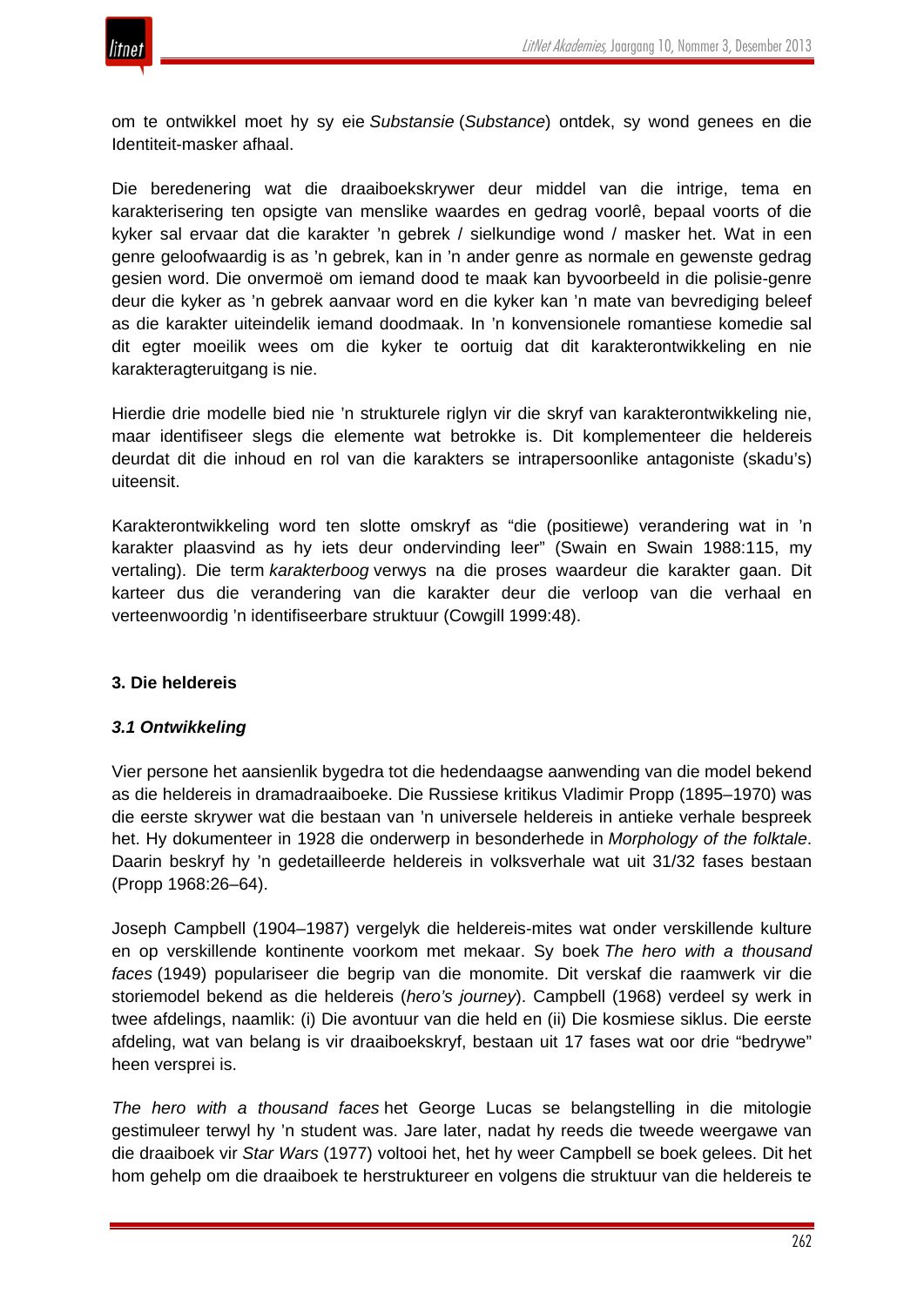

fokus (Cousineau 1990:180–3; Campbell s.j.). Die sukses van *Star Wars* lei tot groter belangstelling in die heldereis as storiemodel.

Terwyl Vogler as draaiboekkonsultant vir die Walt Disney-maatskappy werk, skryf hy in die middel van die 1980's die sewebladsy-dokument "A practical guide to the hero with a thousand faces". Hierdie riglyn versprei vinnig deur Hollywood en die gewildheid daarvan onder ateljeebase stimuleer verdere debat oor die aanwending van die heldereis in die skryf van dramadraaiboeke. Dit noop Vogler om *The writer's journey* in 1998 te publiseer. Daarin verskaf hy 'n verkorte heldereis, bespreek die argetipe-karakters en pas die model en karakters prakties op rolprentdrama toe (Vogler 2009).

Aangesien hierdie artikel Vogler se weergawe van die heldereis in besonderhede bespreek, word Campbell se oorspronklike heldereis slegs kortliks opgesom, met bladsyverwysings na die 1968-uitgawe.

## *3.2 Joseph Campbell se heldereis*

## *3.2.1 Die avontuur van die held*

Volgens Campbell is die standaardpad van 'n held in mitologiese avonture 'n vergrote weergawe van die rituele van inisiasie: skeiding – inisiasie – terugkeer (30).

- *3.2.1.1 Vertrek/Skeiding*
- 1. Die oproep tot avontuur

Die essensie van die oproep is dat die bekende horison ontgroei is en dat die tyd vir die oorsteek van 'n drempel aangebreek het (51). Die held se geestelike middelpunt verskuif van die grens van sy samelewing na 'n onbekende sone (58).

2. Die weiering van die oproep

Die held weier gewoonlik die oproep. Aangesien die held onwillig is, is die enigste uitweg dié van goddelike ingryping (68).

3. Bonatuurlike hulp

Die held kom iets of iemand teë wat bonatuurlike hulp verskaf. Met die personifikasie van sy god om hom te lei, vertrek die held op sy avontuur totdat hy 'n drempelwag op die grens na die sone van vergrote mag teëkom (77).

4. Die oorsteek van die eerste drempel

Die drempelwag bind die wêreld in vier rigtings, sowel na bo as na onder. Hierdie binding staan vir die beperkings van die held se huidige sfeer of lewenshorison. Aan die ander kant is daar donkerte, gevaar en die onbekende (77).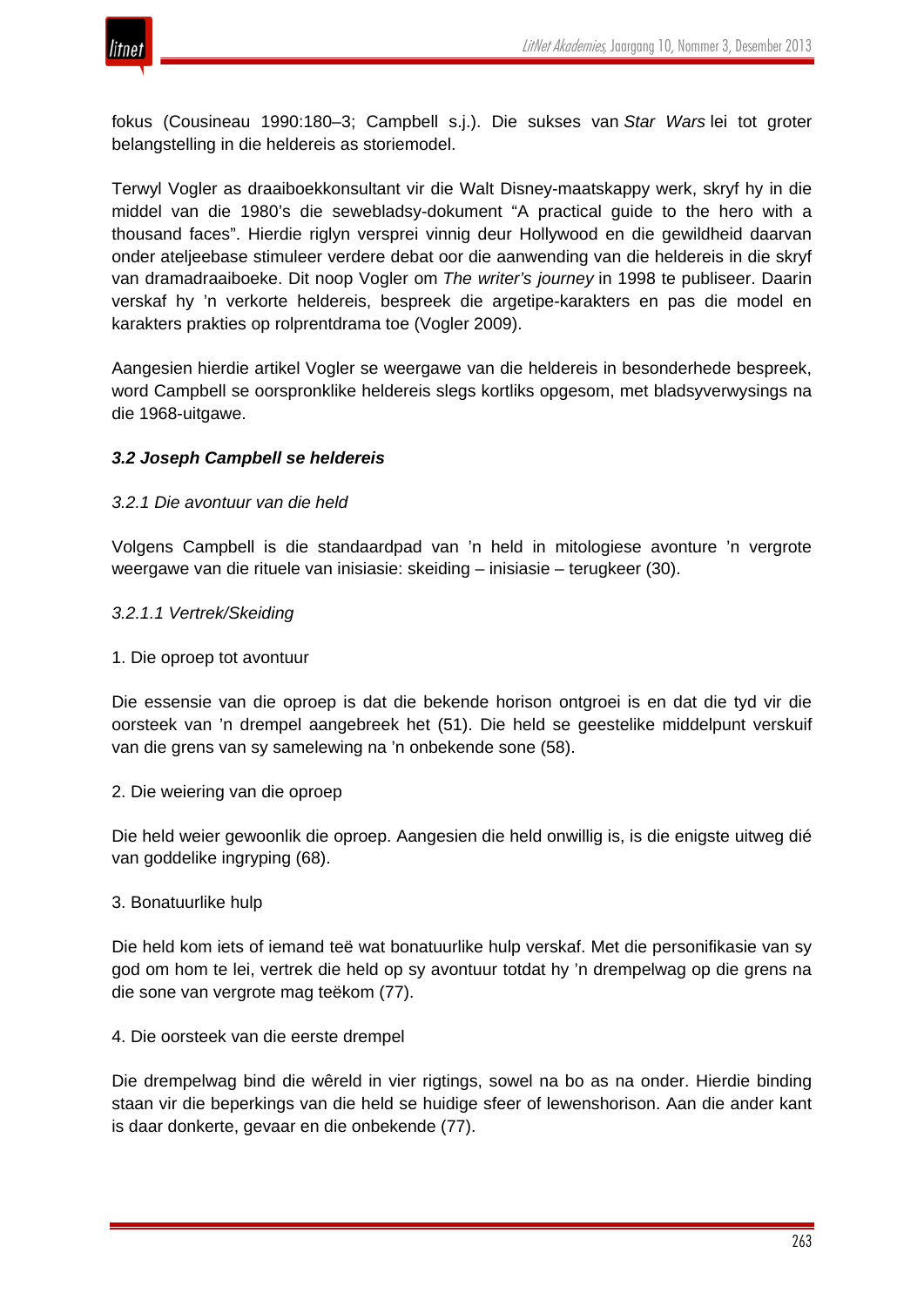

#### 5. Die maag van die walvis

In stede daarvan dat die held die magte van die drempel paai of oorwin, word hy deur die onbekende ingesluk en sterf oënskynlik. Die persoon beland uiteindelik in die maag van 'n dier of mens, na gelang van die kultuur (90–1).

## *3.2.1.2 Neerdaling/Inisiasie/Penetrasie*

1. Die pad van beproewings

Anderkant die drempel is die held in 'n spesiale wêreld, 'n droomlandskap van vreemde, vloeibare, dubbelsinnige vorme. Daar moet hy 'n reeks toetse slaag (97).

2. Ontmoeting met die godin

Die finale avontuur word dikwels as 'n mistieke huwelik uitgebeeld. Dit is die krisis by die laagtepunt (*nadir*), hoogtepunt (*zenith*) of uiterste rand van die aarde, die sentrale punt van die kosmos, in die binneste heiligdom van die tempel of in die donkerte van die diepste kamer van die hart (109).

## 3. Vrou as verleier

Die mistieke huwelik met die koningin-godin van die wêreld verteenwoordig die held se totale bemeestering van die lewe (120–1). As die held nie 'n heilige huwelik aangaan nie, kan hy met die skepper-vader versoen word.

## 4. Versoening met die vader

Die vaderfiguur in mites is 'n teenstelling van mag en oordeel aan die een kant en genade en versorging aan die ander kant. As die mite nie 'n heilige huwelik of 'n versoening met die vader bevat nie, kan die held soms goddelike status ontvang.

## 5. Verheerliking (*apotheosis*)

Die held bereik in dié fase 'n heilige toestand. Die drempels wat hy op sy reis oorgesteek het, bevry hom van bindinge soos pyn en plesier (151), begeerte, vyandigheid en bedrog (163). In hierdie fase verdwyn die verskille tussen man en vrou (152) en tussen tyd en ewigheid.

## 6. Die finale seën

Ná sy verheerliking is die held 'n superieure persoon en moet hy nou die finale seën verkry. As die gode kwaadwillig is, en die held mislei hulle of verslaan hulle, word hy as redder vereer (181–2).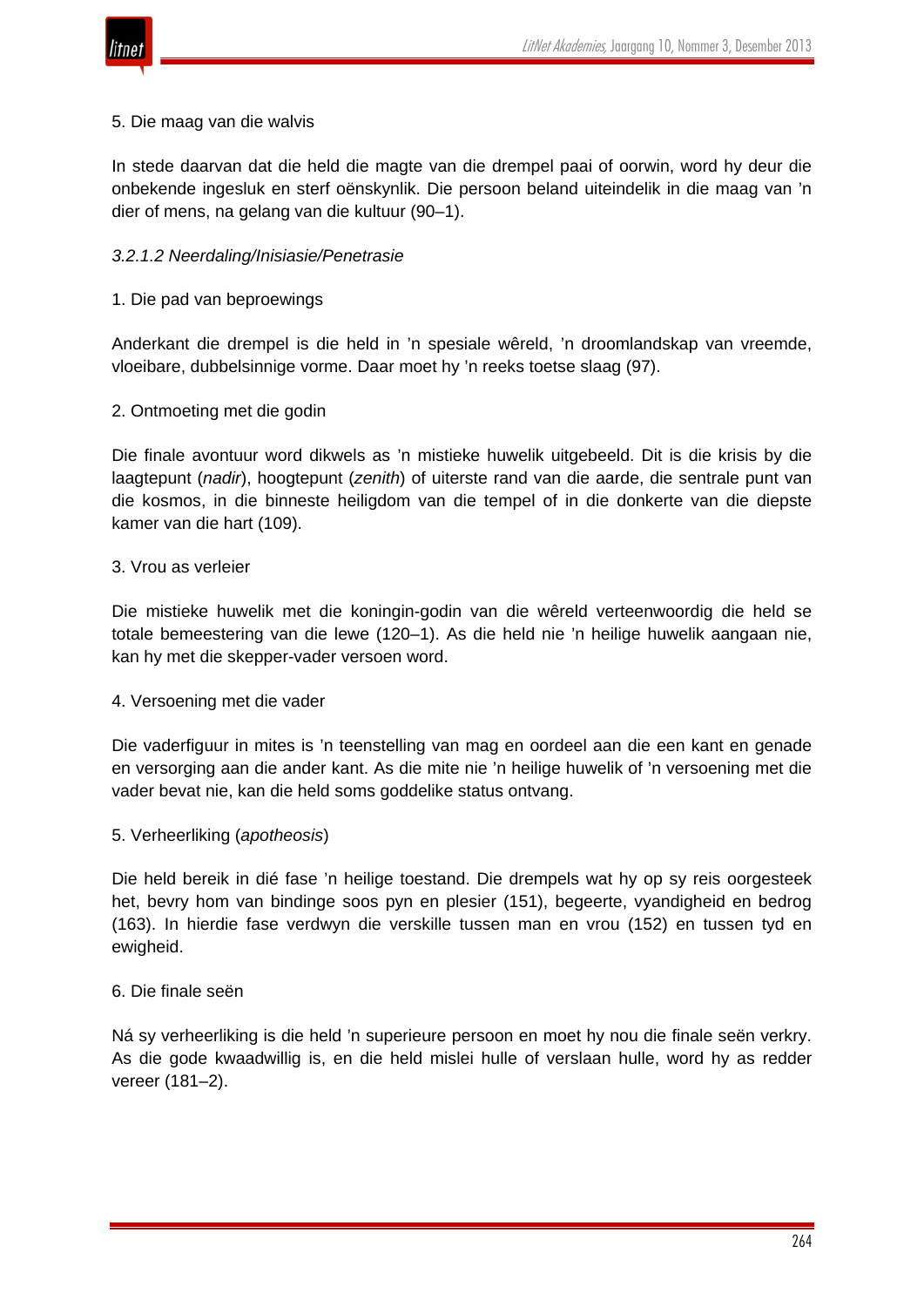

#### *3.2.1.3 Terugkeer*

#### 1. Weiering van die terugkeer

Wanneer die heldereis voltooi is, moet die held met sy lewensveranderende trofee terugkeer. Hy weier dikwels om terug te keer en verkies om in die buitengewone wêreld te bly (193).

#### 2. Die towervlug

As die held die seën van die god(e) verkry en dan die opdrag ontvang om met 'n trofee vir die herstel van die samelewing na sy wêreld terug te keer, het hy die bonatuurlike magte as hulp. Indien die trofee teen die wil van die bewaker daarvan verkry is, of as die gode nie wil hê die held moet terugkeer nie, is die laaste fase van die mitologiese sirkel 'n jaagtog (196– 7).

## 3. Redding van buite

Die held moet soms met behulp van eksterne steun teruggebring word van sy avontuur. Die wêreld moet hom dus kom haal (207). Ongeag hoe en deur wie die redding is, bly die bonatuurlike mag wat hom van die begin af bygestaan het, by hom (216).

#### 4. Die oorsteek van die terugkeerdrempel

Die finale uitdaging van die held is om die boodskap van die alskeppende niet aan mense wat op die bewyse van hulle sintuie aandring, te kommunikeer (217–8).

#### 5. Meester van twee wêrelde

Die held is vry om heen en weer oor die wêreldskeiding te reis. Sy persoonlike ambisie verdwyn en die Wet lewe in hom (231, 236–7).

#### 6. Vryheid om te lewe

Die resultaat van die reis is 'n versoening tussen die individuele bewussyn en die universele wil. Die held is kalm en vry in aksie en is die bevorderaar van dinge wat word (*becoming*), nie van dinge wat is (*things become*) nie (243).

#### *3.2.1.4 Die sleutels*

Hier verskaf Campbell addisionele variasies van drempelgebeure en wys daarop dat die held die drempelwag kan oorwin en dan voortgaan met die reis, of in die geveg gedood word en dan voortreis na die hiernamaals (245).

#### *3.2.2 Die kosmiese siklus*

Die kosmiese siklus is 'n proses. Dit dek die heelal – van skepping tot vernietiging en wedergeboorte – en plaas die held teen die agtergrond daarvan.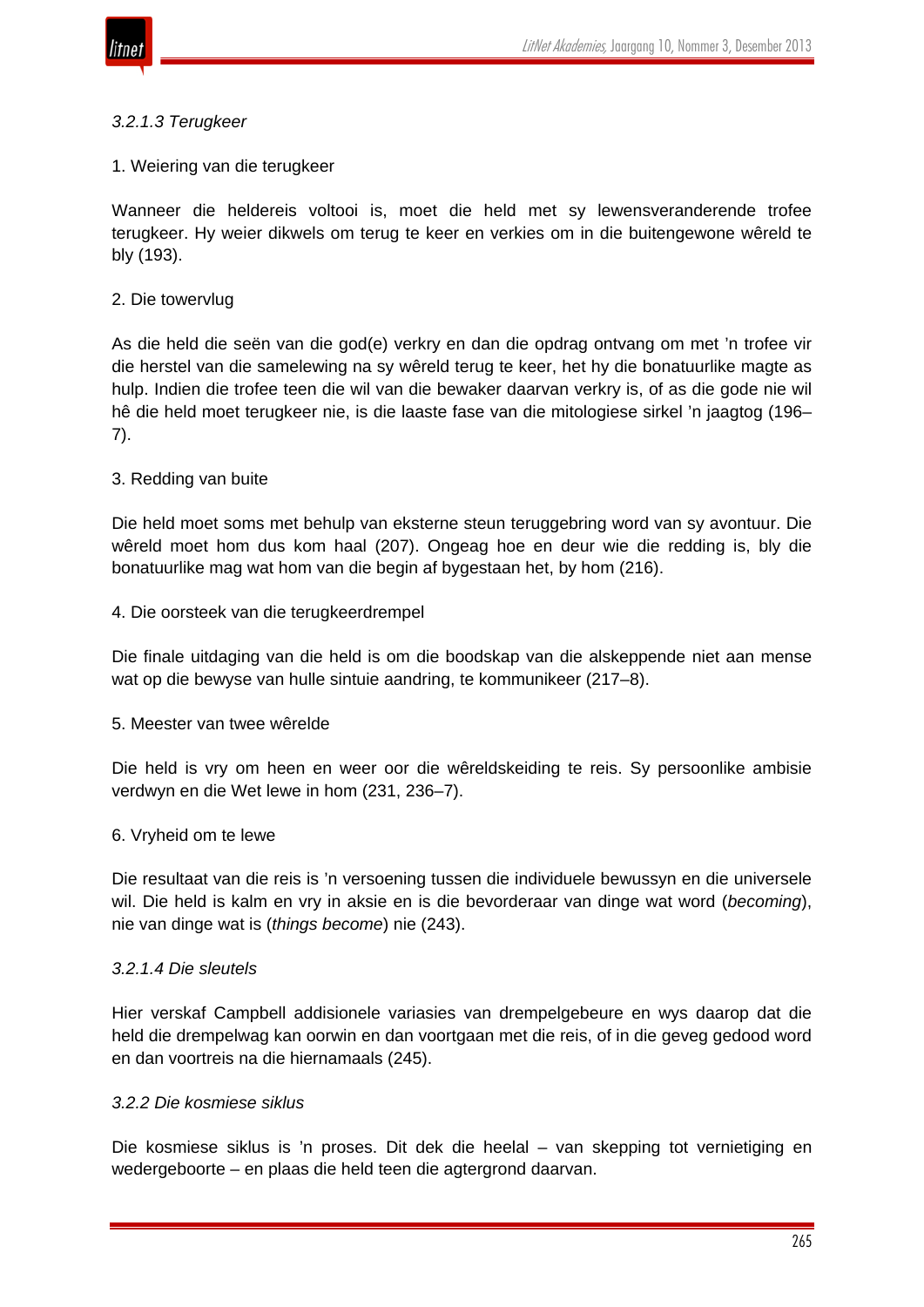

## *3.2.2.1 Openbarings*

Volgens Campbell (257) is daar 'n universele leerstelling waarvolgens alle sigbare strukture in die wêreld die gevolg is van 'n alomteenwoordige mag waaruit dit ontstaan, wat dit vul tydens hulle bestaan op aarde en waarheen dit moet terugkeer (261–4).

## *3.2.2.2 Die maagdelike geboorte*

Die skeppende gees van die vader gaan oor in die veelheid van aardse ervarings deur 'n transformerende medium, die moeder van die wêreld (297). Die wêreld van die mens is die probleem: dit verval en mense verwag dan verlossing van 'n maagd wat geboorte sal gee aan 'n verlosser (308–10).

## *3.2.2.3 Die transformasie van die held*

Die primêre taak van die menshelde van later tydperke is om terug te breek deur die epogge van openbarings. Sy tweede taak is om terug te keer en te dien as hervormer van die skeppingspotensiaal (320–1).

## *3.2.2.4 Ontbinding*

Wanneer 'n individu sterf, word hy bevry van die swakheid van ouderdom (die einde van die mikrokosmos) (365–6). Die heelal se vorm moet ook uiteindelik ontbind (die einde van die makrokosmos). Die vernietiging van die aarde en die hernuwing van die siklus word wyd aangetref, van die Hindoes (374) tot die Wikings (375) tot die Bybel (377–8).

## *3.3 Stappe van Vogler se eksterne en interne heldereise*

Vogler (1998:15–27; 2007:205) verdeel die heldereis in 12 fases en versprei dit oor die drie bedrywe wat tradisioneel in speelprente voorkom.

Indien die 12 fases vir karakterontwikkeling gebruik word, sien dit soos volg daar uit:

| <b>Fases</b>  | <b>Eksterne reis</b>      | Interne reis                            |
|---------------|---------------------------|-----------------------------------------|
| Eerste bedryf | Skeiding                  |                                         |
| (± 25%)       |                           |                                         |
| Fase 1        | Gewone wêreld             | Beperkte bewussyn van 'n probleem       |
| Fase 2        | Oproep tot avontuur       | Toenemende bewuswording van probleem    |
| Fase 3        | Weiering van oproep       | Traagheid om te verander                |
| Fase 4        | Ontmoeting met mentor     | Oorkoming van traagheid om te verander  |
| Fase 5        | Oorsteek van drempel      | Verbintenis tot verandering             |
| Tweede bedryf | Inisiëring                |                                         |
|               |                           |                                         |
| (± 50%)       |                           |                                         |
| Fase 6        | Toetse/bondgenote/vyande  | Eksperimentering met eerste verandering |
| Fase 7        | Reis na die binneste grot | Voorbereiding vir groot verandering     |
| Fase 8        | <b>Krisis</b>             | Poging tot groot verandering            |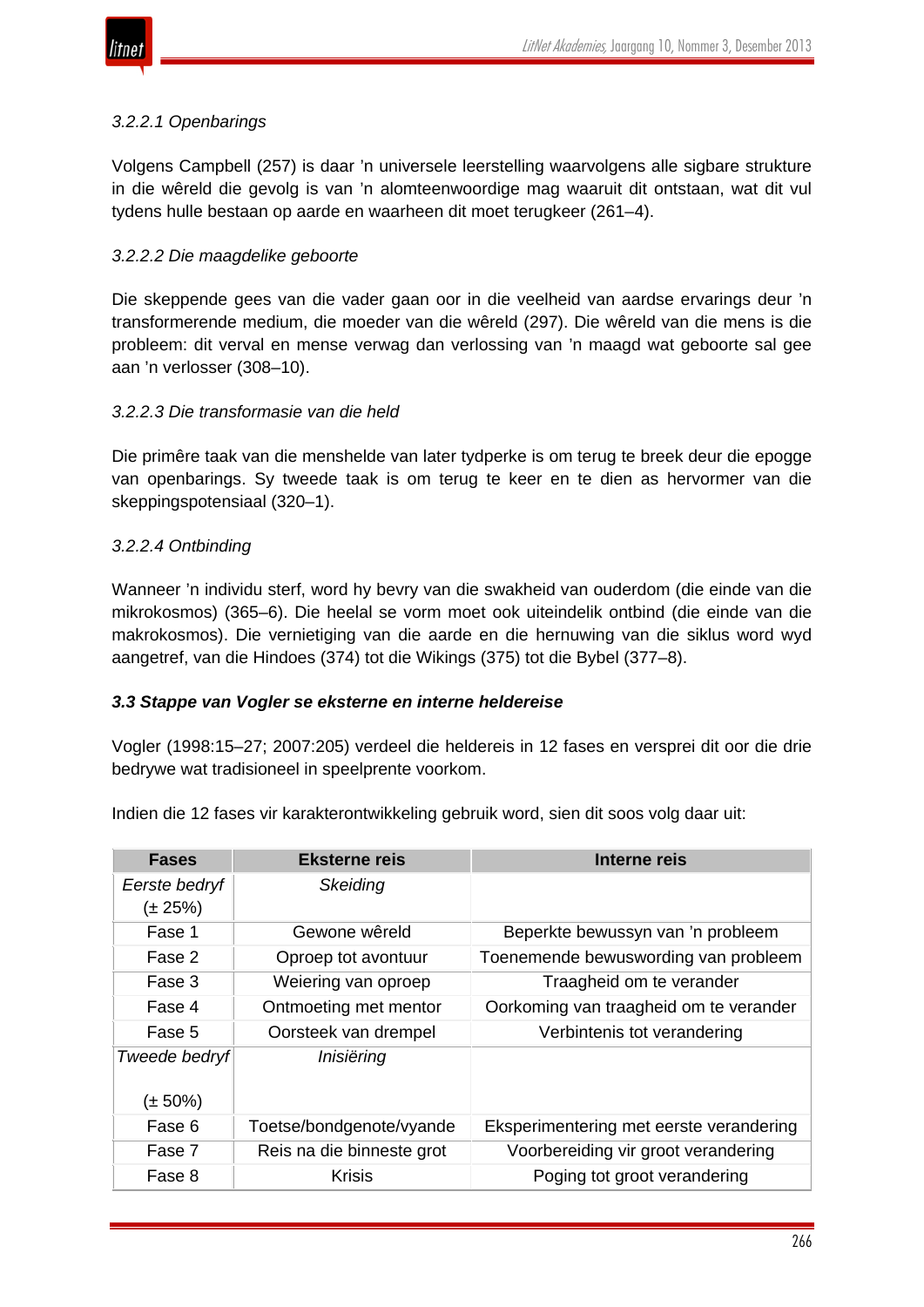| Fase 9       | <b>Beloning</b>             | Gevolge van die poging               |
|--------------|-----------------------------|--------------------------------------|
| Derde bedryf | Terugkeer                   |                                      |
| $(\pm 25%)$  |                             |                                      |
| Fase 10      | Die pad terug               | Hertoewyding tot verandering         |
| Fase 11      | Derde drempel en opstanding | Finale poging tot groot verandering  |
| Fase 12      | Terugkeer met die beloning  | Finale bemeestering van die probleem |

Net soos met die toepassing van die heldereis op intrige en verhaalstruktuur, is die model buigsaam ten opsigte van karakterontwikkeling. Sekere fases kan weggelaat of omgeruil word. Die belangrike fase van die krisis (poging tot groot verandering) hoef nie in die middel van die verhaal te wees nie, maar kan aan die einde van die tweede bedryf geplaas word. Net so hoef die interne en eksterne heldereise nie in sinchronisasie te wees nie.

# *3.4 Karakter-argetipes*

Ter wille van duidelikheid word die heldereiskarakters wat Vogler (2007) bespreek, kortliks beskryf. Elke argetipe moet gesien word as 'n masker (funksie) wat tydens die verhaal deur verskillende karakters gedra kan word.

– Held (protagonis / primêre hoofkarakter): Sy dramatiese funksie is om kykers 'n voertuig in die verhaal te gee. Hy moet die beslissende aksies van die verhaal, wat risiko's of verantwoordelikheid vereis, uitvoer (30–2). Meestal is die held 'n held-in-wording. Hy sal eers 'n held wees na hy die heldereis suksesvol voltooi het (Sánchez-Escalonilla 2005:149).

– Boodskapper (*herald*): Aan die begin van die verhaal ontstaan daar 'n krag in die vorm van 'n nuwe persoon of toestand wat op die held inwerk en dit vir hom onmoontlik maak om voort te gaan met sy gewone lewe (56–7).

– Bondgenoot (*ally*): Bondgenote kan mense, diere of bonatuurlike wesens wees wat die held bystaan (71–5).

– Mentor: Die mentor is 'n persoon/mag wat die held voorberei en soms tydens die heldereis bystaan. Dit is dikwels 'n ouer, wyser persoon wat self die heldereis voltooi het (39–43).

– Skadu (*shadow*) (antagonis/opponent): Die skadu-argetipe verteenwoordig die energie van die donker kant, die ongeformuleerde, ongerealiseerde of verworpe aspekte van iets (66).

– Drempelwag (*threshold guardian*): By elke deurgang na 'n nuwe spesiale wêreld is daar 'n kragtige wag wat onwaardige persone uithou (50–1).

– Morf (*shapeshifter*): Dit is 'n karakter wat moeilik is om te begryp, omdat hy gedurig van voorkoms en bui verander. Hy mislei die held of hou hom aan die raai (61–2).

– Nar (*trickster*): Die nar is die natuurlike vyand van die status quo en verteenwoordig ondeundheid en die behoefte aan verandering (77–9).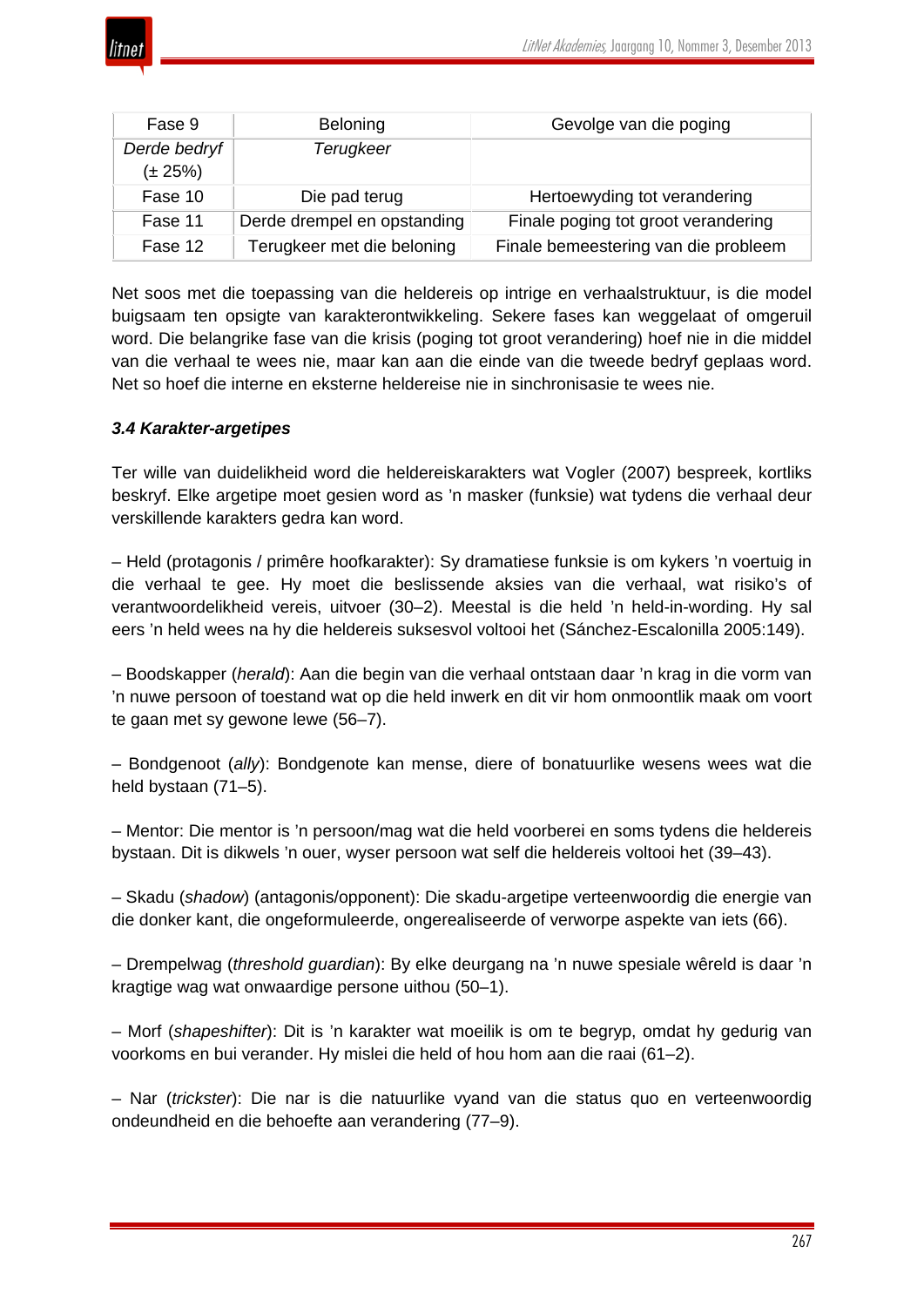

## **4.** *As good as it gets* **(1997)**

Die draaiboek van *As good as it gets* is geskryf deur Mark Andrus en James L. Brooks en is gebaseer op 'n verhaal deur Mark Andrus. Die draaiboek is karakter- en intrige-gedrewe en bevat weinig aksie, wat dit geskik maak vir karakterontwikkeling. As genre kan dit geklassifiseer word as 'n romantiese komedie, met elemente van die volgende ander genres: menslike drama, grootwordgenre (*coming-of-age*), maltrapkomedie (*screwball comedy*) en situasiekomedie.

Die draaiboek het 'n tradisionele dramatiese struktuur, duidelike primêre en sekondêre hoofintriges,<sup>4</sup> twee subintriges, twee unieke liefdesdriehoeke en bevredigende klimakse vir al die intriges. Die belangrikste karakters is afgerond en die meeste is oorspronklik. Die primêre hoofkarakter is Melvin (Jack Nicholson) en die sekondêre hoofkarakter is Carol (Helen Hunt). Die belangrikste sekondêre karakters is Simon (Greg Kinnear), Verdell (die hond) en laastens Frank (Cuba Gooding Jr.).

## *4.1 Intriges (heldereise)*

Seger (2010:55–60) beweer dat *As good as it gets* een hoofintrige en vyf subintriges het. Haar indeling van die intriges berus op een van drie benaderings tot die onderwerp in Amerika: die dominante intrige is die hoofintrige en enige ander intriges is subintriges. Hierdie benadering leen hom nie baie effektief tot die ontleding van draaiboekstruktuur nie en bots ook met verskeie ander skrywers se definisies van subintrige.

Die tweede benadering is om van A-, B-, C-storielyne te praat, met die A-storielyn as die hoofintrige. Hierdie benadering leen sigself ook nie optimaal tot die ontleding van draaiboekstruktuur nie, omdat dit daartoe neig om alle intriges aan hoofintriges gelyk te stel. Hierdie benadering is wel ideaal om multi-intrige-verhale (byvoorbeeld sepies), waar al die intriges 'n gelyke gewig dra, te ontleed.

Verskeie skrywers gebruik die terme *uiterlike motivering*, wat die primêre intrige definieer, en *innerlike motivering*, wat die sekondêre intrige definieer (Miller 1998:46; Hauge 2011:59– 62). Dit is soortgelyk aan die stelsel van primêre, sekondêre en moontlike verdere hoofintriges, tesame met primêre, sekondêre en moontlike verdere subintriges wat in hierdie artikel gebruik word vir verhale wat nie 'n multi-intrige-struktuur het nie, maar 'n rangorde van belangrikheid tussen die intriges.

Indien Simon as 'n hoofkarakter geklassifiseer word, is daar drie (hoof-) intriges en een subintrige, en indien hy as 'n sekondêre karakter geklassifiseer word, is daar twee intriges en twee subintriges in *As good as it gets*. Alhoewel Simon vanaf die openingstoneel tot in die derde bedryf 'n belangrike deel van die verhaal is, vir 'n ewe belangrike deel van die verhaal in 'n liefdesdriehoek as eksterne skadu en dan uiteindelik as mentor vir Melvin dien, hou sy doelwitte nie direk verband met dié van die Carol en Melvin nie. Hy vorm nie 'n span met hulle in die pogings om hul doelwitte of 'n gemeenskaplike doelwit te bereik nie, opponeer hulle nie doelbewus nie en is nie betrokke by die klimakssekwens en -toneel van die verhaal nie. Alhoewel daar aangevoer kan word dat hy 'n hoofkarakter is, word hy in hierdie artikel, tesame met Verdell, as 'n sekondêre karakter geklassifiseer.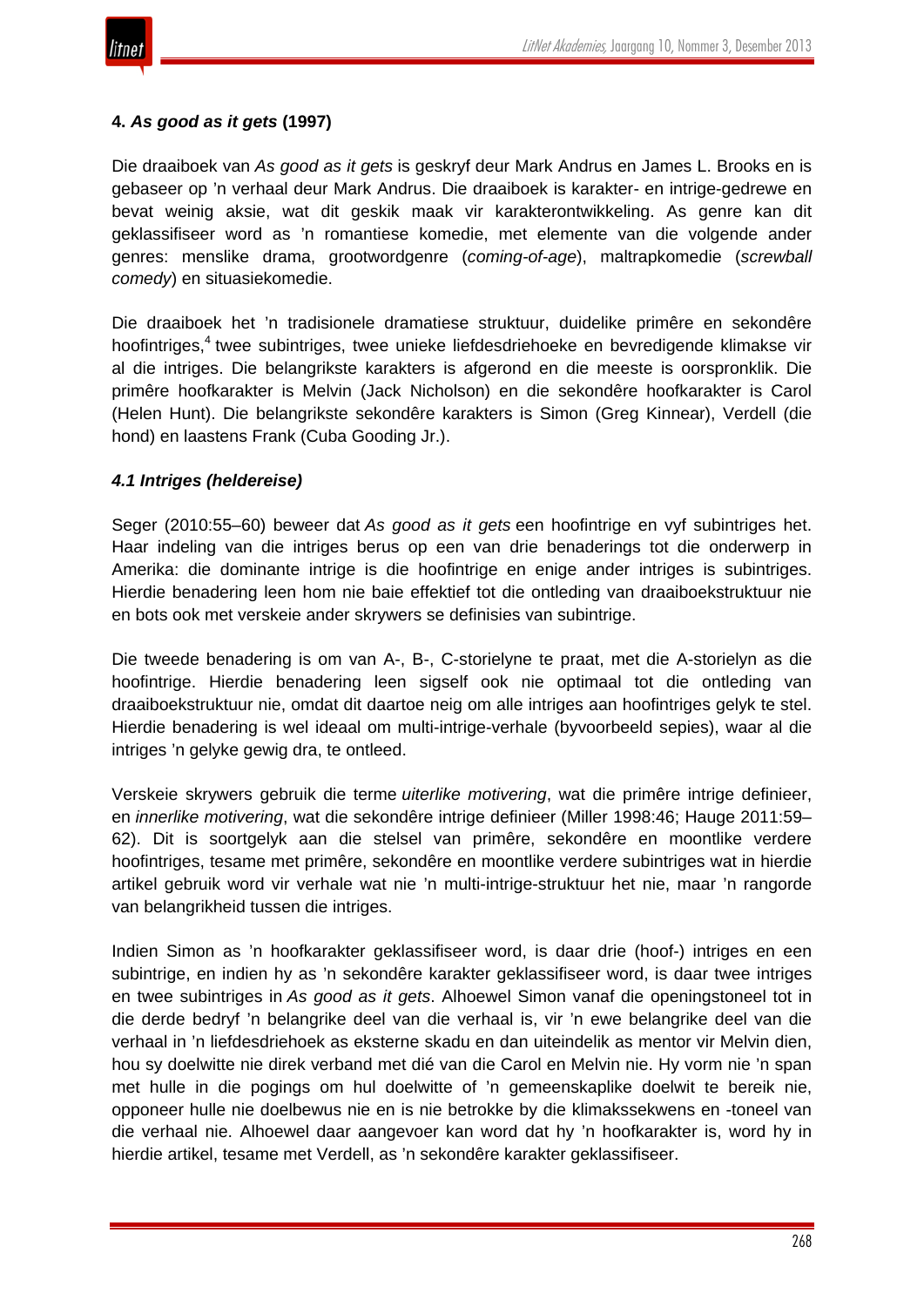

Die primêre intrige handel oor 'n eksterne doelwit (beloning), naamlik Melvin en Carol se pogings om 'n romantiese verhouding met mekaar te begin. Dit behels eksterne heldereise vir hulle. Die verhaalperspektief fokus egter sterk op Melvin en aangesien (i) hy ook 'n omvattende interne heldereis (sekondêre intrige) onderneem, en (ii) die sekondêre subintrige slegs tussen hom, Verdell en Simon afspeel, oorskadu sy rol dié van Carol. Carol is die boodskapper vir die primêre hoofintrige. Melvin en Carol is, soos wat dikwels die geval is met romantiese komedies, terselfdertyd helde en skadu's vir mekaar. Tydens die reis na Baltimore dra Simon die maskers van 'n morf en 'n skadu. Melvin se mentors is Frank, Verdell en Simon.

Die sekondêre intrige is kenmerkend van draaiboeke uit Hollywood wat 'n karaktergedrewe element bevat en handel oor 'n interne doelwit, naamlik Melvin se bewuste pogings om te verander. Normale gedrag is die beloning en Melvin se persoonlikheid, omstandighede/ lewenswyse, obsessief-kompulsiewe gedrag en onderdrukking van sy romantiese behoeftes is die skadu's. Simon, Frank, Carol, Verdell en die restaurant-eienaar tree almal op as boodskappers, aangesien Melvin 'n onwillige held is wat hom nie maklik daartoe verbind om sy gedrag te verander nie. Sy eksterne en interne doelwitte is gekoppel: om die prys (Carol) in die primêre heldereis te bekom, moet hy eers die prys in die sekondêre heldereis bekom, naamlik verander. In die sekondêre intrige tree Verdell en die sielkundige as mentors vir Melvin op.

Die inkongruensie van Carol se gedrag en persoonlikheid is nie sterk in botsing met haar ware self, ideale self of die samelewing se ideale sosiale self nie, maar haar geneigdheid tot bekommernis en sarkasme, en die afskeep van haar eie belange, moet verander. Net soos die behoefte om haar omstandighede te verander, word dit nie as 'n intrige ontwikkel nie. Haar seun, ma en Melvin is die boodskappers, Melvin is haar mentor en haar kort heldereis is in die primêre intrige geïntegreer.

Simon se eksterne doelwit om sy lewenstyl en veral loopbaan te herstel soos dit was voor hy aangeval is, vorm die primêre subintrige. Dit is die beloning vir sy eksterne heldereis. Sy eerste twee skadu's is dieselfde as dié van Melvin, naamlik sy persoonlikheid en omstandighede. Die derde en meer konkrete skadu is Melvin. Die boodskappers is die aanvallers en Jackie (Yeardley Smith) wat vir hom sê dat hy bankrot is. Beide Carol en Melvin funksioneer as sy mentors. Net soos Melvin het Simon ook 'n interne heldereis. Dit lei tot sy groei van afhanklikheid en selfbejammering na 'n stabiele, selfstandige persoonlikheid. Dit word egter nie as 'n doelwit gestel nie en vorm dus nie 'n aparte intrige nie. Die boodskappers vir sy interne reis is Melvin, sy partytjievriende wat nie aan hom geld wil leen nie, Frank wat hom nie Baltimore toe wil neem nie en sy ouers, wat sy eerste telefoonoproep ignoreer. Soos Melvin moet hy eers sy interne heldereis voltooi voor hy die prys in sy eksterne heldereis kan bekom.

Die sekondêre subintrige is Melvin en Simon se verhouding met Verdell, die hond. Die fokus is hoofsaaklik op Melvin. Sy doelwit is om Verdell te behou. Simon se doelwit is om Verdell se liefde terug te wen. Net soos die primêre hoofintrige verskaf dit 'n oorspronklike liefdesdriehoek. Frank, asook die Latyns-Amerikaanse bediende van Simon, is beide boodskappers en mentors vir Melvin. Simon en Melvin is skadu's vir mekaar.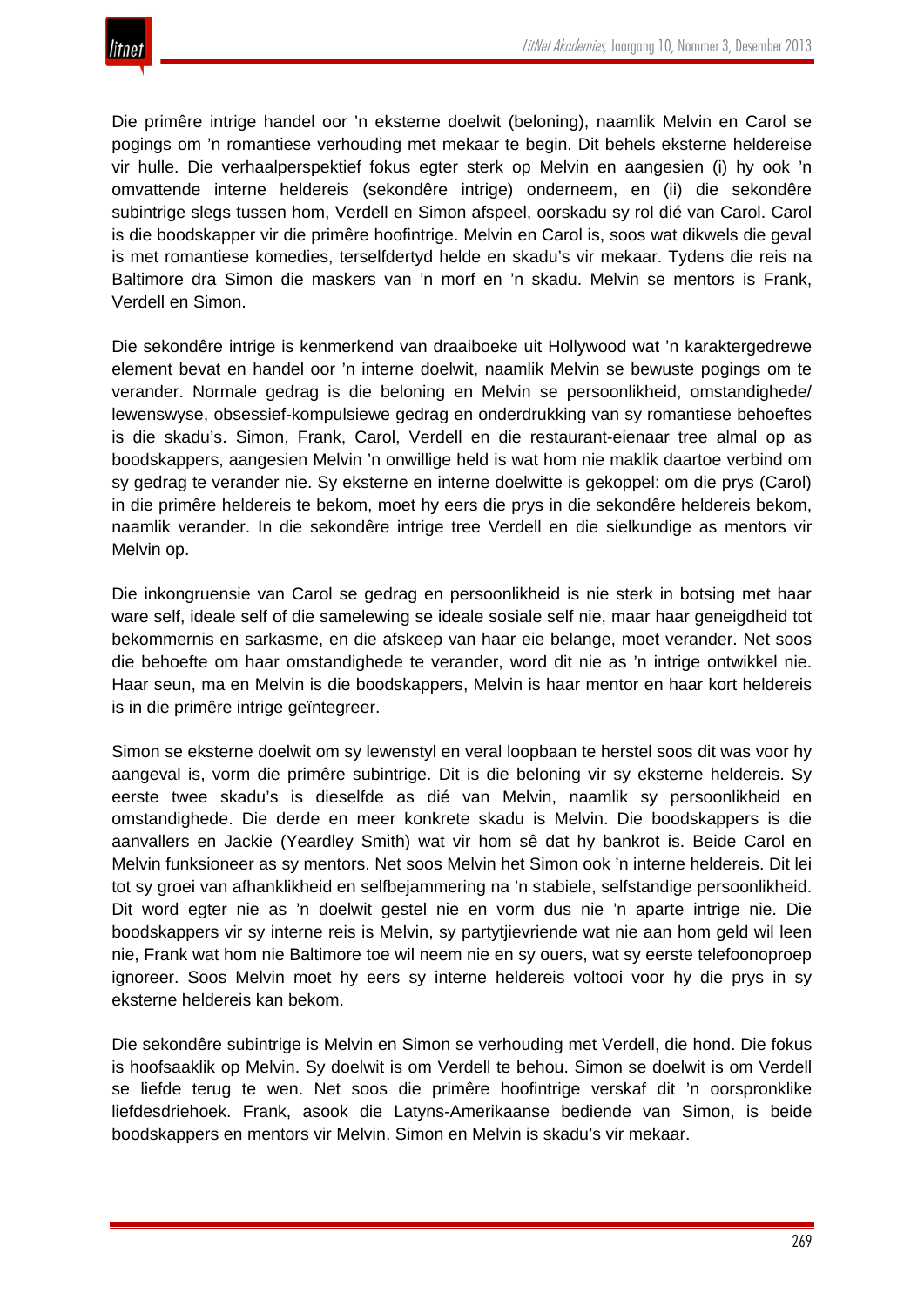Die twee subintriges is nou verweef met die hoofintriges en dien as beide ontwikkelingsfases en voorafskaduwing vir die primêre en sekondêre intriges. Die sekondêre subintrige met Simon en Verdell vorm die eerste deel van Melvin se heldereis. Dit ontwikkel sy persoonlikheid en illustreer sy potensiaal om in 'n suksesvolle verhouding met diere te funksioneer. Die primêre subintrige met Simon maak deel uit van die volgende fase van Melvin se heldereis deur te wys dat hy ook met 'n mens, en boonop een van die minderhede wat hy verpes, 'n normale verhouding kan hê. Simon se interne groei en bereiking van sy eksterne doelwit voorskadu dat Melvin ook sy interne en eksterne heldereise suksesvol sal voltooi. Die liefdesdriehoek tussen Simon, Melvin en Verdell eindig gelukkig vir al drie. In die tuiskomstoneel gee Verdell aandag aan beide en Melvin het steeds toegang tot hom. Ook dit voorskadu 'n gelukkige einde vir Melvin en Carol se verhouding.

# *4.2 Temas*

Die eerste tema van die draaiboek is dat almal 'n menslike dimensie bevat wat eers ontdek word as jy die persoon beter leer ken. Dit word geïllustreer deur veral die primêre hoofintrige, maar ook die twee subintriges. Die tema word verwoord deur Simon as hy vir die manlike prostituut sê: "I mean, you look at someone long enough, you discover their humanity" (20'00"). Melvin herhaal die tema tydens die klimaks as hy vir Carol vertel hoe hy haar dophou as sy werk en dat die kliënte nie besef hulle het so pas die beste vrou in die wêreld ontmoet nie, maar dat hy dit besef. Carol, Simon, Verdell en Frank ontdek deur die verloop van die verhaal Melvin se menslikheid en Melvin ontdek Verdell, Simon en Carol se menslikheid.

Die tweede tema handel oor die definisie van ware liefde, maar word nie deur 'n karakter verwoord nie. Melvin en Simon raak dit vroeg in die openingsekwens aan as hulle praat oor Melvin en sy liefde of gebrek daaraan vir die hond (3'25"). Melvin verwoord die tema indirek as 'n vraag wanneer hy 'n rukkie later (namens 'n fiktiewe vroulike karakter in sy storie) die sin "Love was ..." twee keer hardop sê en dan onderbreek word deur Simon se klop aan sy deur (6'04"). Hy herhaal weer die woorde "Love was ..." twee keer (8'34") voor hy onderbreek word deur Frank se klop aan sy deur. Die antwoord op die vraag word op verskillende maniere indirek deur die verloop van die primêre hoofintrige en die subintriges verskaf. In die primêre hoofintrige beantwoord Carol die vraag indirek wanneer sy haar brief aan Melvin in die restaurant lees. Dit word ook geïllustreer deur die kontras tussen haar verhouding met die Cassanova aan die begin en haar verhouding met Melvin in die klimakstoneel. In die primêre subintrige word dit geïllustreer deur die manlike prostituut as hy sy klere uittrek en Simon hom keer. Dit kan naastenby geformuleer word as: Ware liefde is om goed te doen aan / om te gee vir ander. Melvin doen goed aan Verdell, aan Carol (aanvanklik met onskuldige bybedoelings) en aan Simon. Daarteenoor weier die buurvrou om na Verdell om te sien, Simon se partytjievriende en sy ouers verwerp hom, en Frank stel sy kliënte eerste en kan nie vir Simon Baltimore toe neem nie.

Die derde tema handel oor die effek wat abnormale persoonlike verhoudings (tussen ouers en kinders) en normale persoonlike verhoudings (tussen mans en vrouens) op mense het. Dit word verskeie kere verwoord, maar nie presies geformuleer nie, onder andere deur Melvin ("You make me wanna be a better man") en Carol as sy ten opsigte van Simon se verandering vir hom sê: "Ahh, one night with me ..." Die tema word geïllustreer deur Melvin,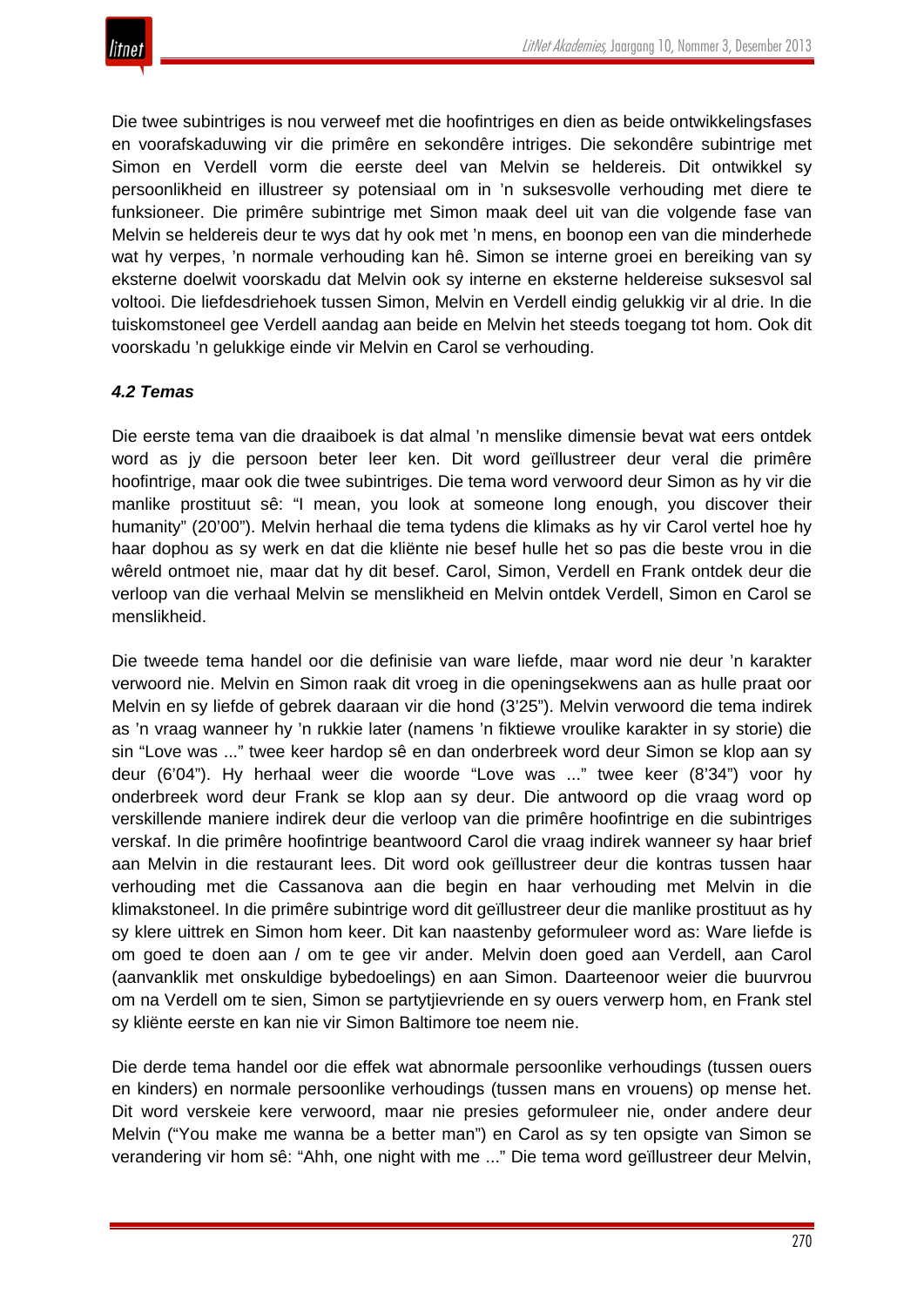

Simon en in 'n mindere mate Carol se verandering en sluit aan by tema twee – normale liefdevolle verhoudings normaliseer mense en hulle gedrag.

Die vierde tema voer aan dat 'n mens jou kan verlustig in jou smarte of jy kan positief na die lewe kyk. Melvin verwoord dit wanneer hy vir Verdell sing en teenoor Simon tydens die gesprek in die motor op pad na Baltimore. Simon se verandering in die primêre subintrige illustreer die tema.

Die vyfde tema voer aan dat alle dinge ten goede meewerk. Dit word verwoord deur Nora (Lupe Ontiveros), Simon se Latyns-Amerikaanse bediende: "[E]ven things like this happens for the best" (55'10") en deur Carol in die motor op pad na Baltimore. Simon herhaal dit indirek as hy vir sy ma sê dat dit die beste ding was dat sy nie die telefoon geantwoord het nie (106'45"). Dit word geïllustreer deur die primêre hoofintrige, primêre subintrige en sekondêre subintrige, waar al die gebeure daartoe bydra dat Melvin en Simon ten goede verander, hulle lewensomstandighede asook Carol se lewensomstandighede ten goede verander en alles uiteindelik gelukkig eindig. Temas vier en vyf kan gekombineer word as een komplekse tema.

## **5. Ontleding van die karakterontwikkeling aan die hand van die heldereis**

Melvin, as die hoofkarakter, ondergaan die meeste karakterontwikkeling, en sy ontwikkeling hou verband met die eerste, tweede, derde en vyfde temas. Hy is ontwerp as 'n komplekse, ronde karakter met die potensiaal om op verskeie terreine te verander. Sy karakterontwikkeling word aangedui deur middel van sy verhoudings met Verdell, Simon, Frank en Carol, die afname in obsessiewe gedrag soos die dra van handskoene, die sluit van sy voordeur en die onvermoë om op strepe te trap, en sy aanraking van Verdell, Simon en uiteindelik Carol.

Simon se proses van karakterontwikkeling is minder prominent as dié van Melvin en hou verband met die derde, vierde en vyfde temas. Hy ontwikkel van afhanklik en selfbejammerend tot positief en selfstandig.

Carol is sonder groot inkongruensie met haar ideale self of die ideale sosiale self. Volgens Hauge se model het sy nie wonde wat haar motiveer om haar ware aard deur middel van 'n identiteit (masker) weg te steek nie. Sy is dus te gebalanseerd om, teen die agtergrond van die verhaal, aansienlike verandering te ondergaan. Sy verander haar opinie oor Melvin drasties, word meer ontspanne en bereid om die lewe te geniet, maar die enigste karakterontwikkeling is dat sy aan die einde ophou om sarkasties en bitsig te wees.

Dwarsdeur die verhaal dien Melvin, Carol en Simon as katalisators en mentors vir mekaar. Soos elke karakter op sy interne en/of eksterne heldereis vorder, beïnvloed dit die ander karakters se vordering op hulle heldereise (Seger 2003:178).

Wat bydra tot die kompleksiteit en vermaaklikheidswaarde van *As good as it gets*, is die feit dat al drie eers poog om hulle probleme op te los sonder om op 'n werklike heldereis te gaan. Dit is deel van die held se pogings om met sy versteurde/disfunksionele gewone wêreld om te gaan sonder om te verander. In werklikheid volg al drie eers kort vals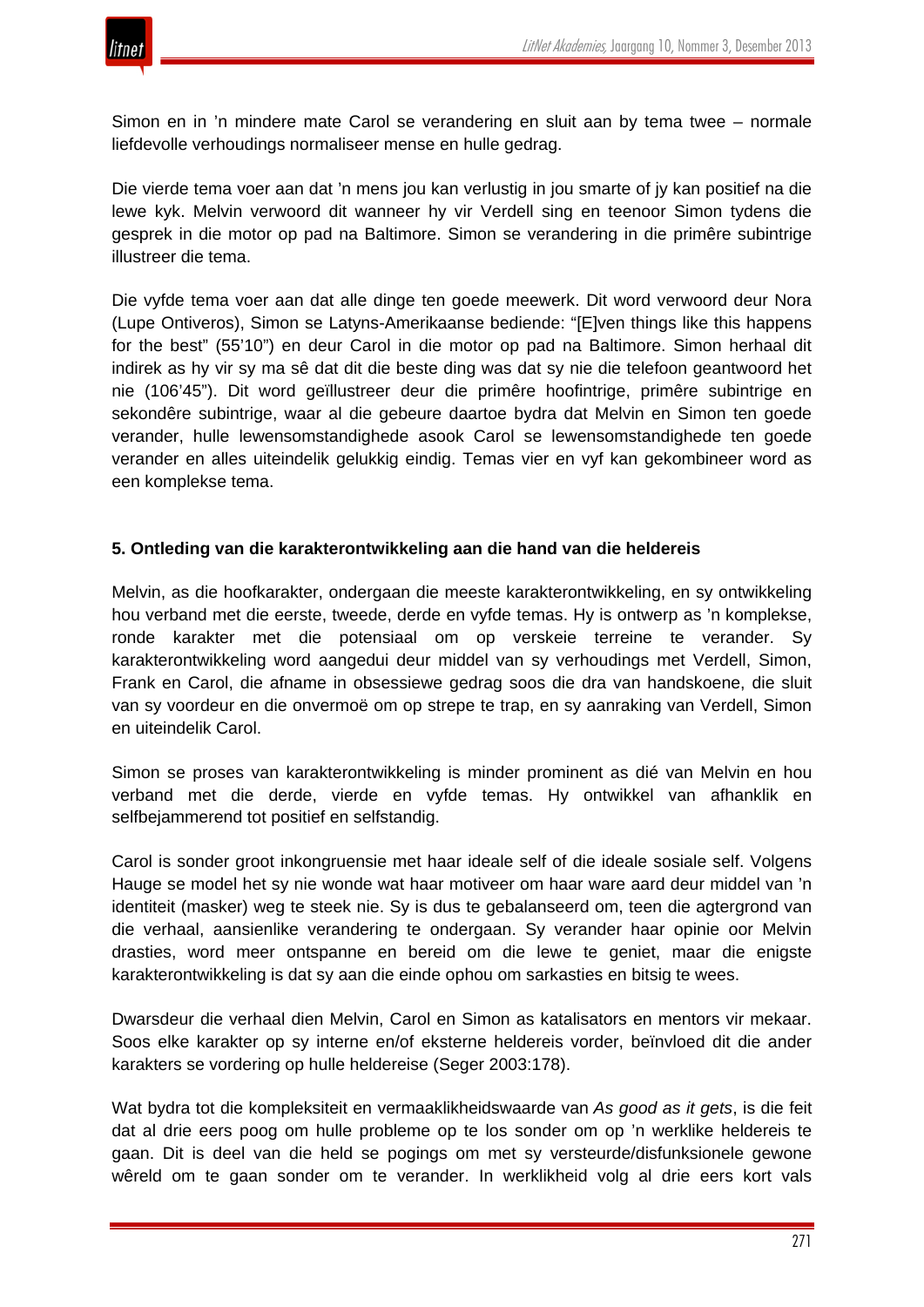

heldereise, aangesien hierdie reise nie enige opoffering, dapperheid of verandering vereis nie. Dit is 'n aanwending van die vals-doel-/ware-doel-storiemodel binne die groter raamwerk van die heldereismodel.

Die opskrifte vir die heldereis wat hierna bespreek word, is gebaseer op die interne heldereis van Melvin, wat die primêre hoofkarakter is. Simon ontvang minder skermtyd as Melvin en sy heldereis eindig aan die einde van die tweede bedryf; gevolglik is sy eksterne en interne reise baie korter as dié van Melvin. Om die verskillende elemente van die heldereisstruktuur duideliker uit te lig, word die sewe sekwense van die eerste bedryf, sowel as die tydsverloop van die belangrikste strukturele gebeure, aangedui.

## *5.1 Eerste bedryf: Melvin, Carol en Simon se gewone wêrelde (27 minute)*

## *Fase 1. Geen of beperkte bewussyn van probleem (gewone wêreld)*

Verhale neem normaalweg die held en kykers na 'n spesiale wêreld of versteur die gewone wêreld totdat dit 'n spesiale toestand bereik. Die heldereis begin daarom deur eers die saai, gewone wêreld en die karakters te omskryf. Dit gee 'n basis vir vergelyking. Volgens Vogler (2007:87) is die gewone wêreld deel van 'n reeks spesiale wêrelde waardeur alle mense reis.

*As good as it gets* begin deur Melvin in karakter in sy gewone wêreld te wys, naamlik sy luukse woonstel in Manhattan, New York. Dit is die gewone wêreld van beide sy huis en werk.

Hy word bekendgestel deur die oë van sy buurvrou. Sy kom in 'n goeie bui uit haar woonstel om te gaan blomme koop. Wanneer sy vir Melvin sien, verander haar houding onmiddellik: haar lippe vorm die woorde: "son of a bitch", sy skarrel terug in die woonstel in en maak die deur toe. Melvin is besig om sy buurman se hondjie (Verdell) in die hysbak in te lok om van hom ontslae te raak. Eerder as om in die hysbak in te gaan, lig Verdell sy been teen die muur. Melvin gryp hom en gooi hom in die vullisskag af.

## *Fase 2. Bewuswording van probleem (oproep tot avontuur)*

In sy gewone wêreld word die held gekonfronteer deur 'n probleem wat hy moet oplos of 'n avontuur wat hy moet onderneem. Normaalweg ontvang die held verskeie oproepe tot avontuur vir elke heldereis voordat hy hom tot die avontuur verbind. Dit kan gesien word as 'n reeks versteurings van die held se gewone wêreld wat in intensiteit toeneem totdat dit 'n kritieke drempel oorskry en die held verplig is om op te tree. Die oproep kan positief of negatief wees. In 'n positiewe oproep het die held 'n keuse. In 'n negatiewe oproep, byvoorbeeld in die geval van Rose in *Titanic* (1997), het die held nie 'n keuse nie (Vogler 1998:247; Siegel 2004). Buite die heldereismodel word verskillende terme, soos *versteuring*, *sneller*, *snellergebeurtenis*, *komplikasie*, *wending*, *inisiërende insident*en *katalisator*, as breë sinonieme gebruik (Human 2007:20, 22).

Die openingsekwens bevat reeds die eerste, tweede en derde fases van die heldereis vir beide Simon en Melvin, naamlik beperkte bewussyn van die probleem (gewone wêreld), bewuswording van die probleem (oproep tot avontuur) en traagheid om te verander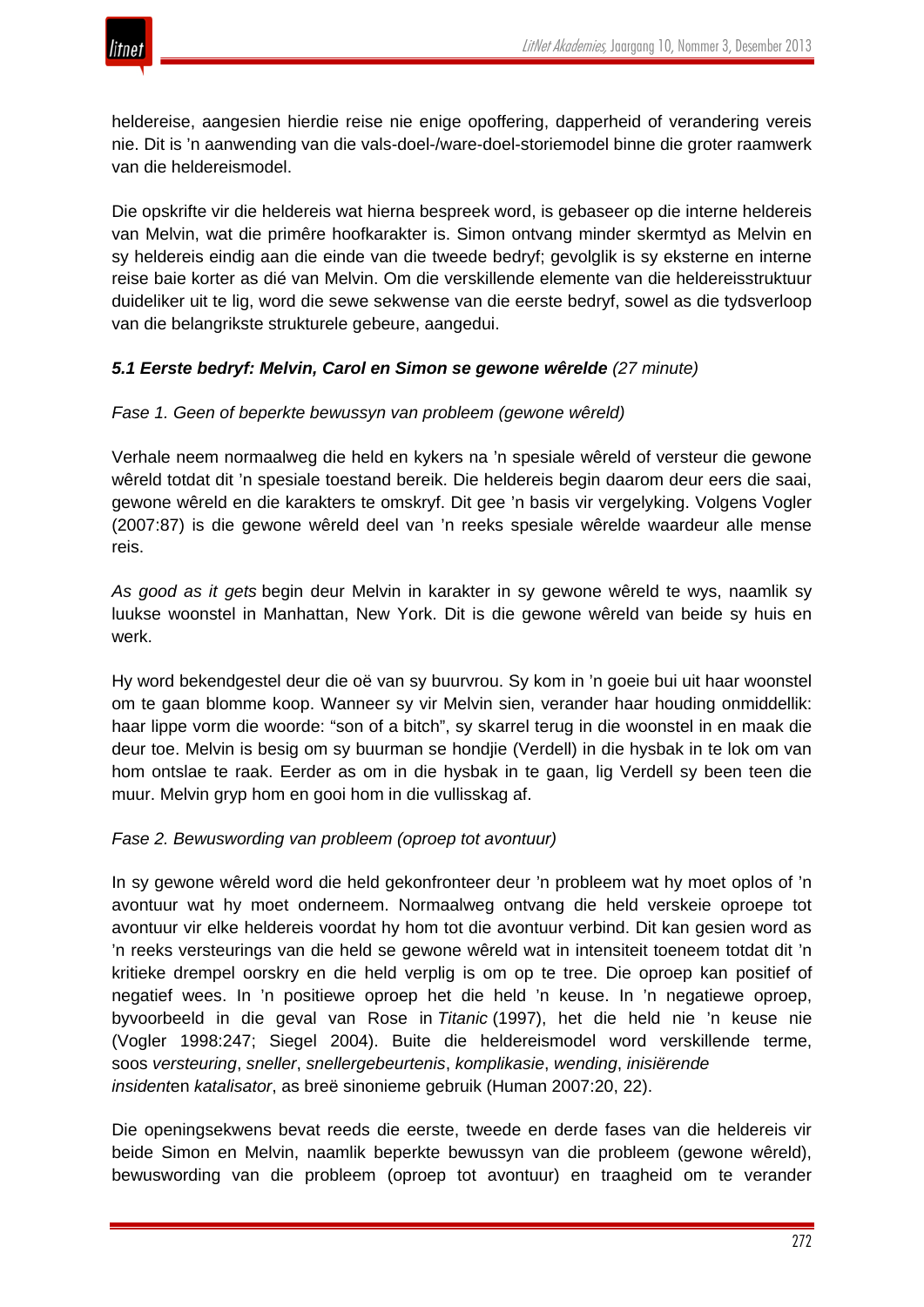

(weiering van die oproep tot avontuur). Wanneer Simon vra of hy Verdell gesien het, verneder Melvin vir Simon deur 'n rassistiese opmerking te maak oor sy swart vriend. Dit is Simon se eerste (positiewe) oproep tot avontuur. Simon toon sy afhanklikheidsprobleem deur onmiddellik vir Frank te roep en sy vermyding van konfrontasie deur te keer toe Frank Melvin wil regsien. Frank se reaksie is Melvin se eerste (positiewe) oproep tot avontuur vir die interne heldereis en vir 'n kort oomblik sien die kyker dat Melvin ontsteld is (figuur 1).



**Figuur 1. "Let me talk to you ..."**

As Simon wegstap, sê Melvin: "I just love that dog." Simon se antwoord is 'n duideliker bewusmaking van Melvin se probleem en die inzoem van die kamera beklemtoon dit vir die kyker as hy sê dat Melvin vir niks lief is nie (3'25"). Dit dien as tweede (positiewe) oproep tot avontuur om sy persoonlikheid te verander (figuur 2).



**Figuur 2. "You don't love anything Mr Udall."**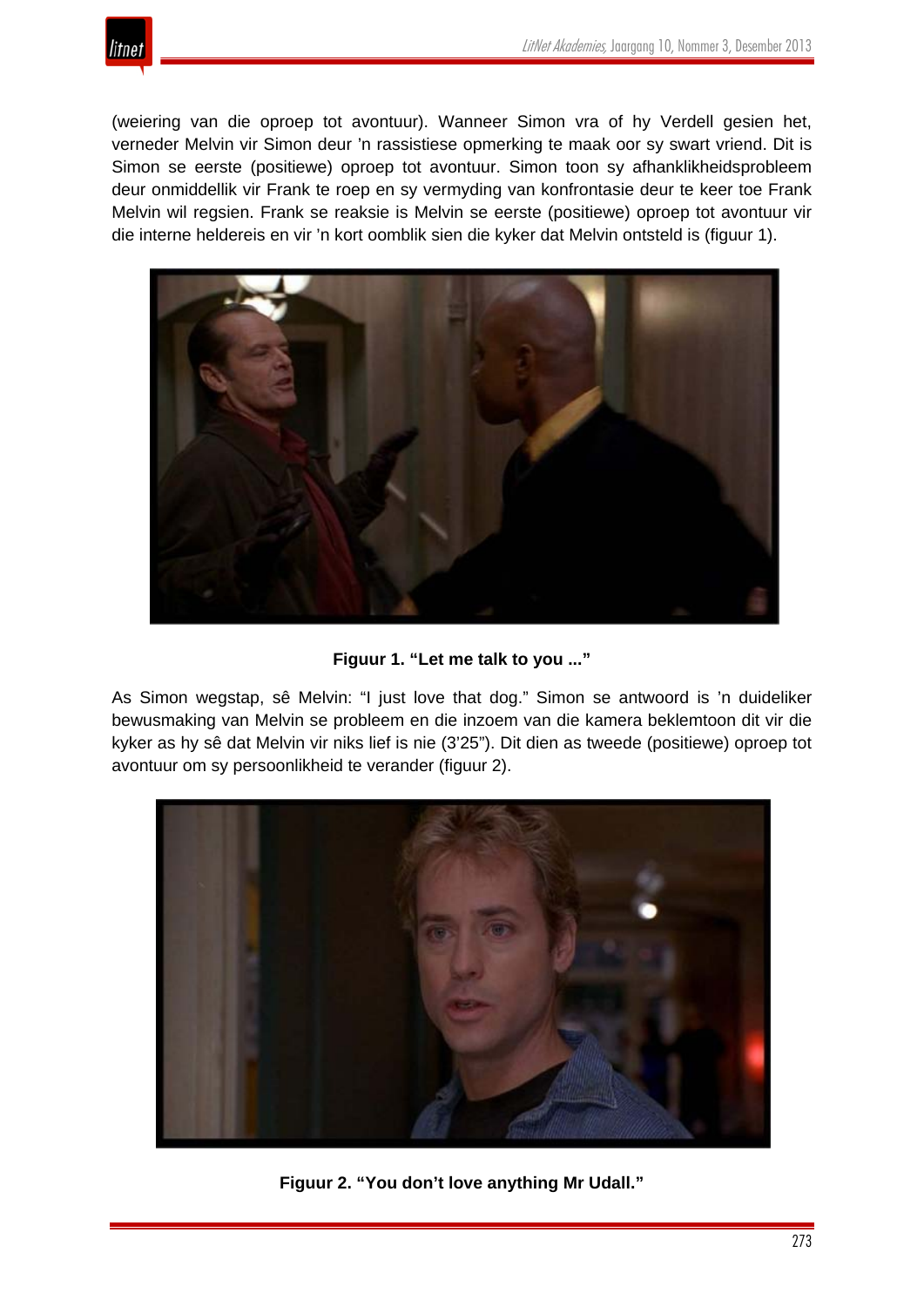

Uit Melvin se reaksie is dit duidelik dat hy hom nie aan sy probleem steur nie. Soos wat soms met antiheld-karakters die geval is (byvoorbeeld Shrek), is dit eerder 'n versterking van sy selfbeeld en verlekker hy hom daarin.

Na Verdell opgespoor is, klop Simon aan Melvin se deur om hom te konfronteer. Vir Simon is dit steeds die derde fase van die heldereis, naamlik traagheid om te verander. Hy volg nou 'n vals eksterne heldereis, deurdat hy direk spring na die krisis in fase 8 deur sy eksterne skadu te konfronteer voor hy op 'n interne heldereis gaan en verander deur sy interne skadu te oorwin.

Melvin oorrompel en verneder Simon met sy buitengewone taalkundige vermoë. Hy noem twee voorbeelde waar Simon dalk aan sy deur sal wil klop en beklemtoon elke keer dat hy nooit-ooit ("never ever") aan sy deur moet klop nie. Die tweede voorbeeld is indien Simon deur 'n gay president na Camp David genooi word en hy wil die oomblik met iemand deel "[E]ven then, don't knock, not on this door ..." Dit dien as 'n plant wat in beide die tweede en derde bedrywe uitbetaal om Melvin se karakterontwikkeling aan te dui. Hierdie konfrontasie dien vir Simon as nog 'n positiewe oproep tot avontuur, maar dit het geen impak op hom nie.

## *Fase 3. Traagheid om te verander (weiering van oproep)*

Die held probeer gewoonlik eers om die avontuur te vermy deur 'n klomp flou verskonings te opper. Die protes hou aan totdat 'n bepaalde drempel oorskry word, hetsy deur sy eie ingebore sin vir avontuur of eer of omdat daar 'n sterker motivering kom in die vorm van 'n sterker oproep tot avontuur, byvoorbeeld 'n moord of ontvoering (Vogler 2007:108–9).

Die boodskapper wat die derde (positiewe) en kragtiger oproep tot avontuur vir Melvin aflewer, is Frank. Ná Melvin vir Simon verneder het, dreig Frank om hom pap te slaan as hy weer so teenoor Simon of Verdell optree (figuur 3).



**Figuur 3. "Police!"**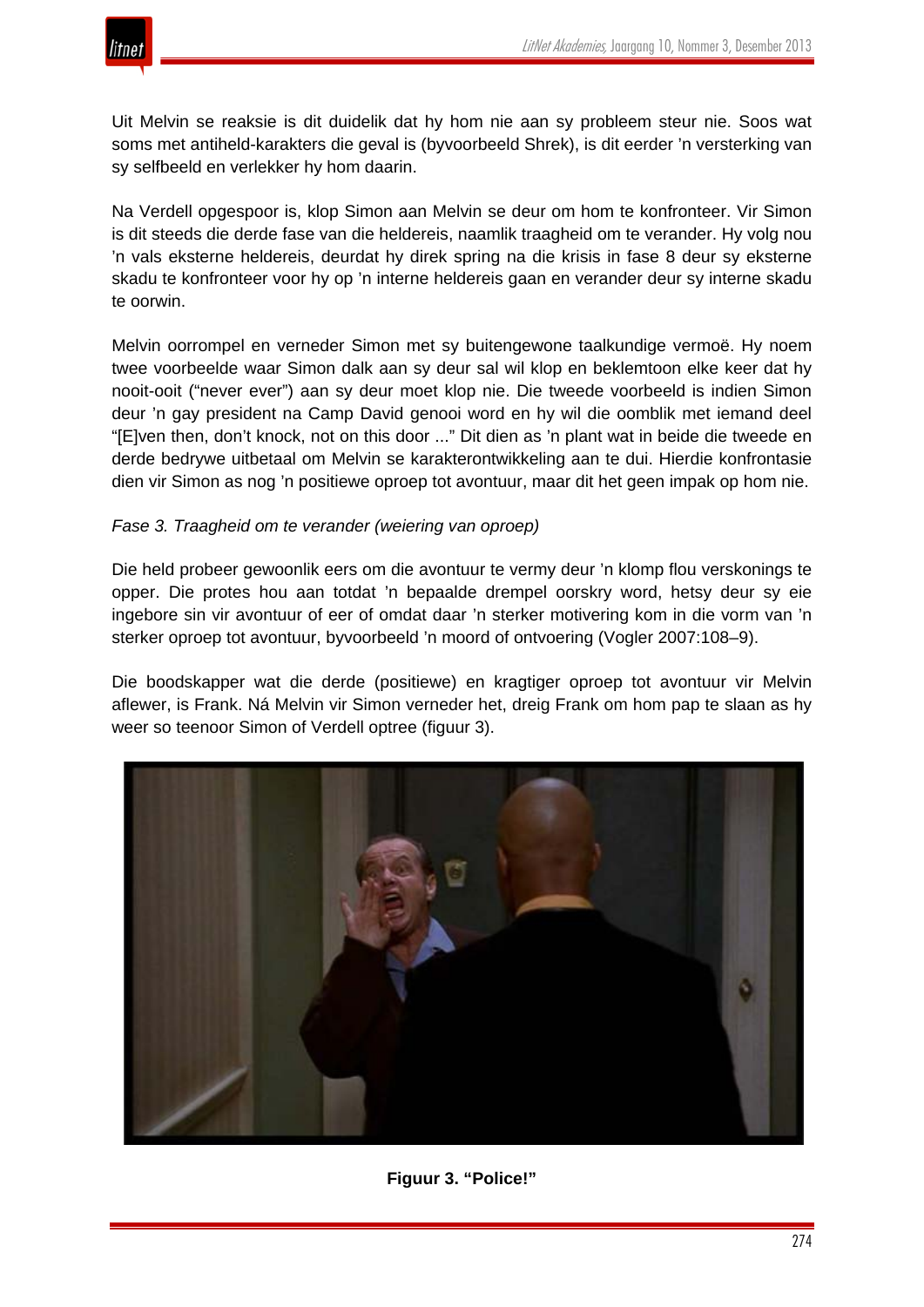

Hierdie derde oproep vir die interne reis gaan gepaard met Melvin wat simbolies uit sy woonstel gepluk word voordat die boodskap afgelewer word. Die boodskap het weer 'n effek en Melvin is sigbaar ontsteld terwyl hy vir 'n oomblik nadink (9'45"). Soos sy gedrag later in die restaurant toon, bly sy ingesteldheid egter onveranderd.

Die openingsekwens vestig die aandag op verskeie van Melvin se persoonlikheidseienskappe wat almal later gebruik word om sy vordering op die interne heldereis aan te dui:

- hy geniet dit om ander mense te boelie deur veral polities-verkeerde beledigings
- hy voer 'n semikluisenaarsbestaan en verpes dit dat iemand die kern van sy gewone wêreld binnedring
- hy ly aan obsessief-kompulsiewe gedrag; gevolglik dra hy handskoene, was herhaaldelik hande, wil nie aangeraak word nie en sluit sy deur herhaaldelik.

Die openingsekwens toon ook die ooreenkomste<sup>5</sup> tussen Melvin en Simon en skets die gewone wêrelde van waaruit beide 'n heldereis gaan onderneem om hul persoonlikheidsprobleme te oorkom. Meer ooreenkomste word verder in die verhaal blootgelê.

In beide Melvin se eksterne en interne heldereise speel restaurante 'n belangrike rol. Die nodigheid om te gaan eet dwing hom uit sy veilige woning en om met ander mense interaksie te hê. In die tweede sekwens (9'27"–14'06") word die omvang van Melvin se problematiese persoonlikheid en sy obsessiewe gedrag verder onthul. Carol se gewone wêreld by die werk, haar liefdevolle gedrag teenoor die kliënte en haar neiging om aan mense te vat, word ook uitgelig.

Melvin vermy dit om op strepe en gleuwe in die sypaadjie te trap op pad na die restaurant. Hy wil net by een ("sy") tafel in die restaurant sit en gaan tot uiterstes om dit reg te kry. Hy verpes Carol, die kelnerin (die toekomstige romantiese objek), en beledig die Jode wat by die tafel sit totdat hulle loop. Dit is 'n plant wat later uitbetaal tydens die sesde fase van sy heldereis (toetse/bondgenote/vyande: eksperimentering met eerste verandering) as hy Verdell saambring na die restaurant toe.

Dit word duidelik dat Carol 'n uitsondering is: in die laaste toneel in die woonstel het Melvin angstig vir Frank gesê: "Don't touch", en in die volgende toneel op straat sê hy voortdurend vir ander voetgangers: "Don't touch", maar hy hou so daarvan as Carol aan hom raak by die kelnerinne se afskorting (11'5") dat hy doelbewus in haar pad gaan staan.

Melvin se vierde en vyfde oproepe tot avontuur vir sy interne reis word afgelewer in hierdie deel van sy gewone wêreld. Die vierde (positiewe) bewusmaking van die probleem is Carol se boodskap (ná ongeveer 12'25") dat die bestuurder sê hy gaan Melvin die restaurant verbied as hy nie sy gedrag verander nie (figuur 4).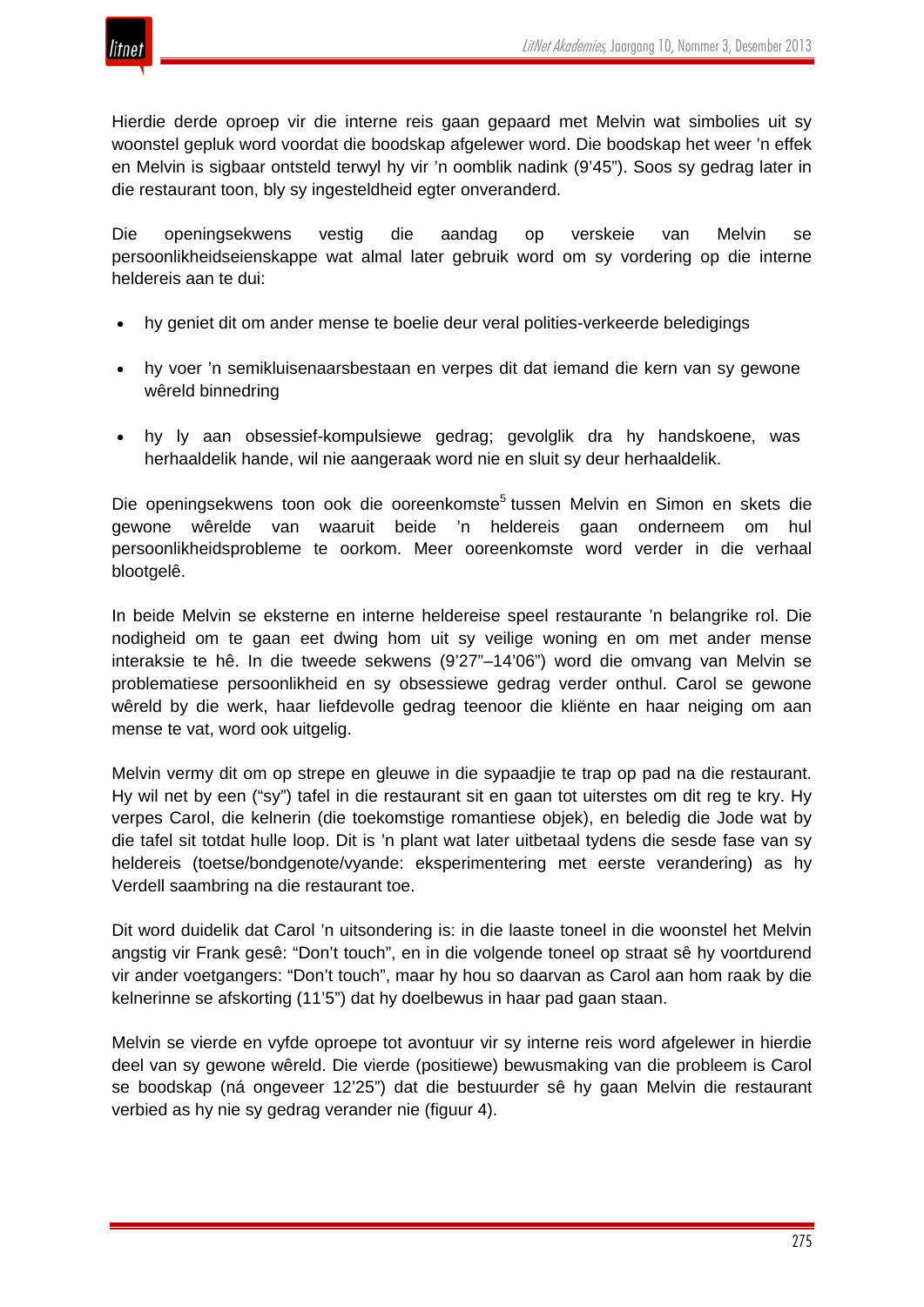



**Figuur 4. "… barred for life!"**

Melvin steur hom ook nie daaraan nie en pak onverstoord sy eetgerei uit.

Die vyfde (positiewe) oproep word kort daarna gelewer (13'10") as Carol haar humeur met hom verloor ná hy 'n onsensitiewe opmerking oor haar seun maak. Sy sê dat as hy ooit weer van haar seun praat, sy seker sal maak dat hy nooit weer in die restaurant eet nie (figuur 5).



**Figuur 5. "… you will never be able to eat here again ..."**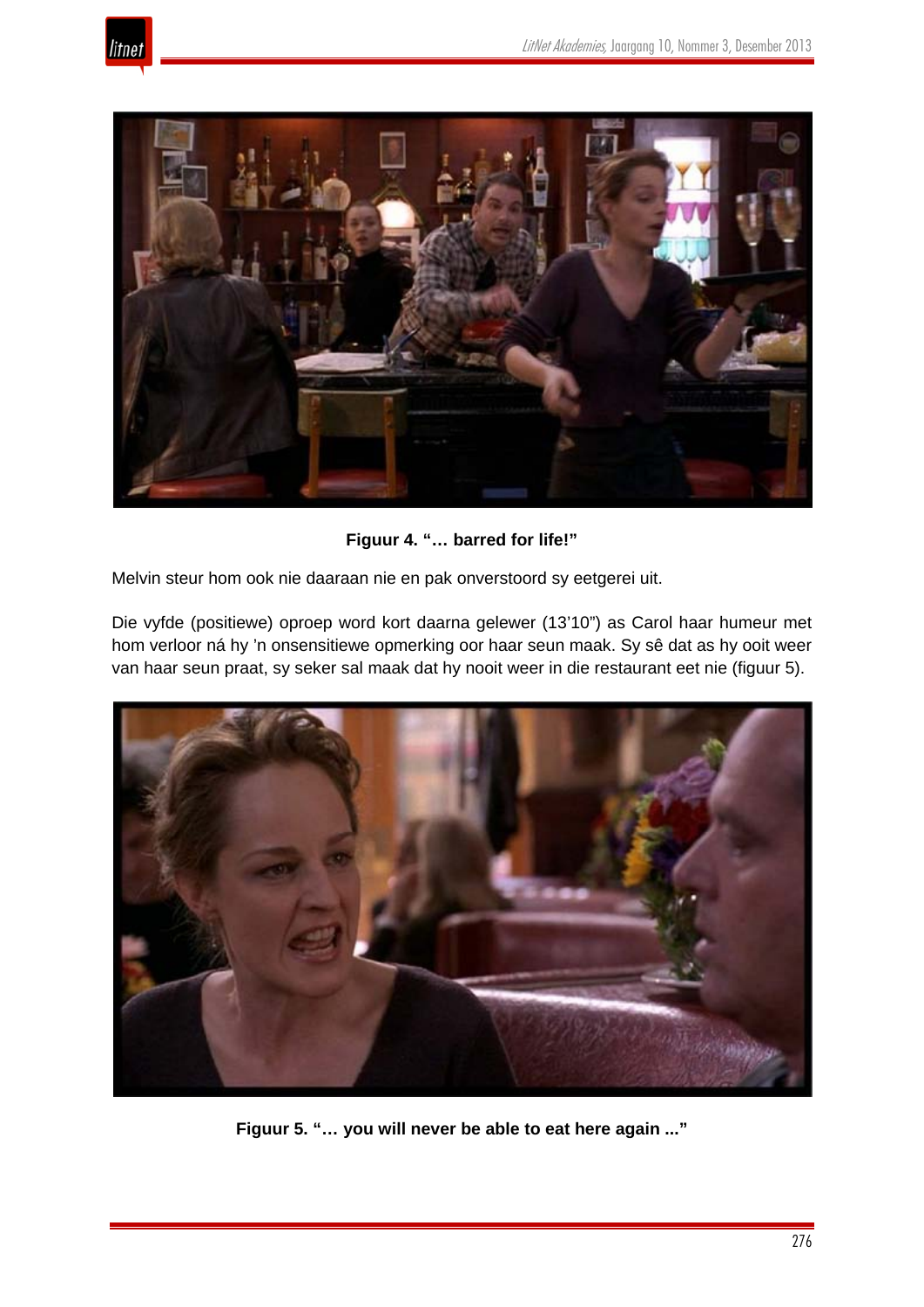

Die regie/toneelspel en klankbaan kommunikeer duidelik dat die oproep 'n sterk impak op hom het. Hy is vir die derde keer in die verhaal ontsteld, toon vir die eerste keer berou en sê heserig ja op haar aandrang dat hy haar antwoord (13'50"). Dit bevestig weer dat Carol die een persoon is vir wie hy 'n sagte plek het, want ten spyte van haar beledigende kru taal beledig hy haar nie terug nie.

Aan die einde van hierdie sekwens kondig Carol aan dat sy 'n afspraak vir die aand het. Die terloopse aanbod van 'n mede-kelnerin dat Carol haar oorbelle kan leen vir die afspraak, impliseer dat sy finansieel swaarkry. Dit is 'n poging van Carol om haar omstandighede te verander en is ook die verbintenis tot 'n vals heldereis.

Die derde sekwens (14'07"–17'21") toon haar gewone wêreld by die huis en stel haar gesin bekend. Die afspraak met 'n aantreklike, selfversekerde en oënskynlik aangename "normale" man het goed verloop. Haar reaksie op sy liefkosing dui aan dat sy ook 'n subtiele element van disfunksionaliteit het. Sy ontvang haar eerste oproep tot avontuur as haar seun se siekte en huislike omstandighede die aand bederf. Die vals heldereis eindig in 'n mislukking as die kêrel vroeg huis toe gaan. Die afloop van die gebeure toon eerstens aan dat hulle verhouding nie aan die definisie van egte liefde voldoen nie en tweedens dat sy eers haar seun se siektetoestand moet oplos voor sy 'n suksesvolle verhouding kan hê.

Die vierde sekwens (17'21"–20'27") begin deur die boodskappers wat die finale oproep tot avontuur vir Simon gaan aflewer, bekend te stel. Dit toon Simon se gewone wêreld by sy werk en hy verwoord ook die eerste tema teenoor die skilder-"model".

Ná ongeveer 20 minute is al drie karakters, hulle gewone wêrelde by die huis en werk, hulle persoonlikhede en die probleme wat hulle beleef en veroorsaak, bekendgestel en al drie het oproepe tot avontuur ontvang. Melvin, wat die meeste moet verander, het reeds vyf oproepe van vier verskillende boodskappers ontvang. Carol en Simon het reeds probeer om hulle gedrag of omstandighede te verander en het misluk. Al drie gaan op hierdie punt voort met hulle (on)gewone lewens en ignoreer die werklike oproepe tot avontuur: Melvin om sy gedrag te verander en 'n verhouding met Carol te begin, Simon om sy sielkundige probleme wat in sy kinderdae begin het, te verwerk en meer selfstandig en positief te word, en Carol om 'n verhouding met Melvin te begin en minder sarkasties te wees.

Die vyfde sekwens begin met Melvin se voete op die sypaadjie. Die skoot bevestig weer dat hy nie op strepe wil trap nie en toon die effek wat dit op mense rondom hom het. In die restaurant ignoreer Carol hom eers en dan maak sy (21'10") die terloopse opmerking: "Can't live without me, huh?". Melvin se skaapagtige reaksie is die tweede aanduiding dat hy in haar belangstel en dat dit 'n subtiele oproep tot avontuur vir die eksterne heldereis is. Haar sarkastiese opmerking oor sy plastiek-eetgerei is sy sesde oproep tot avontuur vir die interne heldereis. Hy wend sy eerste poging aan om toenadering te soek en te verander deur haar te vra wat fout is met haar seun. Haar negatiewe antwoord is die sewende oproep vir hom om te verander.

Op hierdie stadium het nog nie een van die karakters 'n negatiewe oproep tot avontuur ontvang wat hulle dwing om die heldereis aan te pak nie en het daar ook nog geen mentorkarakter verskyn nie. Dit verander dramaties in die volgende fase van die reis as al twee manlike karakters negatiewe oproepe tot avontuur ontvang.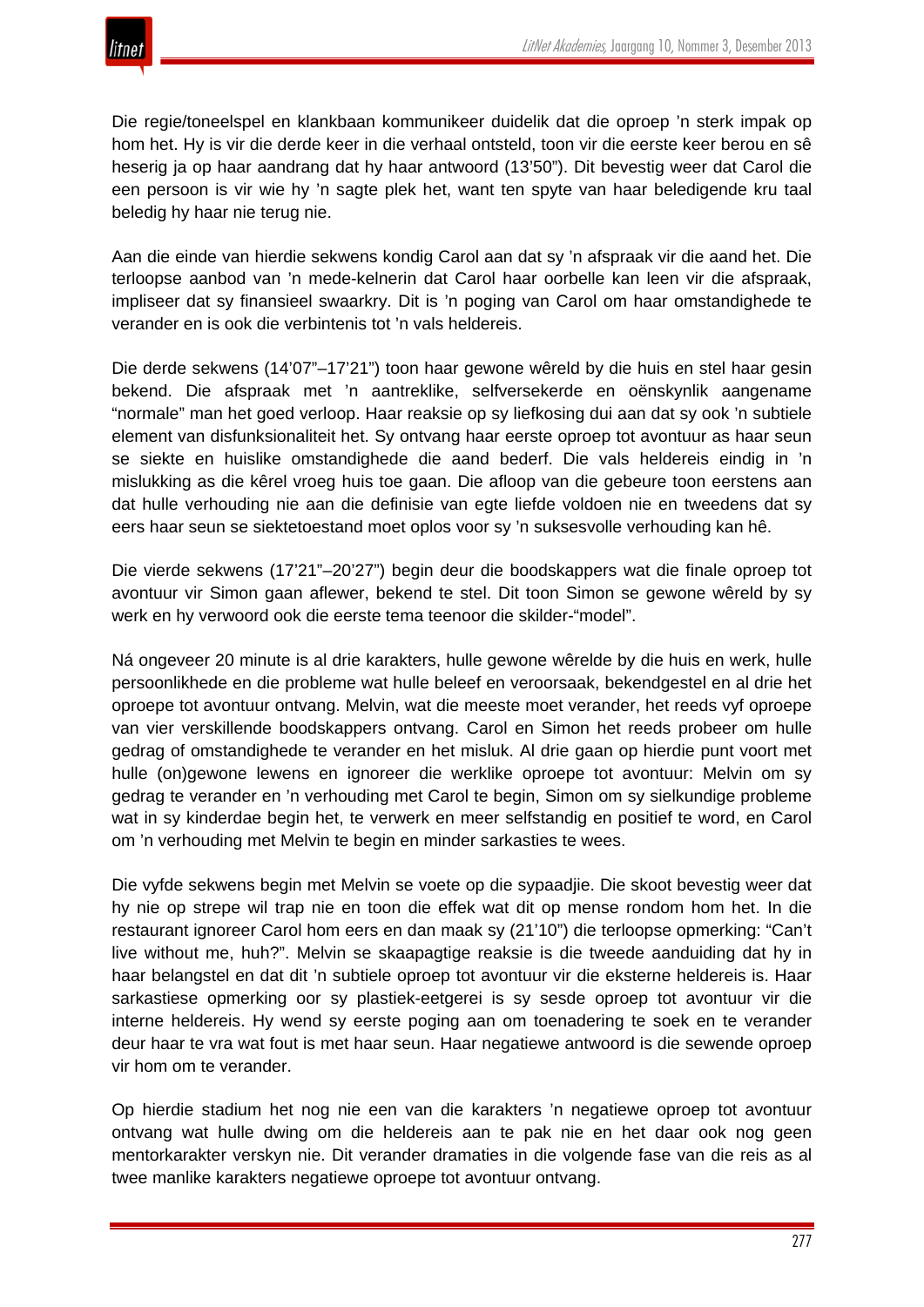

## *Fase 4. Oorkoming van traagheid om te verander (ontmoeting met mentor)*

Die held ontmoet gewoonlik 'n mentor, ongeag of hy gehoor gee aan die oproep tot avontuur of aanhou om dit te ignoreer. Die mentor is dikwels 'n ouer, wyser persoon wat reeds sy eie heldereis voltooi het. Dit is byvoorbeeld 'n wyse ou towenaar, gesoute weermaginstrukteur of boksafrigter. Indien die held 'n negatiewe oproep tot avontuur ontvang, is 'n mentor nie nodig vir die oorkoming van die traagheid om te verander nie (Vogler 2007:12, 117–8, 122).

Simon se boodskappers, wat ook optree as donker mentors, in die primêre subintrige is die rowers wat 'n negatiewe oproep tot avontuur aflewer as hulle hom aanrand (24'28" – sesde sekwens) (figuur 6).



**Figuur 6. Simon se negatiewe oproep tot avontuur.**

Hy het nou geen ander keuse nie as om op sy eksterne heldereis te gaan, en die enigste drempelwag wat hom voortaan sal teëstaan, is sy eie persoonlikheid. Die roof en aanranding op Simon is die snellergebeurtenis van die verhaal as geheel en lei die reeks oorsaak-engevolg-gebeure in wat die verhaal tot aan die einde voortdryf. Die feit dat Melvin die polisie bel (maar nie sy naam gee nie) bevestig dat hy die potensiaal het om te verander. Dit is in kontras met sy opdrag aan Simon dat hy nie aan sy deur moet klop wanneer hy 'n klapgeluid hoor en 'n ontbindende lyk in Melvin se woonstel ruik nie. Die polisieman lewer Melvin se agtste (positiewe) oproep tot avontuur af.

Die gevolg van die roof is dat Frank as mentor en boodskapper optree en 'n negatiewe oproep tot avontuur (die negende) aan Melvin aflewer (26'00" – sewende sekwens). Frank is die gepaste boodskapper, aangesien hy fisies en sielkundig opgewasse is teen Melvin. Ná die buurvrou weier om na Verdell te kyk (tema 2), gee hy Verdell vir Melvin en dwing hom om die hond op te pas totdat Simon uit die hospitaal ontslaan word (figuur 7).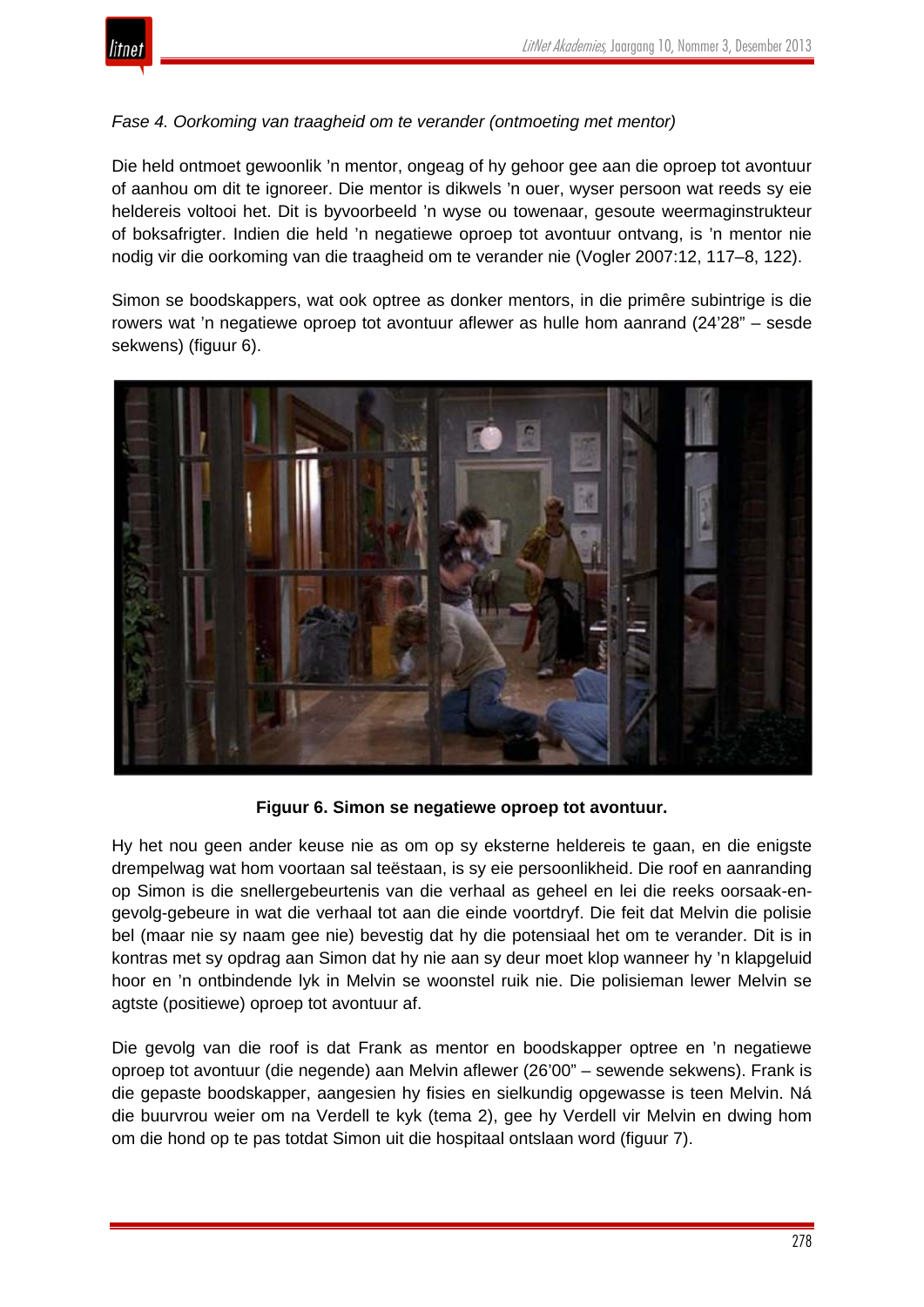



**Figuur 7. "You're taking him!"**

Melvin se protes dat niemand nog ooit in sy woonstel was nie, verskaf belangrike uiteensetting oor sy kluisenaarsbestaan en is terselfdertyd 'n plant wat aan die einde van die tweede bedryf uitbetaal om karakterontwikkeling aan te dui.

## *Fase 5. Verbintenis tot verandering (oorsteek van eerste drempel)*

Die mees kritieke gebeure van die eerste bedryf is die oorsteek van die eerste drempel. Daardeur verbind die held homself tot die avontuur en die verhaal begin in alle erns. Soms moet die held 'n drempelwag oorkom om toegang tot die spesiale wêreld te verkry (Vogler 2007:127–9).

Melvin het geen keuse by die oorsteek van die eerste drempel nie, want die hond word sonder omhaal in sy woonstel gegooi. Die visuele perspektief is sodanig dat Verdell aan die binnekant van die woonstel gewys word terwyl Melvin se paniekerige stem van buite gehoor word (figuur 8). Wanneer Melvin die deur oopmaak en baie versigtig die woonstel binnekom, steek hy die drempel oor en betree die spesiale wêreld (figuur 9).



**Figuur 8. Melvin se spesiale wêreld. Figuur 9. Betree die spesiale wêreld.**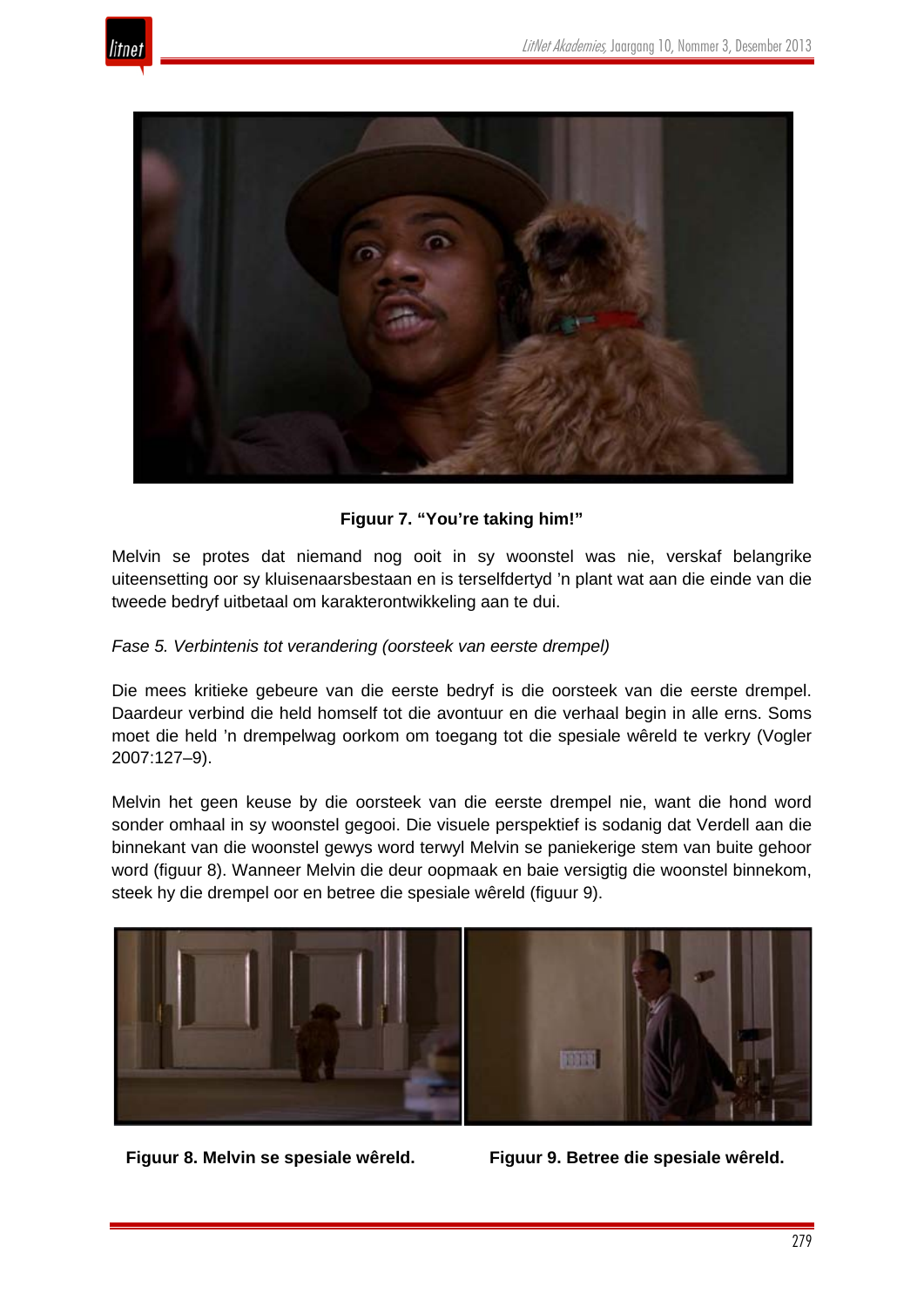

## *5.2 Tweede bedryf: Melvin probeer verander (73 minute)*

#### *Fase 6. Eksperimentering met eerste verandering (toetse/bondgenote/vyande)*

Die aankoms in die spesiale wêreld kan 'n krisis veroorsaak, hetsy fisies of sielkundig. Daar is 'n tydperk van aanpassing en die belangrikste doel daarvan is toetsing. Tydens hierdie fase moet die held (en kykers) die reëls van die nuwe wêreld leer, verkry hy bondgenote en maak hy vyande (Vogler 2007:136–40).

Die eerste toets in die buitengewone wêreld is Melvin se reaksie op Verdell. Vir 'n oomblik lyk dit of hy die hond sleg gaan behandel. Sy ware self kom egter na vore en toon sy potensiaal om te verander – hy berei 'n koninklike ete vir Verdell voor, speel vir hom klavier en verwoord die vierde tema (28'33") terwyl hy sing: "Always look at the bright side of your life ..." Melvin se eerste vriend en mentor in die buitengewone wêreld is dus 'n hond. Dit is gepas vir sy buffelagtige persoonlikheid wat ander mense vermy en op 'n afstand hou. Verdell dwing hom om te begin verander en dit het nagevolge vir al die intriges.

Simon se spesiale wêreld begin in die hospitaal, waar hy eerstens ontdek dat sy gesig net so erg verrinneweer is as sy lyf. Tweedens stel Frank hom in kennis dat Melvin vir Verdell oppas en teen sy sin word Melvin die eerste bondgenoot wat Simon in die spesiale wêreld verkry.

Hierdie fase van eksperimentering met die eerste verandering is besonder lank vir Melvin, aangesien sy verandering ongeloofwaardig sal wees as dit te vinnig gebeur. Verdell lei tot die eerste verandering in Melvin se obsessief-kompulsiewe gedrag: hy skuif vir die eerste keer in al die jare na 'n ander tafel in die restaurant, sodat hy Verdell buite kan dophou (31'46"). Hy kyk ooglopend ingenome en sentimenteel na die hond en die kinders wat met die hond speel.

Direk hierna volg daar nog 'n poging tot verandering deur Melvin. Hy misluk eers in sy poging tot verandering deur Carol te beledig, maar toon dan egte simpatie as hy uitvra na die donker kringe om haar oë. Sy belangstelling in Carol kom hier weer subtiel na vore en die vermoede raak sterker dat hy 'n belangstelling in Carol ontwikkel of reeds het. Sy obsessiewe persoonlikheid laat hom egter nie toe om 'n normale verhouding te handhaaf nie. Hy onderbreek haar vertelling toe sy die bord met spek wil wegvat. Alhoewel hy weer eens 'n toets van sy interne heldereis druip, word sy ontwikkeling uitgelig deurdat hy sy spek vir Verdell in 'n plastieksakkie sit en vir Carol sê dat hy vir hom klavier speel.

In die volgende toneel neem Melvin vir Verdell op 'n wandeling en hy besef dat die hond hom naboots deur oor die strepe en barste op die sypaadjie te tree. Tesame met die dra van handskoene en die sluit van deure, is die onvermoë om op strepe te trap nou duidelik vir 'n derde keer gevestig as sigbare simptoom van sy interne probleem.

Hy tel Verdell op, nadat hy plastiek-handskoene aangetrek het (33'50"), praat lieftallig met hom en dui aan dat hy Verdell aanvaar soos hy is (figuur 10).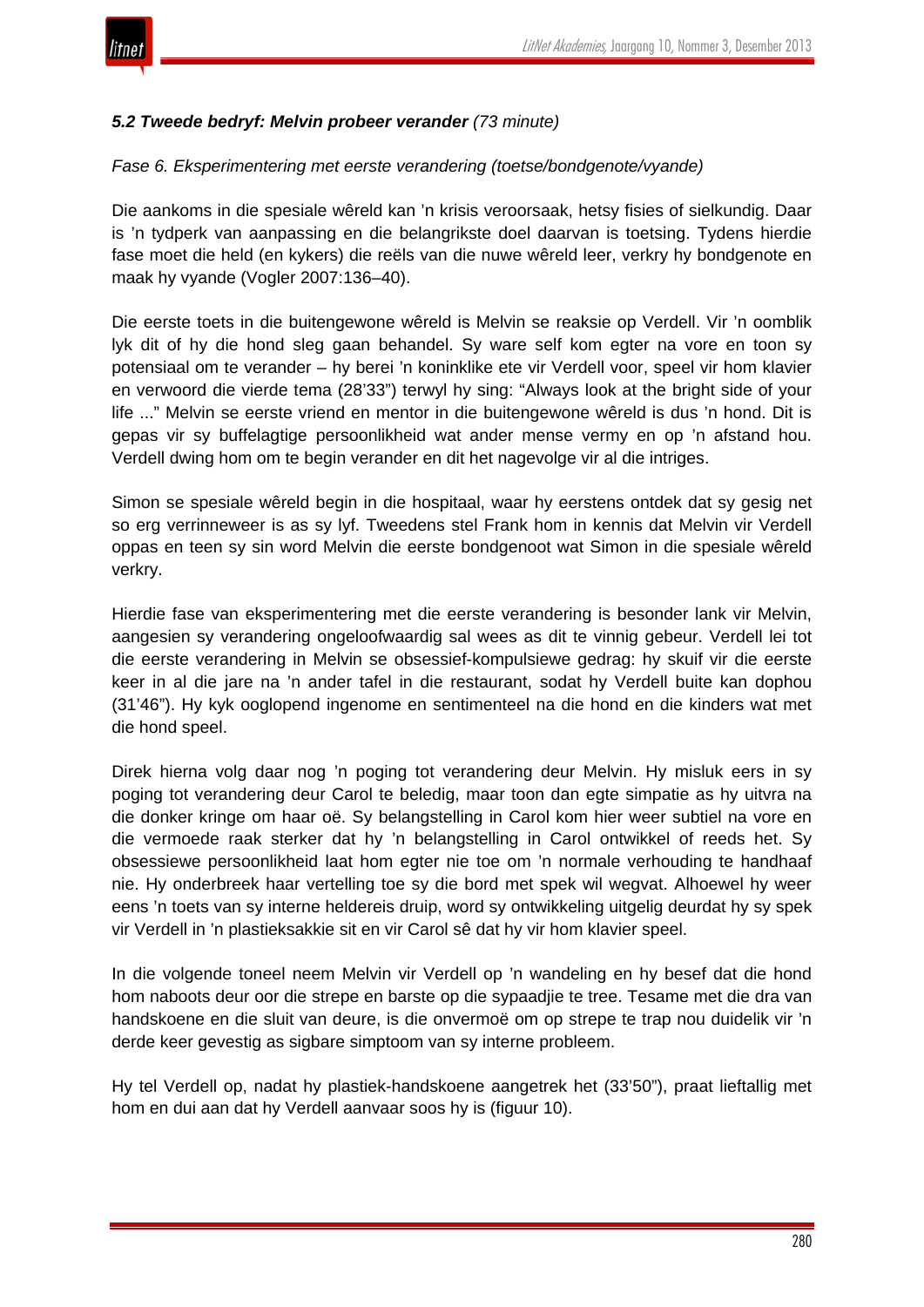



**Figuur 10. "Don't you be like me!"**

'n Vrouekarakter wat verbystap, maak die opmerking dat sy graag so behandel wil word. Dit toon Melvin se ontwikkeling ten opsigte van verdraagsaamheid, vestig sy potensiaal om 'n vrou reg te behandel en voorskadu sy toekomstige verhouding met Carol.

In die volgende toneel hoor die kyker saam met Frank van buite die woonstel hoe Melvin met Verdell praat (35'00). Dit is 'n intieme en liefdevolle gesprek, soos wat nodig is vir 'n normale verhouding met 'n vrou. Wanneer Frank aan sy deur klop, sê Melvin byvoorbeeld vir Verdell dat hulle nie enige geselskap wil hê nie en dan, asof Verdell die besluit neem: "Okay, have it your way", en maak die deur oop.

Frank vra hoe dit met die hond gaan en Melvin is nie in staat om te sê dat hy van die hond hou nie: "Ah you know, he's a pain in the ass." Frank sê dat Simon die volgende dag vir Verdell gaan kom haal en Melvin raak bewoë ná hy die deur, soos gewoonlik, herhaaldelik gesluit het. Die inzoem tot 'n baie naby skoot op Verdell verbeeld Melvin se gevoelens en die buite-beeld-klank is van Melvin wat die deur se slotte vir 'n tweede keer herhaaldelik oop- en toesluit (regressie). Dit, tesame met die gebeure van die volgende dag, voorskadu die gebeure in die derde bedryf as hy in sy woonstel die nuus moet verwerk dat Carol hom nie wil sien nie. Uit sy voorafgaande dialoog teenoor Verdell in die woonstel en sy reaksie op Frank se aankondiging is dit duidelik dat hy reeds baie ontwikkel het, al is dit net ten opsigte van sy vermoë om liefde teenoor 'n hond te betoon.

Die volgende dag (37'05") is Melvin steeds verkleinerend teenoor Simon as hy die hond kom haal, maar hy gee gehoor aan Simon se versoek om 'n bietjie minder stief met hom te wees. Verdell se verlange na Melvin, in Simon se woonstel, toon ook dat Melvin die potensiaal het dat Simon en Carol later van hom kan hou. Melvin se droefheid terwyl hy op die klavier speel, toon sy ware self en die kyker besef dat hy op sy interne heldereis vorder.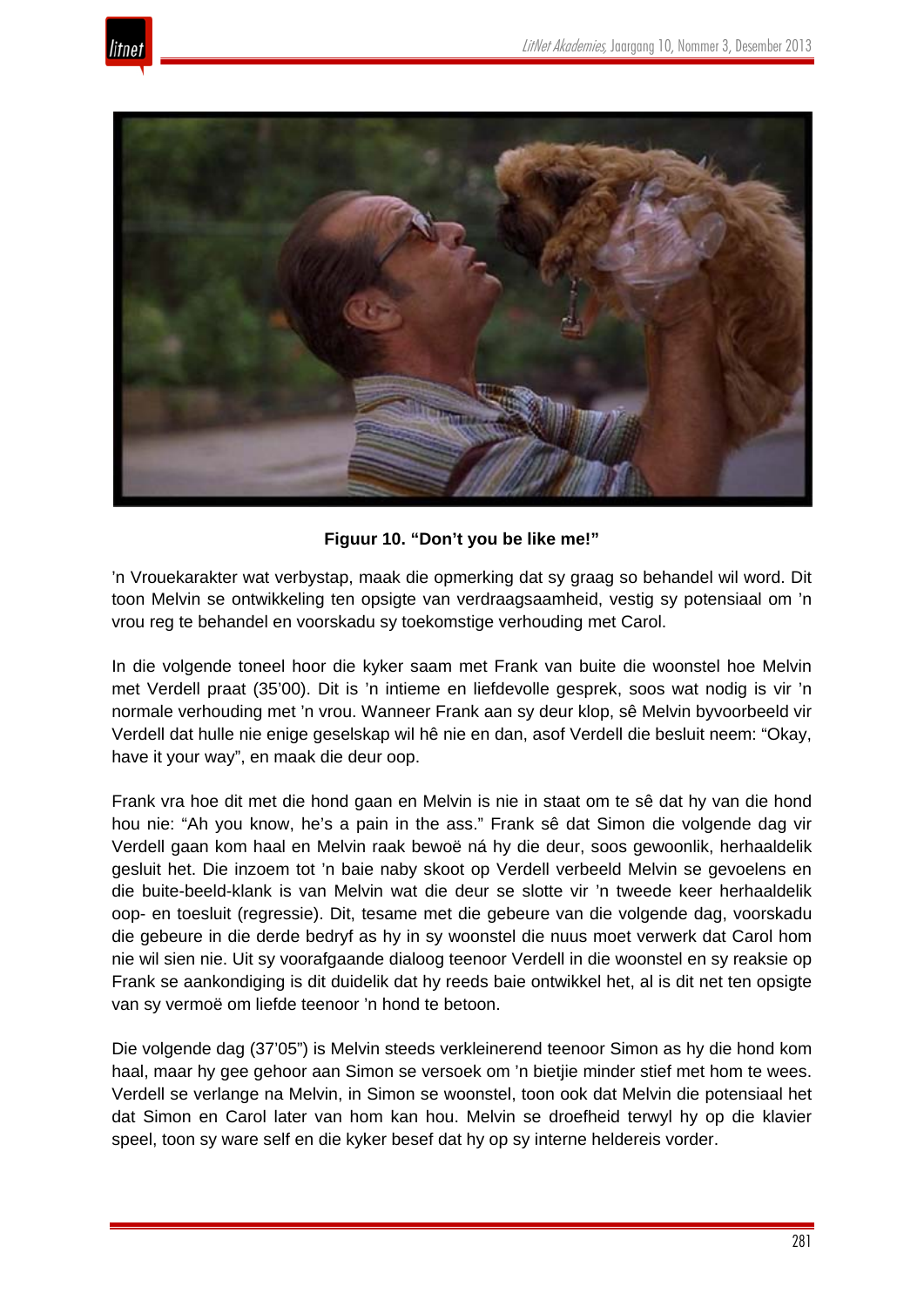Die verlies van Verdell lei Melvin verder op beide sy uiterlike en innerlike heldereise as hy sy roetine verbreek en sy psigiater en volgende mentor vrywillig raadpleeg (39'18"). Hier word dit duidelik dat die psigiater hom ook as selfsugtig en sonder belangstelling in ander mense beleef, maar belangriker: Melvin het die moeilike staptog met baie strepe op die sypaadjie na die psigiater onderneem en tweedens het hy die psigiater se advies begin volg deur een van sy gedragspatrone te verander.

Wanneer draaiboekskrywers karakterontwikkeling aanwend, is dit normaalweg 'n ontwikkeling vanaf kwesbaar tot gehard/geskoold. In *As good as it gets* is dit die teenoorgestelde, want uiterlik is Melvin van die begin af in staat om hom teenoor ander mense te handhaaf. Net soos die Terminator in *Terminator 2: Judgment day* (1991) en Shrek (*Shrek* 2001) word Melvin al meer kwesbaar soos hy al meer menslik word. Melvin se verwoording van die rolprenttitel teenoor die ander pasiënte in die ontvangslokaal van die spreekkamer dui aan dat sy masker (Hauge: Identiteit) besig is om te kraak: "What if this is as good as it gets?".

Die volgende toneel en die sekwens wat dit inlei, toon Melvin se groeiende kwesbaarheid as hy aan nog toetse onderwerp word en nog vyande maak. 'n Vreemde kelnerin daag by sy (ou) tafel op en sy gedrag is onbeskofter as gewoonlik wanneer hy haar "elephant girl" noem en op haar skree om Carol te gaan haal. Dit toon dat, ten spyte van sy uiterlike front, die verlies aan eers Verdell en nou Carol 'n groot stremming op hom plaas. Die restaurantbestuurder lewer 'n kragtige negatiewe oproep tot avontuur vir hom af wat stukrag aan die primêre en sekondêre hoofintriges gee (40'32") (figuur 11).



## **Figuur 11. "Out! Just shut up and get out!"**

Melvin het nou vir Verdell, Carol en sy restaurant verloor. Hy druip dus verskeie toetse en maak vyande tydens hierdie fase van die interne reis. Die kyker besef dat hy, ten spyte van sy verhouding met Verdell, nog ver is van enige daadwerklike pogings om te verander (die fase van die binneste grot).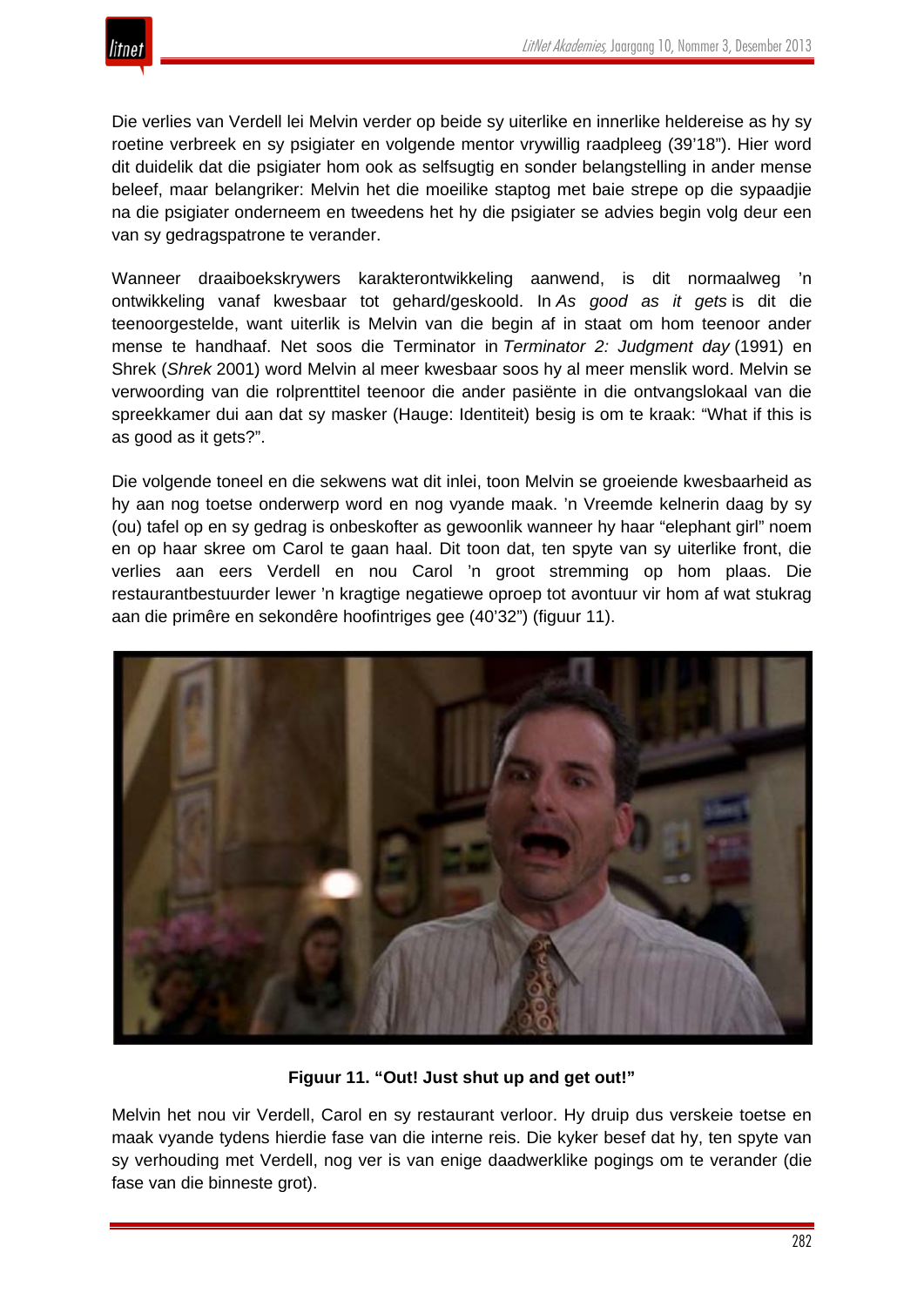

Vir die tweede keer in die verhaal verbreek Melvin sy roetine en besoek Carol by haar woonstel. Hy is steeds selfgesentreerd en sy eerste woorde is: "I am hungry." Hy ontvang nog 'n oproep tot avontuur om te verander as sy hom beledig oor sy gedrag (43'57). Sy antwoord toon dat hy bewus is van die probleem met sy persoonlikheid. Carol ontvang 'n oproep tot avontuur om haar gedrag te verander as hy haar indirek bewus maak dat hy hom beter gedra as wat sy teenoor hom optree. Hier raak die ooreenkomste tussen hulle sigbaar – ook Carol moet aan haar persoonlikheid werk. As Melvin haar seun aanspreek, raak Carol weer persoonlik en beledigend, en jaag hom weg. Hy het nou ook van Carol 'n vyand gemaak.

Carol se seun, Spence (Jesse James), se asma is die negatiewe oproep tot avontuur wat Carol dwing om by Melvin betrokke te raak. Ná hy die woonstel verlaat het, is sy verplig om na hom te roep (45'55") en dieselfde taxi as hy te gebruik – dit is 'n stap vorentoe op die romantiese heldereis en voorskadu die rit wat hulle later saam na Baltimore gaan onderneem. Spence se asma maak dit ook onmoontlik om later te weier dat dr. Bettes (Harold Ramis) vir Spence behandel en om saam te gaan na Baltimore.

Simon ontvang (teen 47'15') nog 'n negatiewe oproep tot avontuur van Jackie: hy is bankrot en gaan sy woonstel verloor. Boonop mis Verdell vir Melvin en ignoreer hom. Dit is gepas dat Simon se oproepe tot avontuur in die spesiale wêreld voortduur, aangesien hy, net soos Melvin, 'n onwillige held is.

Carol se afwesigheid by die restaurant is die grootste ontwrigting van Melvin se kompulsiewe gewone wêreld. Dit dwing hom vir die derde keer om sy roetine te verander en laat hom die tweede tree gee op die heldereis van karakterontwikkeling. Vir sy eerste tree is hy gedwing om goed te doen aan 'n hond. Omdat hy in sy restaurant wil eet en deur sý kelnerin bedien wil word, word hy gedwing om goed te doen aan 'n kind. Hy oorreed sy uitgewer om haar man te vra om vir Spence mediese behandeling te gee (48'55"). Wanneer sy instem, is hy onbeskof teenoor haar en uiters chauvinisties-beledigend teenoor haar ontvangsdame.

Tot op hede was Carol se gewone wêreld net so onuithoudbaar abnormaal as dié van Melvin en Simon. Wanneer sy (ná 51'05") hoor dat Melvin vir haar seun se behandeling betaal, is dit 'n sterker oproep tot avontuur as enige van die voriges. Sy staan voor 'n dilemma waar sy tussen twee negatiewe opsies moet kies: 'n voet in die deur vir Melvin of haar kind bly siek. Soos dit dikwels die geval is in romantiese komedie, is Carol ook 'n onwillige held en moet sy gedwing word om die drempel na die spesiale wêreld oor te steek. Sy hoor (teen 53'13") van dr. Bettes dat haar seun van nou af baie beter gaan wees. Dit plaas groter druk op haar om die eerste drempel van die primêre intrige oor te steek.

In die volgende toneel ontslaan Simon vir Nora, sy bediende, omdat hy haar nie meer kan bekostig nie. Sy vra vir Melvin of hy vir Verdell elke dag vir 'n wandeling kan neem. Melvin se gretige instemming (54'55") beteken dat hy en Simon nou nadere kontak moet hê en dat hý na Simon se woonstel toe moet gaan. As teenvoeter vir Nora se kompliment oor sy menslikheid beledig hy haar Latyns-Amerikaanse afkoms.

Intussen vind daar 'n konfrontasie tussen 'n hoogs ontstelde Carol en haar ma plaas (55'35"). Sy reageer soos 'n tipiese skadu in romantiese komedies deurdat sy niks met die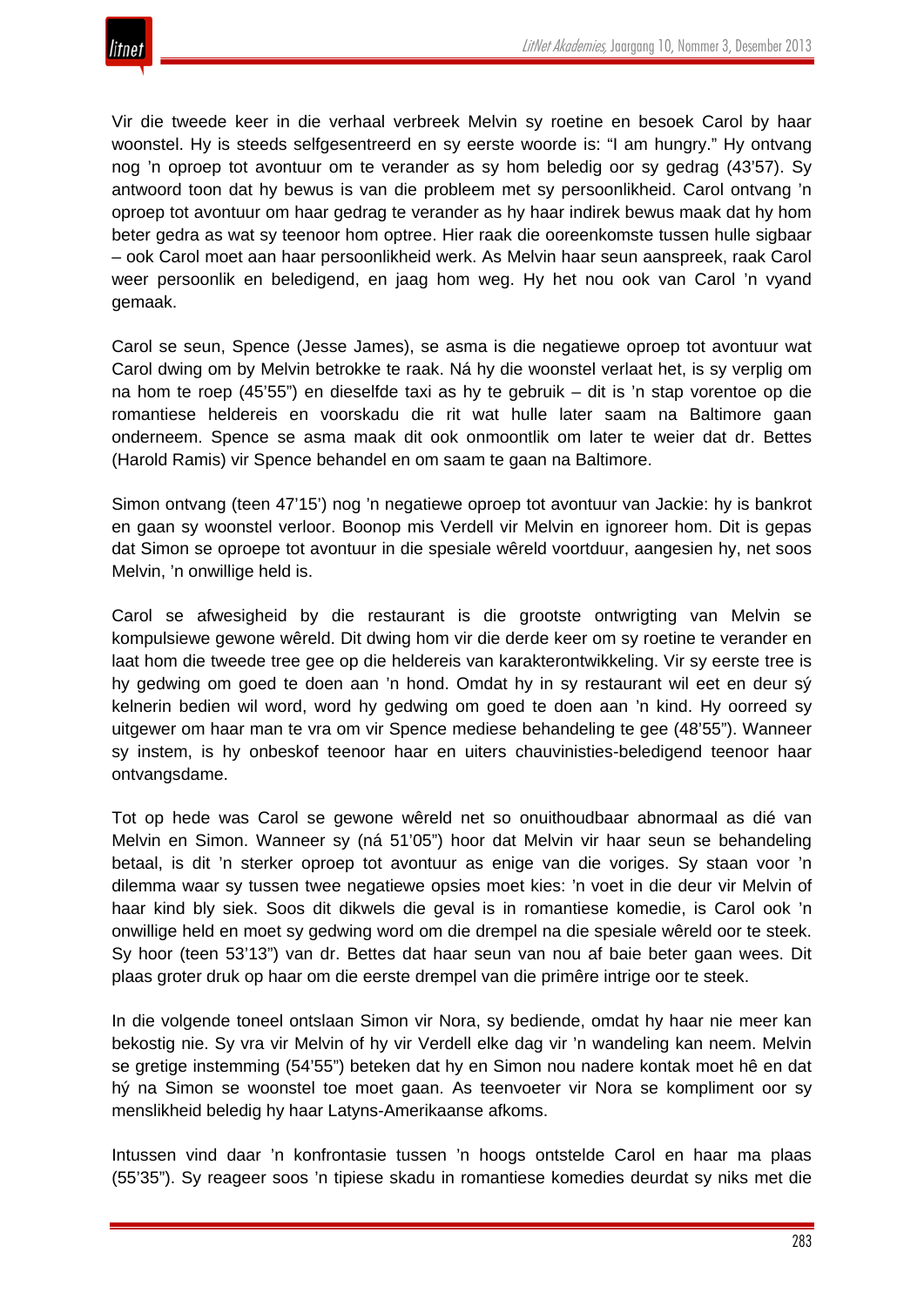![](_page_28_Picture_1.jpeg)

romantiese objek te doen wil hê nie – sy wil die gratis mediese behandeling van die hand wys, want daar is 'n "seriously goofy man behind this" en "this lets a crazy man into our lives". Met behulp van haar ma, wat as mentor optree, steek Carol uiteindelik die eerste drempel van die primêre hoofintrige se heldereis oor.

Tydens sy sewende fase van die primêre subintrige (voorbereiding tot groot verandering – reis na die binneste grot) jaag Simon steeds die verkeerde doelwit na. Nadat al sy oppervlakkige partytjie-vriende weier om hom geld te leen, klop Melvin aan sy deur. Verdell dwing Melvin, wat in die openingsekwens nadruklik vir Simon gesê het dat hy nooit aan sy deur moet klop nie, om elke middag aan Simon se deur te klop. Hy kom nou selfs Simon se woonstel binne. Simon sê dat hy nie meer wil skilder nie, dat die lewe wat hy probeer lei het, verby is en dat hy homself so jammer kry dat hy nie kan asemhaal nie (57'50").

Simon is nou in die binneste grot van beide sy eksterne en interne heldereise, en soos wat dit normaalweg die geval is, is daar geen uitkoms nie. Hy moet sy grootste eksterne skadu (Melvin) en sy grootste interne skadu's (depressie, afhanklikheid en selfbejammering) konfronteer. 'n Konfrontasie ontstaan waartydens Simon sy beste lewer, maar faal – versinnebeeld deur sy opstaan uit die rystoel om Melvin aan te val, en dan net weer op die bank neersak. Melvin vryf sout in sy wonde deur met Simon te spot en hom te beledig.

Tydens die konfrontasie noem Simon vir Melvin 'n "absolute horror of a human being" (58'35"). Die opmerking, wat nog 'n oproep tot avontuur is, maak Melvin duidelik seer en Simon se toestand wek 'n element van simpatie by hom. Melvin probeer om Simon beter te laat voel deur te sê dat Verdell hom verkies omdat hy spek in sy sak ronddra. Die krisis in die binneste grot bereik sy hoogtepunt vir Simon wanneer Verdell steeds vir Melvin bo hom verkies (60'00") (figuur 12 en figuur 13).

![](_page_28_Picture_6.jpeg)

![](_page_28_Figure_7.jpeg)

```
now?"
```
Simon verloor die konfrontasie teen sy skadu in die binneste grot, en sy beloning is meer depressie en selfbejammering. Hierdie toneel voorskadu die toneel in die restaurant in Baltimore, as Melvin teen sy skadu verloor, asook die een in Melvin se woonstel in die derde bedryf, wanneer die rolle omgeruil is en hy sy lot teenoor Simon bekla.

Terselfdertyd beleef Carol, wat so pas in die spesiale wêreld gearriveer het, ook 'n krisis en besluit om na Melvin se woonstel te gaan. Sy, wat hom afgejak het toe hy na haar woonstel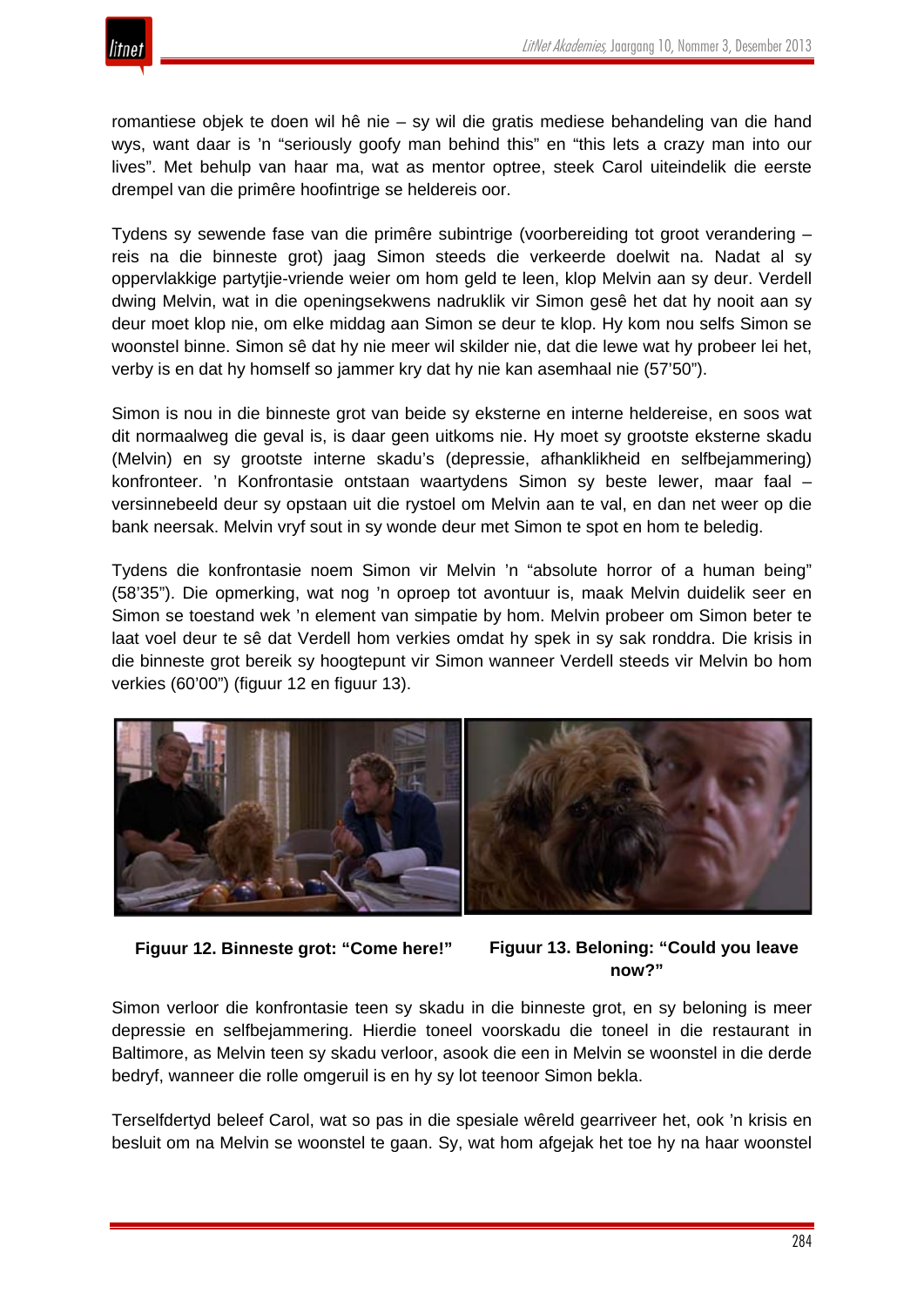![](_page_29_Picture_0.jpeg)

toe gekom het, klop nou sopnat gereën aan sy deur. Carol sê drie keer vir Melvin dat sy nooit-ooit by hom sal slaap nie en bedank hom dan vir wat hy gedoen het (figuur 14).

![](_page_29_Picture_3.jpeg)

**Figuur 14. "I will never sleep with you!"**

Die opmerking van Carol by Melvin se deur is soortgelyk aan Melvin se opmerking teenoor Simon in die openingsekwens by dieselfde deur dat hy nooit-ooit weer aan sy deur moet kom klop nie. Dit is eerstens 'n plant wat uitbetaal in die restaurant in Baltimore, en tweedens is die feit dat Melvin direk daarna sy eie "nooit-ooit" verbreek deur sonder rede aan Simon se deur te klop, 'n voorkaduwing dat ook Carol haar "nooit-ooit" gaan verbreek.

Carol se besoek is die finale oproep tot avontuur vir Melvin, 'n positiewe versteuring wat so groot is dat dit as snellergebeurtenis dien – hy verbind hom tot die eksterne heldereis van die verhouding, asook die interne heldereis van karakterontwikkeling. Op hierdie punt is beide die kyker en Carol onseker of Melvin homself verbind het tot 'n verhouding met haar of om te verander. Sy gedrag tydens die gesprek en in die toneel daarna toon wel duidelik dat daar steeds vordering op sy innerlike heldereis is: hy het weer nie persoonlik en beledigend met haar geraak nie en daarna besoek hy Simon.

Aangesien hy geen vriende het nie, staan hy laatnag op, klop aan Simon se deur en neem vir hom 'n bakkie sop. Hy het nie sy handskoene aan nie en vat boonop aan Simon se deur om dit van binne toe te maak. Van 'n verhouding en normale gesprekvoering met 'n hond het Melvin nou gevorder tot 'n mens, maar die proses met Simon is baie stadiger as met Verdell. Hulle sit op 'n bank langs mekaar en die gesprek is ver van normaal – dit bestaan hoofsaaklik uit twee monoloë van selfbejammering.

Hierdie toneel is 'n verdere uitbetaling van die plant in die openingsekwens, waar Melvin gesê het dat as Simon deur 'n gay president na Camp David genooi word en hy die oomblik met iemand deel wil, hy nie aan Melvin se deur moet klop nie. Melvin deel nou indirek sy oomblik (ten opsigte van Carol) met Simon wanneer hy sê hoe sleg hy voel. Simon doen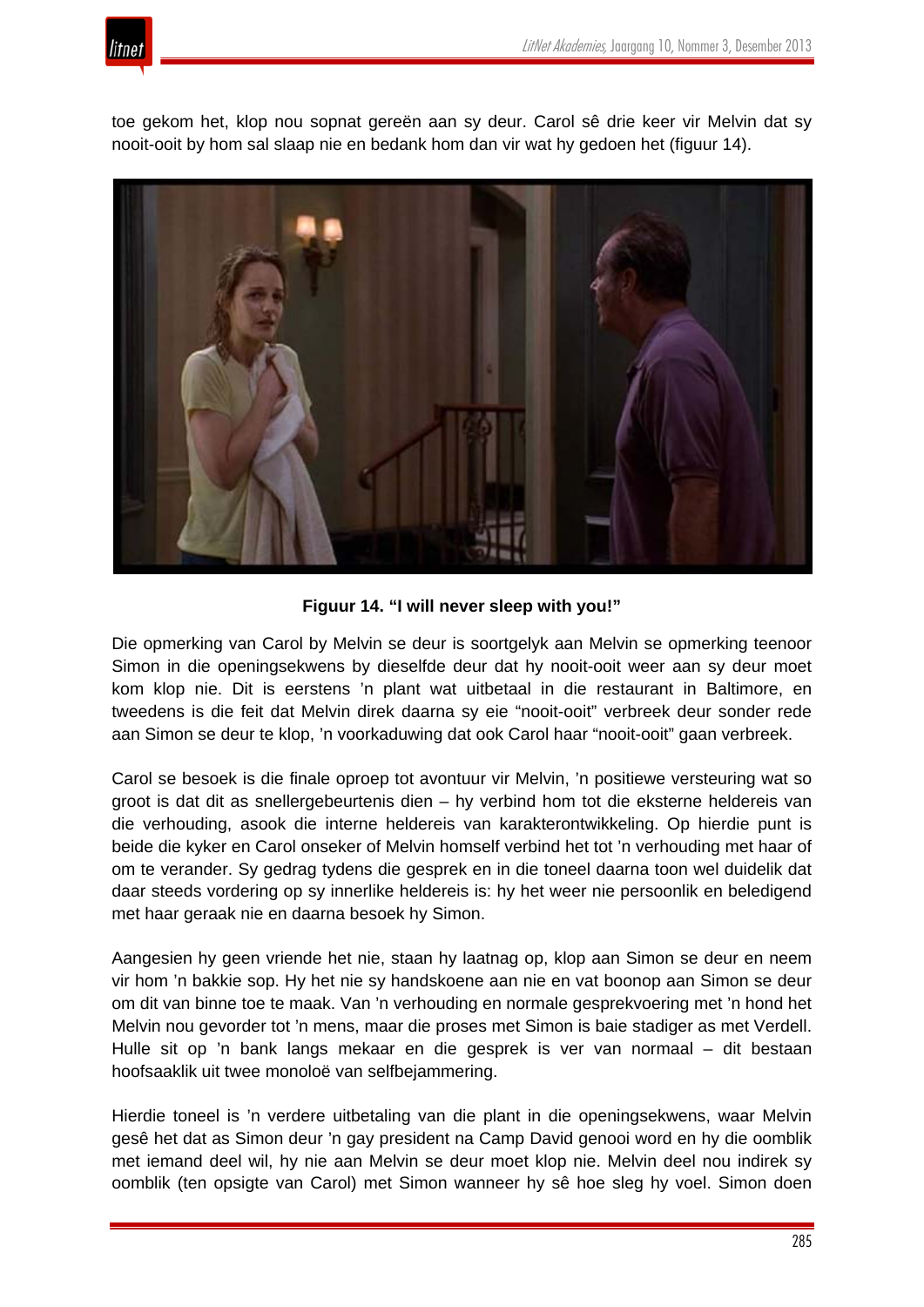![](_page_30_Picture_0.jpeg)

dieselfde, maar Melvin stel nie werklik belang nie en loop. Sy karakterontwikkeling is nog in die eerste fase binne die spesiale wêreld, naamlik fase 6: eksperimentering met eerste verandering. Hy maak geen negatiewe opmerkings nie en as hy uitstap, sê hy: "Good talking to you."

In die volgende toneel skryf Carol 'n brief om Melvin te bedank vir wat hy gedoen het (68'00). Dié toneel kan beskou word as die binneste-grot-fase van haar eksterne reis ten opsigte van die verandering van haar lewensomstandighede. Haar ma maak die sleutelopmerking dat sy iets moet vind om met haar nuutgevonde vrye tyd te doen. Carol onthul ook tranerig haar verlange na 'n man. Ná 'n argument met haar ma gaan hulle uit en die aand is oënskynlik suksesvol. Dit is voorbereiding vir haar versoek in die hotel in Baltimore om vir die aand uitgeneem te word. Haar lewensomstandighede het genormaliseer sedert haar onsuksesvolle afspraak in die derde sekwens en sy is gereed vir die verhouding met Melvin.

Die toneel wat die volgende dag in die restaurant afspeel, is die einde van Melvin se sesde fase van sy eksterne en interne heldereise. Sy versoek vir 'n afspraak met Frank verteenwoordig duidelike karakterontwikkeling, aangesien hy Frank vroeër beledig het en Frank hom by twee geleenthede amper fisies aangerand het. Dit is ook duidelik dat Carol haar drempel oorgesteek het: haar hare is gesny en sy bedank Melvin omvattend en opreg vir wat hy vir haar en haar gesin gedoen het.

Ná Carol haar dankie-sê-brief aan Melvin wou gee en hy dit weier (71'45"), slaan Frank hom speels op die skouer (aanraking) en maak 'n opmerking oor die verandering in Melvin se gedrag en die feit dat hy vir Simon gaan kuier het. Dit maak Frank se optrede as boodskapper en mentor geloofwaardig as hy sy motor vir Melvin aanbied as hy Simon Baltimore toe sal neem. Op hierdie punt raak dit vir die kyker duidelik dat Melvin hom verbind het tot die eksterne heldereis: hy erken Carol is mooi, weier om Simon te neem, maar stem vinnig in as Carol aandui dat sy daarna hunker om uit die stad te kom. Hy druip dus die toets van karakterontwikkeling ten opsigte van onselfsugtigheid, maar dit is 'n stap vorentoe in die romantiese intrige. Die rit beteken dat hy ook tyd in Simon se geselskap moet deurbring.

Melvin vergoed dan deur op 'n onbeskofte wyse van Frank ontslae te raak en gebruik die geleentheid om 'n negatiewe oproep tot avontuur vir Carol af te lewer. Wanneer sy haar dankie-sê-brief lees (74'30"), vra sy om verskoning vir alles wat sy aan hom gedoen het en aan die einde sê sy dat sy jammer is "for not spotting that human being at the table who had it in him to do this thing for us" (tema een). Dit voorskadu Melvin se kompliment tydens die klimaks by die bakkery aan haar. Melvin buit die emosie en situasie uit (76'00") en manipuleer haar om saam te gaan Baltimore toe (figuur 15).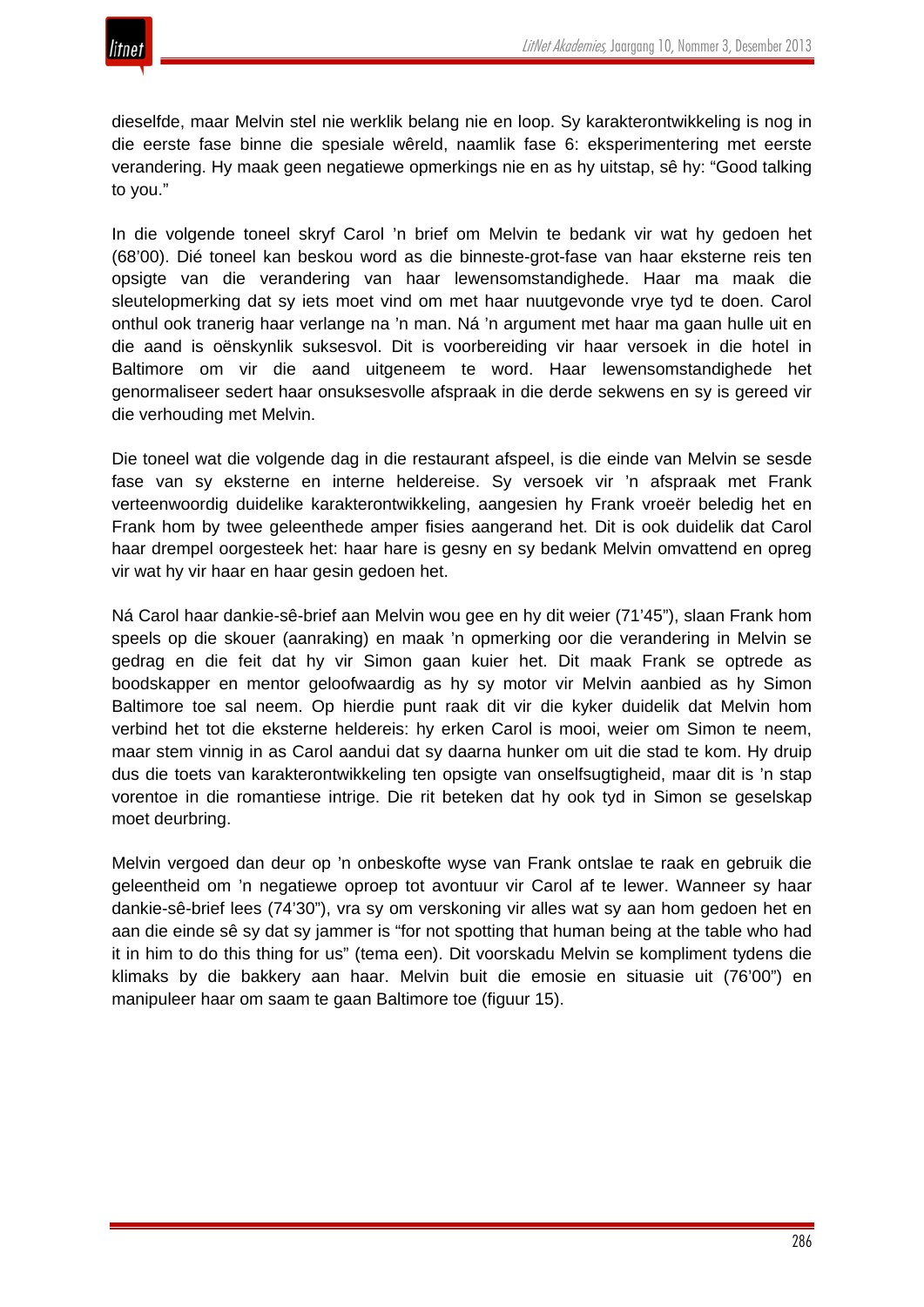![](_page_31_Picture_1.jpeg)

![](_page_31_Picture_2.jpeg)

**Figuur 15. "Now I want yoú to do something for me."**

Alhoewel Melvin vordering maak op die heldereis van karakterontwikkeling, is hy nog ver van die eerlikheid wat vereis word vir fase 11 (dood en opstanding: finale poging tot groot verandering) en fase 12 (terugkeer met die prys: finale bemeestering van die probleem). Carol se instemming tot die reis is haar oorsteek van die drempel na die spesiale wêreld van die verhouding, 14 minute ná Melvin.

Wanneer Carol vir Melvin bel om te vra watter klere sy moet inpak, sien die kyker dat hy buitengewoon netjies pak. Dit is 'n plant wat in die hotel in Baltimore uitbetaal om die ooreenkomste tussen hom en Simon uit te lig en die eerste tema te illustreer. Melvin kry ook die geleentheid om aanvoorwerk te doen vir die ete in die restaurant (78'30") wat vir beide Carol en Melvin die krisis-fase op die primêre en vir Melvin op die sekondêre heldereise is.

## *Fase 7. Voorbereiding vir groot verandering (reis na die binneste grot)*

Ná die held aangepas het in die spesiale wêreld, reis hy verder na die binneste grot. Die reis behels die finale voorbereidings vir die krisis: poging tot groot verandering. Hierdie fase bring die held in die boesem van die vyandelike gebied. Vogler (1998:145–57; 2007:144–52) noem 21 verhaal-elemente wat tydens die eksterne reis aangewend kan word, maar pas nie enige daarvan toe op die interne reis nie. By die binneste grot is daar nog 'n drempel met 'n kragtiger drempelwag. Aan die anderkant word die omgewing meer vreesaanjaend (Vogler 2007:148–52).

Fase 7 begin vanaf 79'00": 'n werklike reis as voorbereiding tot groot verandering vir Carol en Melvin. Simon is reeds in fase 10: hertoewyding tot verandering (die pad terug), en hy is letterlik op pad terug na sy geboortestad en ouerhuis, waar sy sielkundige wond ontstaan het en waar hy dit moet oorwin. Beide Melvin en Simon se gedrag is steeds dieselfde as toe die kyker hulle ontmoet het, aangesien Simon misluk het in fase 8: poging tot groot verandering. Melvin boelie Simon verbaal en Simon is 'n martelvraat wat onmiddellik Carol se simpatie verkry.

Verskeie van die 21 elemente van die reis is sigbaar tydens die rit na Baltimore en sommige reflekteer ook indirek op die interne reise van Melvin en Simon.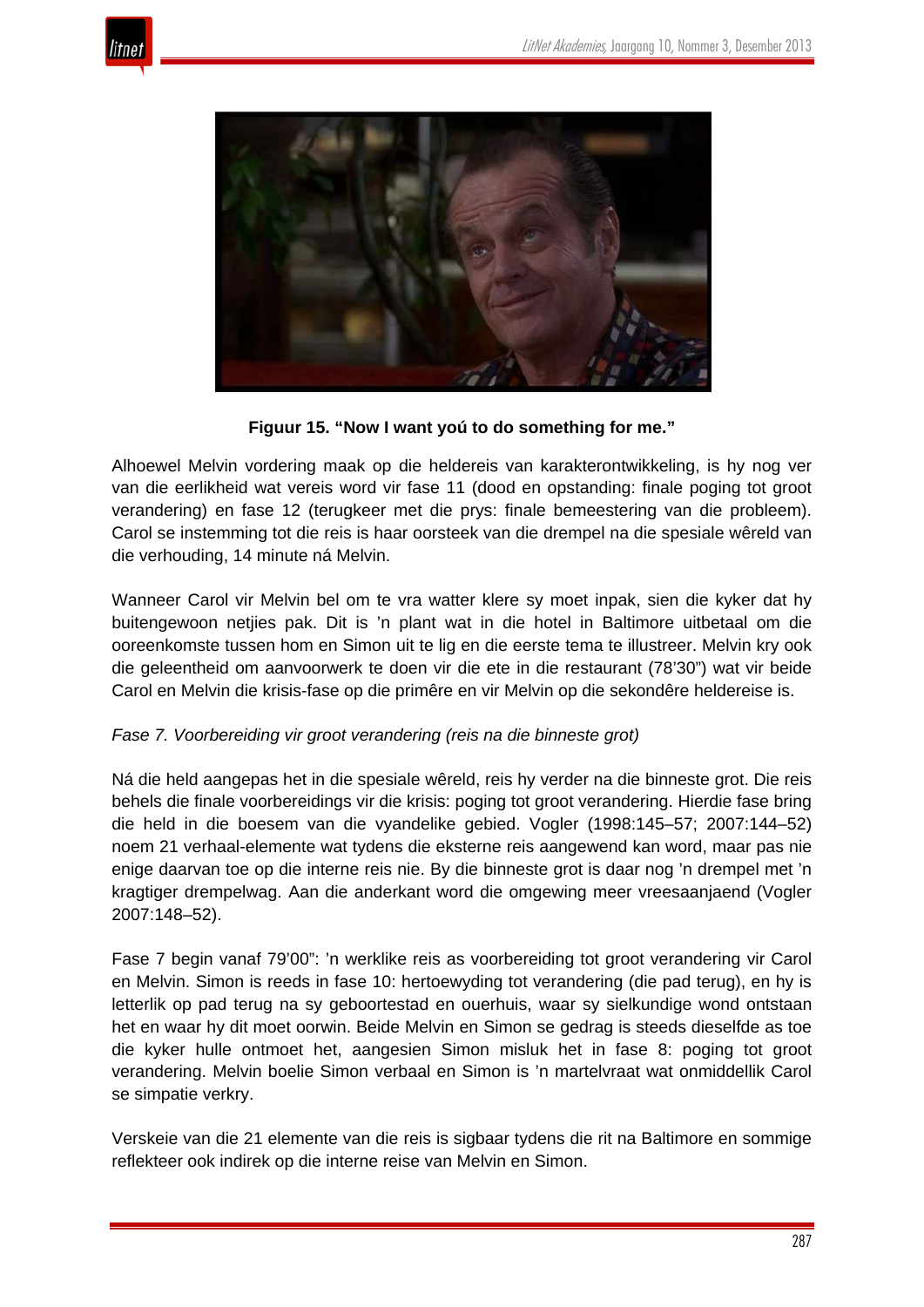![](_page_32_Picture_0.jpeg)

#### *a. Die tussengebied*

Die held reis deur 'n tussengebied wat strek vanaf die grens van die spesiale wêreld tot by die kern van sy reis. In die tussengebied kan die held nog spesiale wêrelde, met hulle eie drempelwagte, agendas en toetse teëkom.

Vanaf die begin van die reis is Simon tegelyk 'n morf, skadu en drempelwag vir Melvin en dit veroorsaak 'n oorspronklike liefdesdriehoek, dramatiese vrae en stryd. Melvin tree op as mentor vir Simon as hy die vierde tema verwoord en hom indirek aanmoedig om positief na die lewe te kyk. Beide Simon en Melvin maak persoonlike onthullings oor hulle kinderdae en die verhoudings wat hulle met hulle pa's gehad het.

Melvin onthul dat sy pa vir 11 jaar nie uit sy kamer gekom het nie en hom met 'n liniaal oor die vingers geslaan het as hy foute gemaak het met sy klavierspel (84'06"). Simon onthul dat sy pa hom bewusteloos geslaan het toe hy afkom op hom terwyl hy sy ma naak skilder, hom 'n groot som geld gegee het en aangesê het om nooit weer terug te kom huis toe nie (83'00"–85'35"). Die twee nabyskote op Melvin, eers met sy donkerbril en daarna met sy oë vlugtig sigbaar, toon dat hy geraak is deur Simon se vertelling.

Hierdie voorstorie gee die kyker insig in die sielkundige wonde wat Melvin en Simon se huidige gedrag beïnvloed, asook 'n vae idee van wat nodig is vir hulle om op die interne heldereise te vorder. Dit toon weer eens die ooreenkomste tussen Melvin en Simon en illustreer die eerste tema. Die onthullings bevorder ook simpatie en identifikasie met al twee. As Carol 'n soen op Simon se wang druk, sien Melvin dit as mededinging en beledig weer vir Simon.

## *b. Wie is die held op hierdie punt?*

Tydens die reis na die binneste grot kan ander karakters die masker van die held dra, of daar kan 'n magstryd plaasvind. Tydens die reis fokus Carol haar aandag op Simon, en Melvin knoop 'n stryd met Simon aan om haar aandag te verkry. Simon is op pad na sy derde drempel en moet noodgedwonge meer prominent raak, sodat die nodige intrige- en karakterontwikkeling kan plaasvind vir sy finale dood en opstanding.

#### *c. Mooiweersvriende*

Die held kan ontdek dat hy geïsoleerd is – mooiweersvriende laat hom in die steek as die stryd fel raak. Aangesien Melvin die primêre hoofkarakter is, bepaal sy eksterne heldereis die oorhoofse verhaalstruktuur. Tydens sy reis word hy geïsoleer as Carol en Simon aanklank vind by mekaar. Die element was ook deel van Simon se reis toe sy partytjievriende hom in die steek gelaat het (56'25") en hy nie met Verdell kon gaan stap nie. Hierdie element word weer aangewend tydens Simon se fase 10: hertoewyding tot verandering (die pad terug) as Frank hom nie Baltimore toe kan neem nie.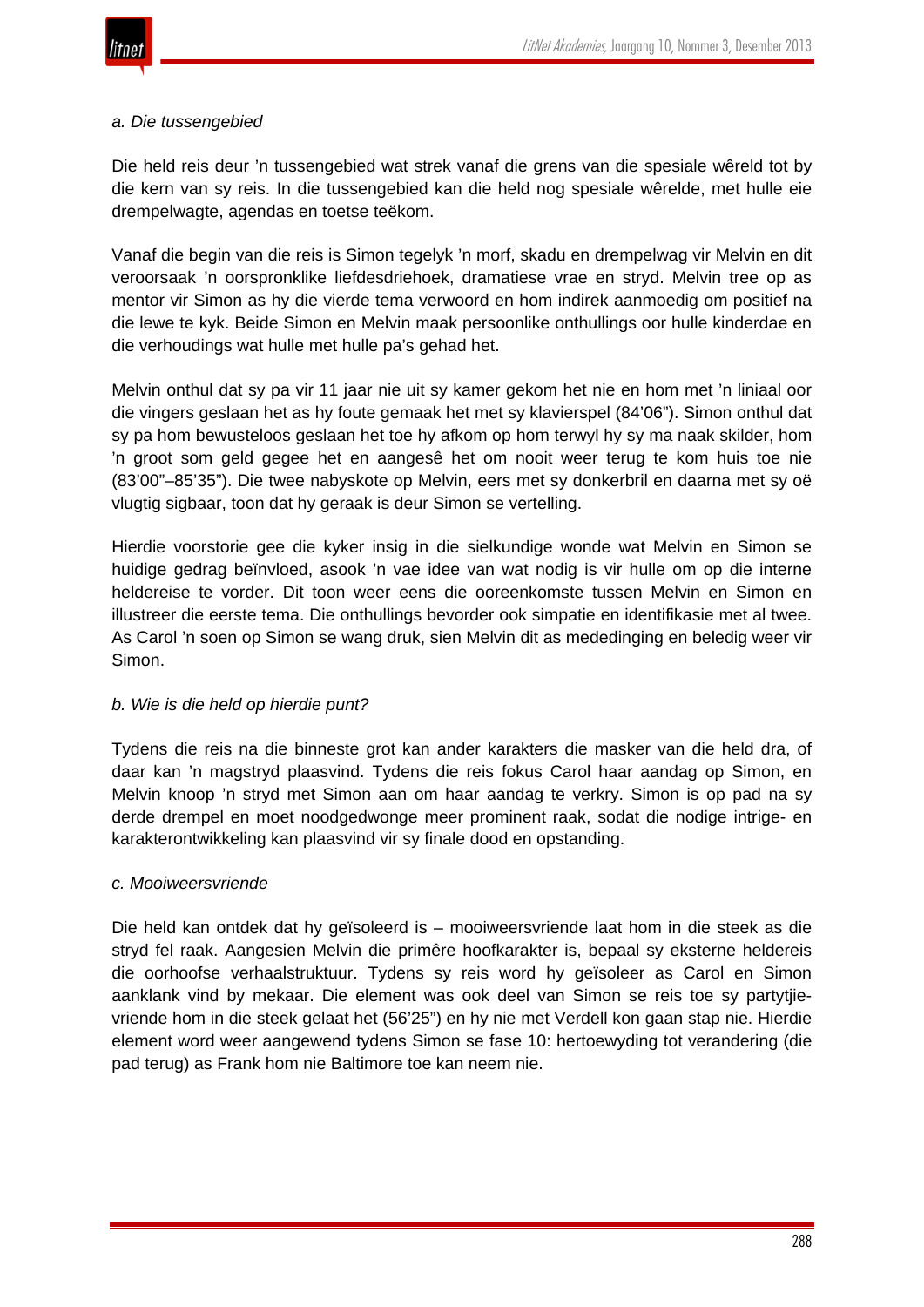![](_page_33_Picture_0.jpeg)

#### *d. Komplikasies en e. Romanse*

Die held kan komplikasies en terugslae ervaar soos hy die binneste grot nader en die reis kan die arena wees vir uitgebreide hofmakery. Die twee verhaal-elemente hou direk verband in 'n romanse.

Oënskynlik bestaan daar 'n liefdesdriehoek en 'n wedywering tussen Melvin en Simon vanaf die oomblik dat die reis begin en Carol vir Simon ontmoet. Melvin se bekommernis word duideliker sigbaar in die hotel as hy vir Simon vra oor sy aangetrokkenheid tot vrouens (86'45"). Simon se antwoord, asook Melvin se opmerking oor Simon se tas wat netjies gepak is, toon weer eens die ooreenkomste tussen hulle en illustreer weer die eerste tema deurdat hulle geleidelik mekaar se menslikheid ontdek.

As Carol se seun oor die telefoon vertel dat hy 'n doel geskop het, is sy bly en wil uitgaan en gaan dans. Sy verkies Simon en ignoreer Melvin. Simon weier haar aanbod baie beslis, neem haar hand en komplimenteer haar. Melvin kyk bekommerd toe, veral as Carol vir Simon 'n werklike soen gee (88'23). Die wedywering tussen Melvin en Simon duur voort tot aan die einde van Melvin se fase 9: gevolge van die poging (beloning).

## *f. Deurbraak*

Op 'n stadium kan geweld nodig wees vir 'n deurbraak. Soms moet die held se eie weerstand of vrees deur 'n gewelddadige daad oorwin word. Op hierdie punt het Melvin nie sy handskoene aan nie, wat impliseer dat hy meer geneë en toeganklik is. Carol sê vir hom sy is in 'n goeie bui en hy is haar afspraak vir die aand. Dit is 'n positiewe oproep tot avontuur wat so afgelewer word dat Melvin dit moet aanvaar. Dit verskaf die deurbraak wat deur sy onvoltooide karakterontwikkeling verhoed word.

## *g. Nog 'n drempel*

By die binneste grot is daar nog 'n drempel met 'n kragtiger drempelwag. By die restaurant is die drempelwag die werknemer in die ontvangsportaal van die restaurant wat vir hom sê dat hy 'n baadjie en das benodig om in te gaan (90'07") (figuur 16).

![](_page_33_Picture_10.jpeg)

**Figuur 16. "Actually I don't think so."**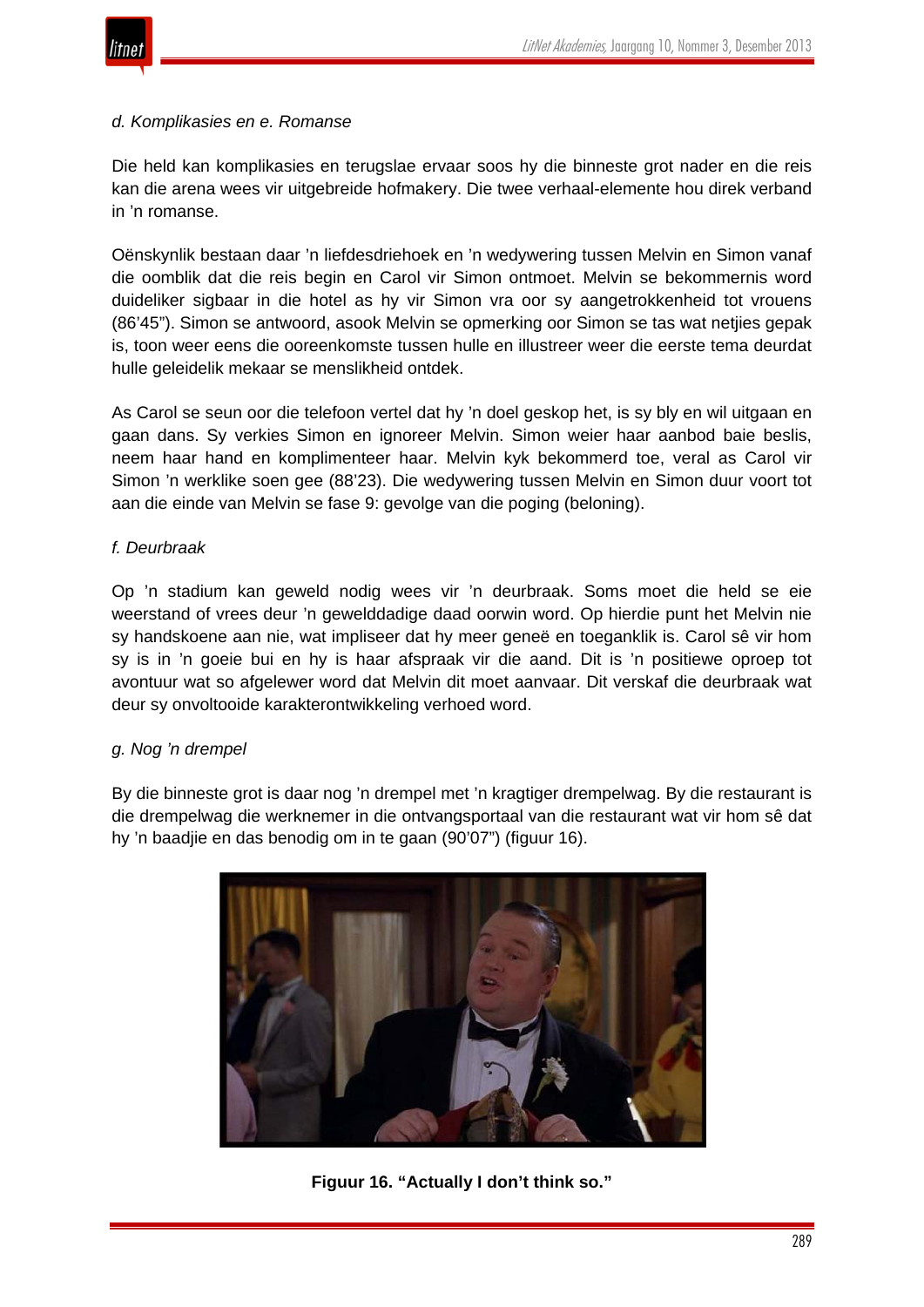![](_page_34_Picture_0.jpeg)

Binne die sekondêre heldereis van karakterontwikkeling is die drempelwag vir Melvin die uitdaging om te verander en die baadjie en das wat aangebied word, te aanvaar. Melvin dra gepas sy handskoene en kan nie sy interne drempelwag oorwin en die baadjie en das aanvaar nie. Hy oorkom die eksterne drempelwag deur 'n baadjie en das te gaan koop. By die winkel word sy obsessie om nie op strepe te trap nie, vir die sesde keer geplant. As Melvin weer by die ingang van die restaurant aankom, trek hy sy handskoene uit voor hy ingaan – hy gaan probeer om sy gedrag te verander.

## *h. Waarskuwing/Oordadige selfvertroue*

Helde gaan dikwels die hoofgebeure van die verhaal met oordrewe selfvertroue tegemoet. Dit wat volg, is dan 'n skok en bring die boodskap dat selfvertroue met nederigheid en 'n bewustheid van die gevaar getemper moet word. Dit is duidelik dat Carol op hierdie stadium verbind is tot die verhouding as sy (op 93'10") vir Melvin wil sê dat hy sexy lyk. As hy vries, verander sy haar sin en sê: "You look great." Melvin se regressiewe reaksie weerspieël oordadige selfvertroue deurdat hy weier om met haar te gaan dans. Aangesien dit haar oorspronklike versoek was in die hotel, toon dit dat hy steeds selfsugtig optree. Dan beledig hy haar rok (93'45").

## *i. Die onmoontlike opdrag*

In die grot ontvang die held 'n onmoontlike opdrag as hy sy doel wil bereik. Die held en kykers word daaraan herinner dat hy 'n kragtige status quo uitdaag. Die onmoontlike opdrag vir Melvin is om hom die hele tyd in 'n restaurant reg te gedra, maar die graad van moeilikheid raak groter soos die aand en die verhouding vorder.

## *j. Geen uitkomkans nie en k. Hoër risiko's*

In die kern van die binneste grot is die held vasgekeer en is daar geen uitkomkans nie – hy moet sy interne en/of eksterne skadu's konfronteer. Tydens dié fase raak dit wat op die spel is, ook groter. Melvin is vasgekeer en die risiko dat sy poging om 'n verhouding met Carol te begin, kan slaag of permanent kan misluk, is op sy grootste. Hy moet nou sy persoonlikheid as interne skadu en Carol as eksterne skadu konfronteer.

## *Fase 8. Poging tot groot veranderinge (krisis)*

Die krisis is nie die klimaks nie – dit is die kern van die intrige en struktuur. Die held kom teenoor die skadu te staan en moet sy grootste vrees in die gesig staar. Hy ontvang 'n onmoontlike opdrag om uit te voer as hy sy doel wil bereik. Die risiko's is nou baie groot en die doodsgevaar prominent. Die held is vasgekeer en die situasie lyk hopeloos (Vogler 2007:156–8, 161–71).

In *As good as it gets* is die krisis aan die einde van die tweede bedryf in die restaurant en volg die beloningsfase in die derde bedryf. Die krisis begin as Melvin Carol se rok beledig en sy (as eksterne skadu) hom voor die keuse stel om haar te komplimenteer of anders stap sy uit (94'10") (figuur 17).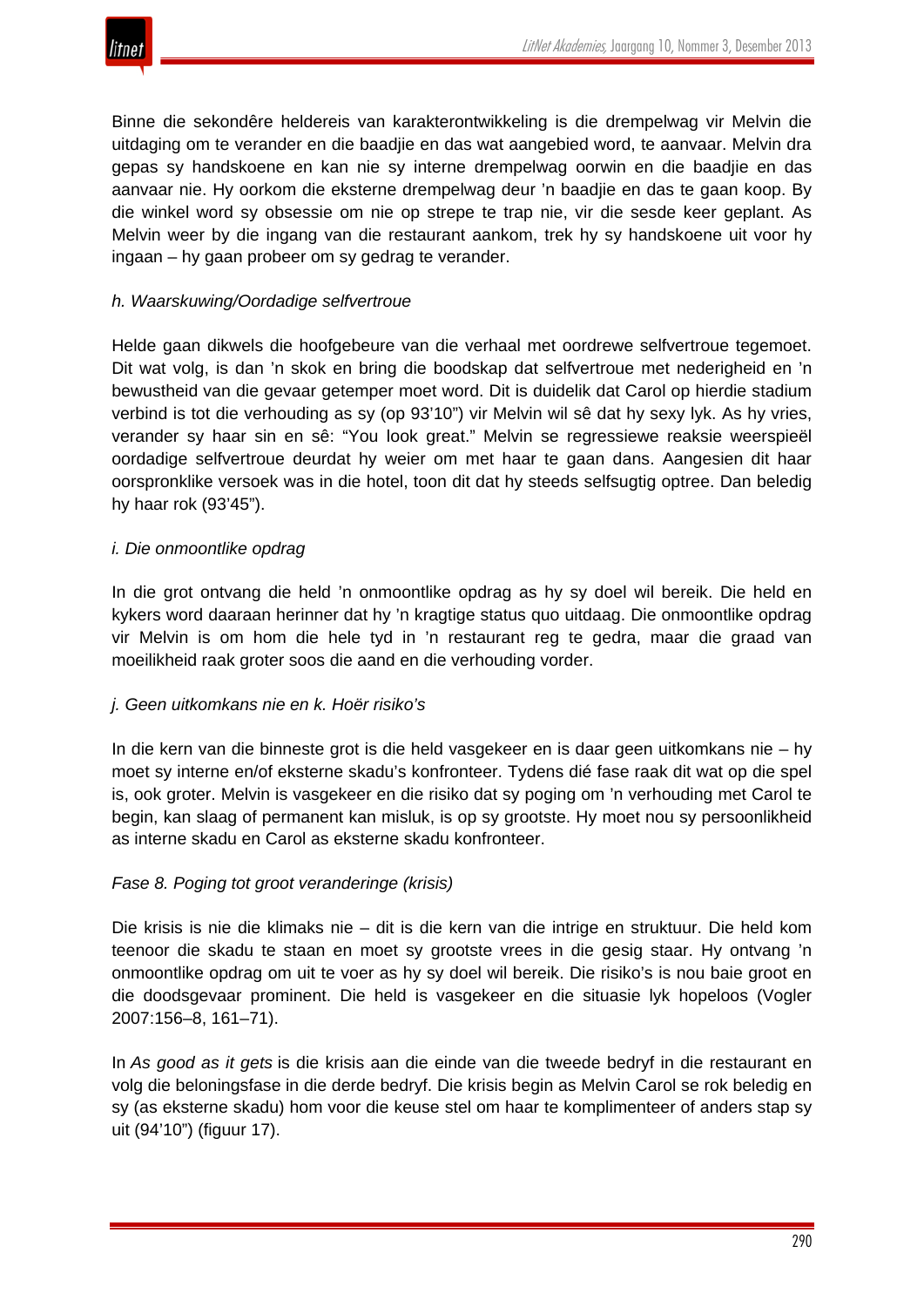![](_page_35_Picture_1.jpeg)

![](_page_35_Picture_2.jpeg)

**Figuur 17. "Now or never!"**

Aangesien hy dwarsdeur die verhaal ander mense beledig het en nie een keer iets positief teenoor iemand gesê het nie, stel hy dit uit deur eers die ete te bestel. As hy die bestelling uitskree (95'00"), is dit sy derde opeenvolgende fout.

Carol se woorde, "I'm so afraid you are going to say something awful" verwoord sy interne skadu en die kykers se vrese. Soos genoem, bewys die kompliment (96'40") dat hy die oproep tot avontuur vir beide die eksterne en die interne reise aanvaar het die aand toe sy hom by sy woonstel besoek het. Die kompliment is 'n voorwaartse stap op beide die interne en eksterne heldereise: intern omdat hy eerlik is en vir die eerste keer iets positiefs vir iemand anders sê ("You make me want to be a better man") en ekstern omdat dit 'n kragtige en effektiewe openbaring van sy belangstelling in haar is.

Melvin maak nog 'n groot sprong op beide die interne en eksterne heldereise as hy (op 97'35") onthul dat dit uitputtend is om so te praat. Die intieme onthulling skep simpatie by Carol, van wie die kyker reeds weet dat sy vir haar kliënte omgee, verskeie kere voorkom het dat Melvin uit die restaurant verban word, haar ma huisves, vir dr. Bettes 'n spontane drukkie gegee het en onmiddellik simpatiek was teenoor Simon toe hy soortgelyk opgetree het. Hierdie optrede van Melvin ondersteun die eerste tema, aangesien hy 'n intieme onthulling maak wat tot gevolg het dat sy hom beter leer ken en dit 'n ooreenkoms met Simon toon.

Carol se soen (98'04") en haar onthulling (teen 98'30") dat sy gedink het hy is aantreklik die eerste keer toe sy hom ontmoet het, maak die druk op Melvin groter. Sy onvermoë om sy hand op haar agterkop te plaas tydens haar soen en sy opmerking, "You don't owe me that" toon dat sy interne reis onvoltooid is en hy nog nie voldoende verander het nie. Sy verwoord weer die interne skadu as sy sê: "... and of course you spoke".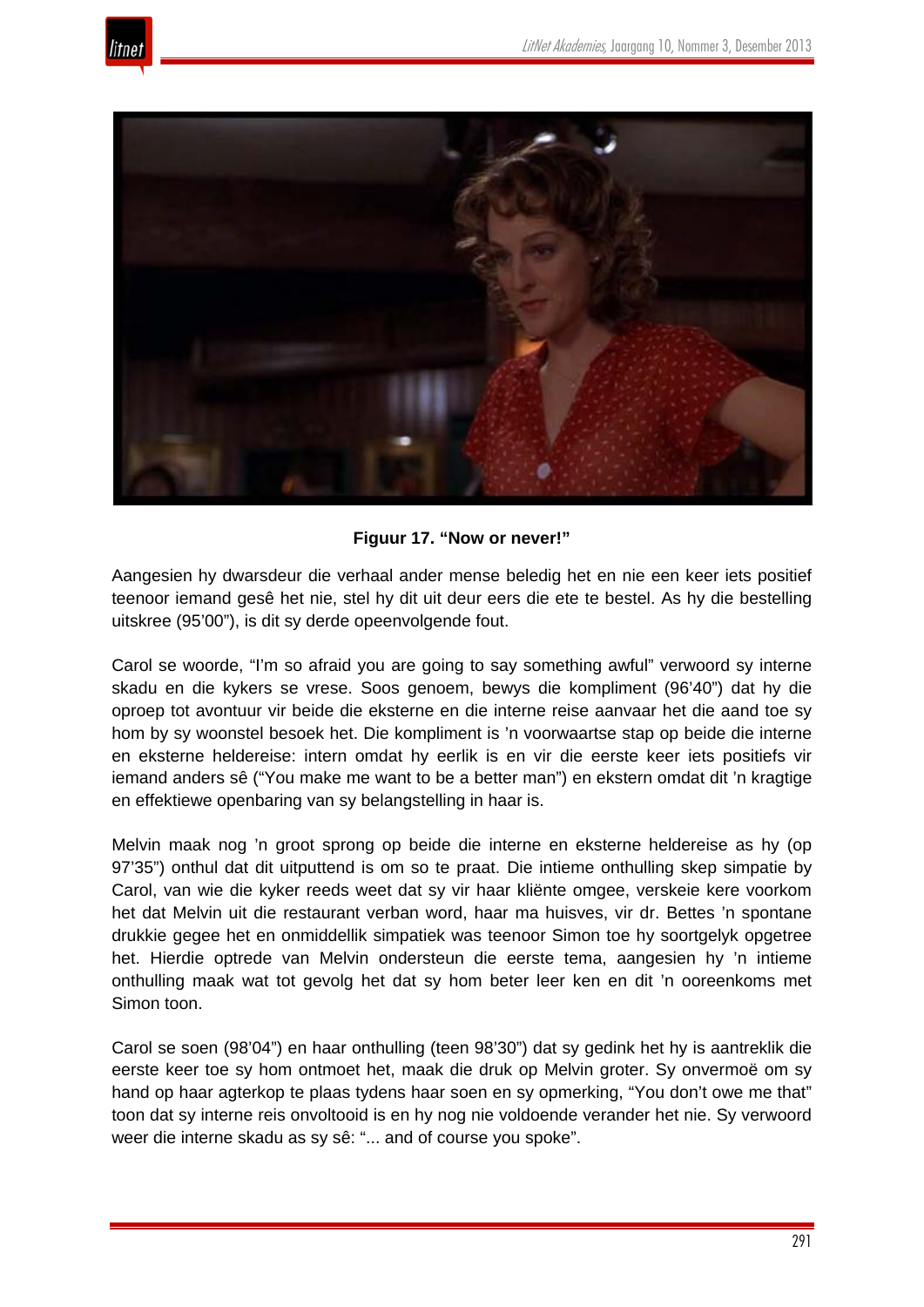![](_page_36_Picture_1.jpeg)

Die kritieke oomblik in die grot breek aan (op 98'50") as Carol vir Melvin vra hoekom hy haar saamgebring het na Baltimore (figuur 18). Melvin moet nou sy liefde vir haar verwoord (tweede tema). Haar teenwoordigheid in sy intieme ruimte en die stelling, "If you ask me, I'll say yes" maak die oomblik vir hom net te groot (99'15"). Net soos in die openingstoneel, waar hy nie sy sin oor wat liefde is, kon voltooi nie, kan hy nie vir Carol sê dat hy haar liefhet nie. Die bravade is weg en net soos in die tweede sekwens in die restaurant in Manhattan, gee hy die verkeerde antwoord.

![](_page_36_Picture_3.jpeg)

**Figuur 18. Krisis: "Why did you bring me here?"**

Hierdie keer is die antwoord baie meer beledigend, die gevolge meer katastrofies en (op 100'00") stap Carol uit.

# *5.3 Derde bedryf: Melvin se beloning en finale poging tot verandering* (28 minute)

## *Fase 9. Gevolge van die poging (beloning)*

Ná die krisis beleef die held gewoonlik 'n emosionele hoogtepunt of laagtepunt. Hy het die krisis oorleef en kan nou die beloning (*elixir*) opeis of ontvang (Vogler 2007:176–8).

Melvin ontvang sy beloning oor die verloop van 'n volle dag. Die beloning begin die aand as Carol uit die restaurant stap, gaan die volgende oggend in die hotelkamer voort en eindig die volgende aand as hulle in New York aankom. Terwyl Melvin in fase 9 is, voltooi Simon fases 11 en 12 van sy interne en eksterne heldereise.

Die derde bedryf begin met Simon wat sy ouers bel en besef dat hulle nie sy oproep wil beantwoord nie. Net soos sy konfrontasie met Melvin in die binneste grot is dit vir Simon 'n drempel en 'n donkere oomblik. Dit is nog donkerder as die eerste, aangesien sy ouers sy laaste hoop is om hulp van iemand anders te ontvang en sy laaste poging is om sy probleem op te los sonder om te verander. Dit is sy dood by die derde drempel (101'37"). Simon se opstanding begin as Carol gaan bad, hy haar rug en nek sien, daarop aandring om haar te skets en sê dat sy beeldskoon is (103'30") (figuur 19).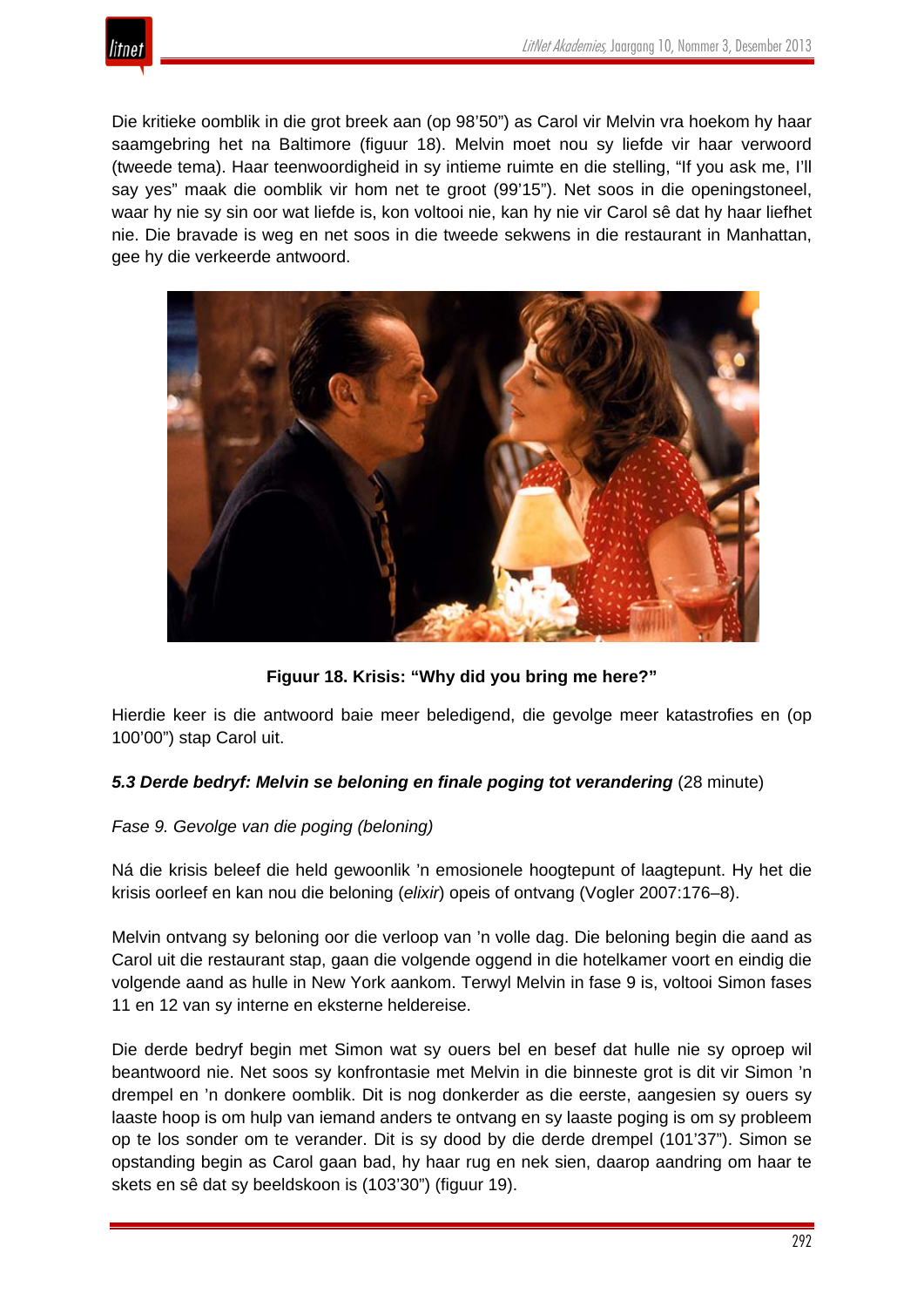![](_page_37_Picture_1.jpeg)

![](_page_37_Picture_2.jpeg)

**Figuur 19. "Hold it."**

Intussen bekla Melvin sy lot by die kroegman. Drie grepe inligting word gekommunikeer: Eerstens erken hy nie teenoor die kroegman dat hy lief is vir Carol nie, maar hy impliseer dat hy haar in die bed wou kry. Dit is in teenstelling met die feit dat hy haar uitnodiging daartoe geïgnoreer het. Tweedens gaan hy ten opsigte van sy karakterontwikkeling agteruit deurdat hy die kroegman beledig. Derdens, dat "If you make her laugh, you got a life." Dit is wat Simon op daardie oomblik doen wanneer die volgende toneel in die hotel begin, met Carol se lag wat dien as oorgang tussen die tonele.

Simon se genesing van sy sielkundige wond is in volle gang. Die laaste vrou wat hy naak geskets het, was sy ma. Daarna het hy manlike modelle en Verdell geskilder. Waar dit hom weke geneem het om een skets van die manlike model te maak, lê die bed nou vol sketse wat hy in een nag van Carol maak. Saam met sy opstanding kom sy ware self (Essensie) al meer na vore: "You're why cavemen chiselled on walls." Simbolies skeur hy 'n deel van sy gips af en gee 'n grotman-kreet van bevryding (105'15") (figuur 20).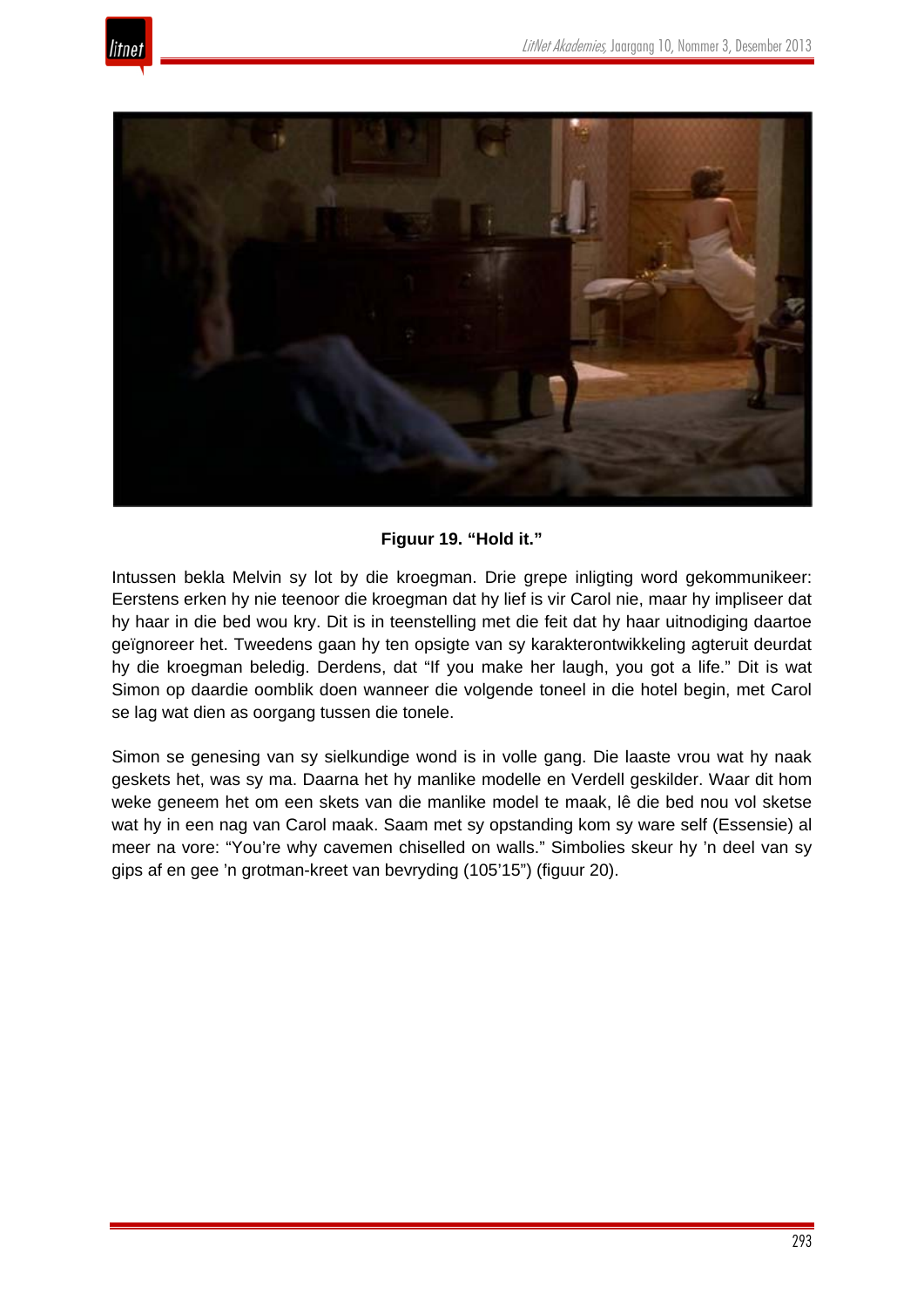![](_page_38_Picture_1.jpeg)

![](_page_38_Picture_2.jpeg)

**Figuur 20. Simon se opstanding: "Aaaahh!"**

Die volgende oggend ontvang Melvin die res van sy beloning. Sy openingsin, "Did you have sex with her?", is in kontras met wat hy vir Carol in die restaurant gesê het en openbaar sy interne stryd. Carol en Simon het die nag by mekaar deurgebring ("we held each other") en dit skyn asof hulle 'n verhouding aangeknoop het. Carol vryf byvoorbeeld oor Simon se hare toe sy agter hom verbyloop. Hulle dubbelsinnige dialoog maak dit moeilik vir Melvin om agter te kom wat aan die gang is (Carol: "What I need he gave me great"; Simon: "Just love her"). Simon het 'n persoonlikheidsverandering ondergaan en kom minder neuroties en meer ontspanne voor. Die bordjies is dus verhang en Melvin stap woedend uit (106'25").

Simon het sy interne heldereis voltooi en is nou volwasse, gebalanseerd en in staat om op eie bene te staan. Sy gesprek met sy ma dui aan dat hy gesuiwer is (Vogler 2007:210) en volgens Campbell (1968:227–9) nou die meester van twee wêrelde is. Simon sê vir Carol dat 'n las van sy skouers af is, en op Carol se opmerking, "One night with me" stap Melvin weer woedend uit, want hy kan nie die pad terug alleen met haar deurbring nie (108'05").

Op pad terug van Baltimore af wend Melvin 'n flou poging aan tot hertoewyding aan die verhouding (eksterne reis). Hy kon nie in die restaurant vir Carol sê dat hy haar liefhet of haar as 'n mens waardeer nie. Hy probeer dit nou indirek doen deur middel van 'n liedjie, maar Carol sê aggressief dat sy nie daarna wil luister nie. Dit is dus nog nie die hertoewyding-tot-verandering-fase nie, maar steeds deel van sy negatiewe beloning.

Die beloningsfases van die eksterne en interne reise bereik 'n hoogtepunt (vanaf 110'30" tot 111'00") wanneer hulle die aand in New York aankom:

a. Carol weier dat hy haar huis toe neem.

b. Sy roep hom soos 'n stout kind eenkant toe en sê dat sy hom nie meer wil ken nie.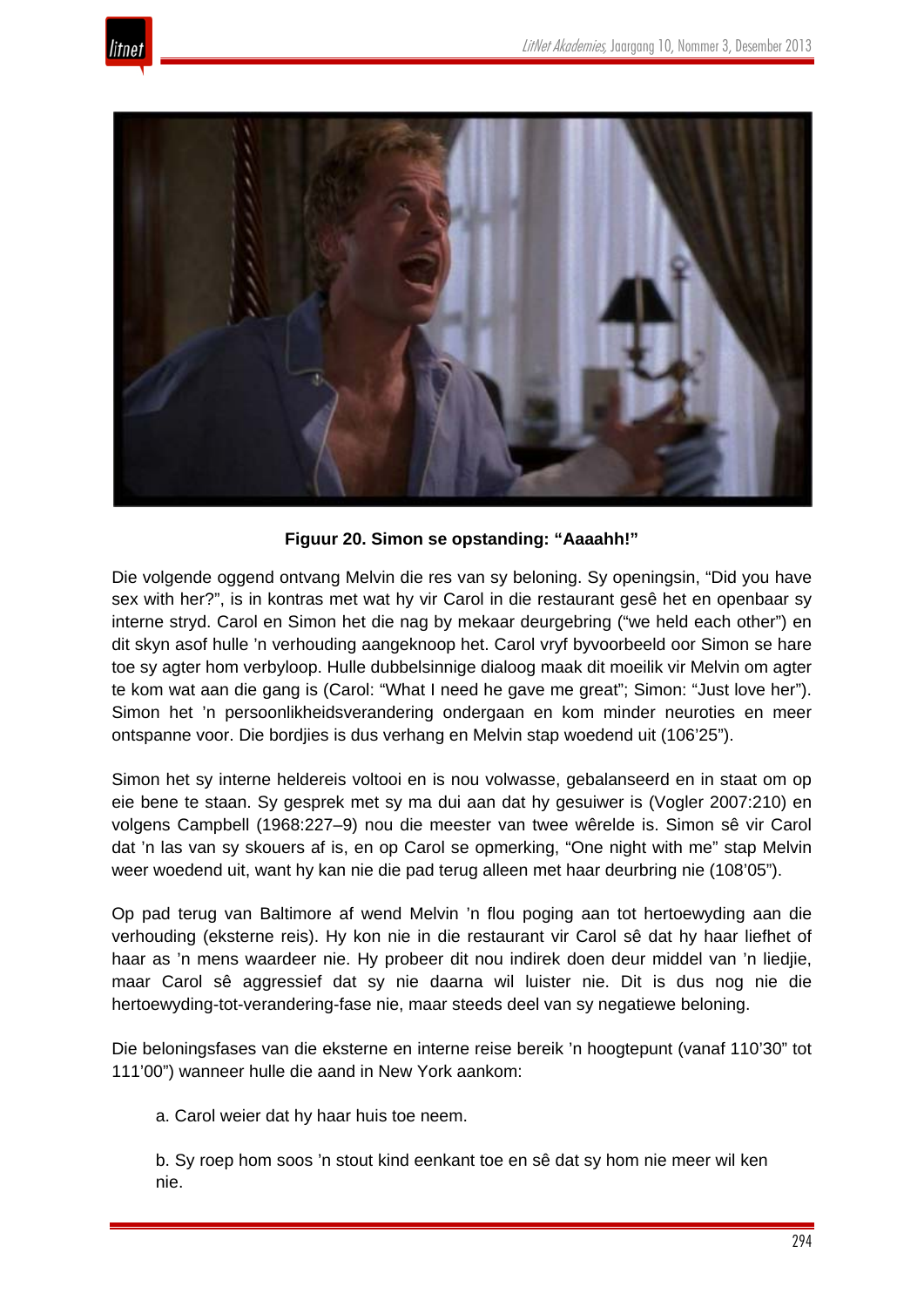![](_page_39_Picture_1.jpeg)

c. Sy omhels Simon terwyl Melvin verwese in die agtergrond staan en toekyk.

d. Simon, wat altyd deur Melvin gespot en verkleineer word, tree vir Melvin in die bresse en sê Carol moet hom toelaat om haar huis toe te neem. Sy weier.

- e. Carol sê sy is lief vir Simon.
- f. Simon antwoord dat hy Carol ook liefhet.
- g. Carol stap figuurlik gesproke uit Melvin se lewe terwyl hy haar agternakyk.

Melvin se opmerking aan Simon dat hy niks moet sê nie, eindig en som die fase op. Die selfversekerde boelie wat Simon in die openingsekwens met 'n woorde-aanslag oorrompel het, is kwesbaar vir die geringste opmerking van Simon. Dit is sy donkerste oomblik.

#### *Fase 10. Hertoewyding tot verandering (die pad terug)*

Ná die belonings van die krisis verwerk is, staan die held voor 'n keuse: bly in die spesiale wêreld, reis verder na 'n nuwe spesiale wêreld, of keer terug na die gewone wêreld. Tydens die terugreis moet die held soms iets agterlaat en dus besluit wat belangrik is. In menslike drama behels dit dikwels dat die held sy gedrag moet verander (Vogler 2007:187–90).

In die interne heldereis begin Melvin tydens die fisiese terugreis ook met 'n hertoewyding tot verandering. Die kyker ontvang net 'n paar brokkies inligting wanneer hy oor die telefoon by 'n vulstasie in Baltimore met iemand praat en aggressief sê: "[N]o choice. Nothing like no choice to make you feel at home" (108'10"). Carol en Simon is slegs bewus van Melvin se aankondiging dat Simon se woonstel uitverhuur is. Simon se speelse aanraak van Melvin se skouer is simbolies van Melvin se karakterontwikkeling en hulle verhouding.

Melvin se reis eindig in sy luukse woonstel in Manhattan. Dit lyk asof beide sy eksterne en interne reise 'n mislukking was. Hy het oënskynlik niks bereik in sy poging om die primêre beloning te bekom nie, omdat hy nie betyds en genoegsaam kon verander nie. Daar het wel drie belangrike ontwikkelings plaasgevind:

a. Melvin het gevorder op die eksterne heldereis. In die binneste grot het hy vir die eerste keer, onder groot druk, aan Carol erken dat hy hom tot die verhouding verbind het.

b. Melvin het gevorder tot die hertoewyding-tot-verandering-fase van sy interne heldereis. Aan die einde van die eerste bedryf het Melvin tydens sy protes teenoor Frank opgemerk dat niemand nog ooit in sy woonstel was nie. Die kyker ontdek nou saam met Simon dat Melvin hom verblyf in sy woonstel gee. Die moontlikheid dat dit eerder oor die hond as oor Simon gaan (aangesien hy in dieselfde gesprek gereël het dat die hond afgehaal word), maak sy gedrag geloofwaardig en laat ruimte vir twyfel oor hoe effektief sy karakterontwikkeling vorder. Hy kan nog nie die beloning kry deur 'n verhouding met Carol ('n vrou) te begin nie, maar begin wel 'n vriendskapsverhouding met Simon ('n man en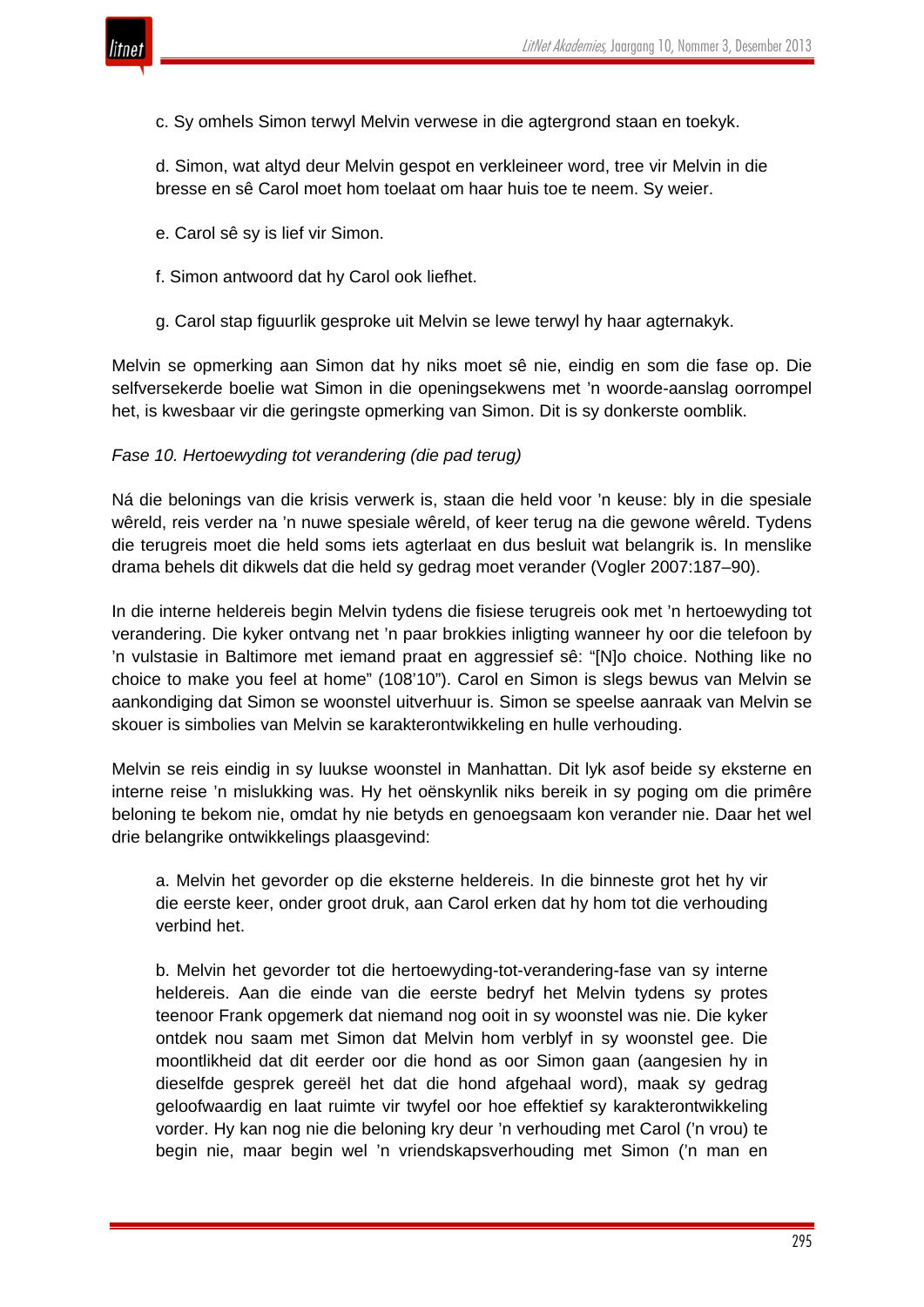![](_page_40_Picture_1.jpeg)

boonop iemand van 'n minderheidsgroep wat hy verpes het). Die vordering is dus van alleen tot hond tot man en moontlik tot vrou.

Die gesprek tussen Simon en Melvin in die slaapkamer is die eerste normale gesprek wat hulle voer en Melvin reageer ontspanne lakonies toe Simon vir hom sê dat hy vir hom lief is (112'35"). Op hierdie punt aanvaar en vervang Melvin die rol van Simon se pa, wat die einde van Simon se interne heldereis is. Die vorige normale persoonlike gesprek wat Melvin met 'n mens gevoer het, was in die restaurant in Baltimore met Carol, toe hy na 'n kort rukkie gesê het dat dit vir hom uitputtend is om so te praat. Hy aanvaar ook Simon se bedanking, in teenstelling met Carol se dankie-sê-brief. Hy het nou een van die belangrikste van sy vier interne skadu's oorwin, naamlik sy beledigende boeliepersoonlikheid. As hy sy handskoenbedekte hand op Simon se skouer sit, maak hy verder vordering deur die "don't touch"-skadu te oorwin.

c. Derdens voltooi Simon sy interne en eksterne heldereise kort na hulle aankoms in Melvin se woonstel. Sy positiewe reaksie op Melvin se ontwykende antwoord oor waar hy gaan tuisgaan, sy versoek op die sypaadjie dat Carol vir Melvin moet toelaat om haar terug te neem, sy nalaat om Melvin terug te betaal (soos wat hy in die openingsekwens probeer het), sy aanvaarding van die kamer en sy verhouding met Melvin toon dat hy nou 'n held is en as mentor vir Melvin kan optree.

Melvin se interne heldereis nader nou sy einde. Die persoon wat hy aan die begin beledig en aangesê het om nooit, ooit aan sy deur te klop nie, woon deur sy eie toedoen nou in sy woonstel. Sy persoonlikheid het genoegsaam verander; en in die tonele wat volg, tot by die klimaks, oorkom hy die laaste skadu's van sy interne reis wat verhoed dat hy sy doelwit in die eksterne reis bereik. Die volgende verwikkeling is die telefoon wat lui.

Die draaiboek se aanwending van gebeure wat in pare voorkom, is hier weer funksioneel. Soos voor die reis na Baltimore neem Carol die inisiatief en bel Melvin om hom om verskoning te vra. Simon se teenwoordigheid in Melvin se woonstel kommunikeer aan Carol dat Melvin goed vorder op sy interne heldereis (113'50"). Haar oproep, net soos haar besoek aan sy woonstel in die tweede bedryf, gee nuwe momentum aan sy eksterne heldereis. Soos in Baltimore, toe sy die inisiatief geneem en hom uitgevra het, is dit weer 'n deurbraak vir hom.

Melvin se karakterontwikkeling en verbintenis tot die verhouding word geïllustreer deur die volgende:

a. Sy reaksie toe hy hoor dit is Carol op die foon – Simon kan maar vir Verdell, oor wie hulle so pas geredekawel het, vat.

b. Sy senuweeagtigheid om met Carol oor die telefoon te praat.

c. Hy bly meestal stil tydens die gesprek en vra aan die einde toestemming om te praat.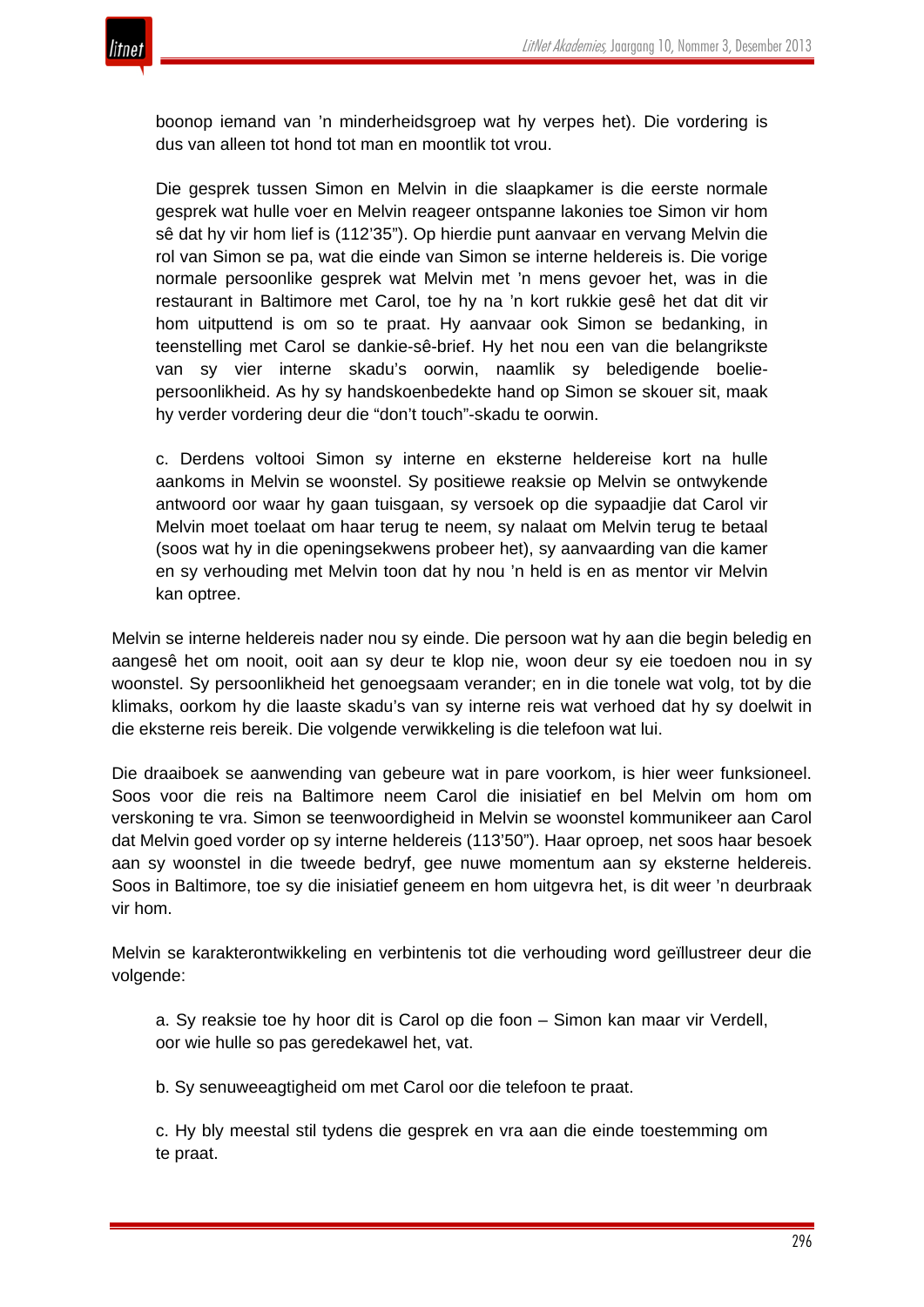![](_page_41_Picture_1.jpeg)

Dit is in skrille kontras met Melvin aan die begin van die verhaal, toe hy vreesloos en gevoelloos sy verbale superioriteit gebruik het om almal te beledig en te sê wat hy wil.

# *Fase 11. Finale poging tot groot verandering (opstanding)*

Die held moet 'n finale toets ondergaan om te sien of hy die lesse van die krisis onthou. Dit is die derde drempel, en die klimaks van die verhaal. Die verskil tussen die krisis en die opstanding is dat die gevaar nou sy wydste implikasies het. In die eksterne reis kan die held teruggly en tydelik "sterf", maar weer opgewek word as hy van plan verander. In die interne reis is dit die hoogtepunt van die karakter se ontwikkeling (Vogler 2007:197–9, 205–11).

Aangesien Melvin se persoonlikheid verskeie interne skadu's het wat keer dat hy hom finaal tot die verhouding verbind (sterf), vind sy finale poging tot groot verandering oor tyd en op verskeie plekke plaas. Dit begin in sy woonstel, word by Carol se woonstel voortgesit en word buite by die bakkery voltooi.

Hy wat vir Simon in die eerste sekwens gesê het: "[E]ven then, don't come knocking, not on this door", roep nou vir Simon uit sy slaapkamer en dring daarop aan dat hy met hom praat en advies gee. Simon tree op as mentor en vra Melvin hoekom hy die krisis beleef ("... I'm drowning here ..."): "Because?" Melvin is steeds nie in staat om te sê dat hy vir Carol lief is nie. As hy antwoord dat hy nie weet nie, sê Simon dat dit is omdat omdat hy vir Carol lief is en Melvin ontken dit heftig (117'15"). Simon se ontwikkeling bereik sy hoogtepunt met sy rol as mentor as hy vir Melvin adviseer, bemoedig, terug-beledig en selfs fisies rondstamp.

Melvin se finale hertoewyding tot die eksterne reis begin halfpad deur Simon se motiveringstoespraak as hy huiwerig en onoortuigend sê: "I'm charged", maar word eers aan die einde vergestalt as hy sê: "Okay. Thanks a lot. Here I go." Vir die eerste keer in die verhouding erken Melvin, sonder om dit te sê, dat hy 'n verhouding met Carol wil hê, en vir die eerste keer gaan hy haar sonder voorwendsels nader. Terwyl Simon en Verdell, wat hom tot op hierdie punt gebring het, toekyk, word sy vordering in sy stryd teen obsessiefkompulsiewe gedrag geïllustreer as hy by die deur vassteek en verwonderd opmerk dat hy vergeet het om die deur te sluit (119"29"). In teenstelling met sy tuiskoms aan die begin van fase 11, stap hy die woonstel uit sonder sy handskoene en sonder om die deur agter hom te sluit. Al skadu's wat oorbly, is sy onvermoë om 'n normale gesprek met Carol te voer en die strepe.

Simbolies verlaat Melvin sy ou kluisenaarsbestaan en reis na Carol, waar hy, net soos in Baltimore, buite sy gemaksone finaal getoets gaan word in die primêre en sekondêre heldereise. Die finale deel van die reise is 'n vorentoe- en agtertoe-toutrekkompetisie tussen sy interne skadu's en sy eksterne doelwit en gevolglik verloop Carol se eksterne reis soortgelyk.

By Carol se woonstel is die selfvoldane Melvin van die eerste bedryf huiwerig om die klokkie te lui (figuur 20). Sy maak nie onmiddellik oop nie en hy begin oënskynlik verlig wegstap. As Carol dan die voordeur oopsluit, hardloop hy oor die strepiesvloer (drempelwag) wat hom ook met die eerste besoek geblokkeer het. Sy eerste toets is as sy hom vra hoekom hy daar is (figuur 21).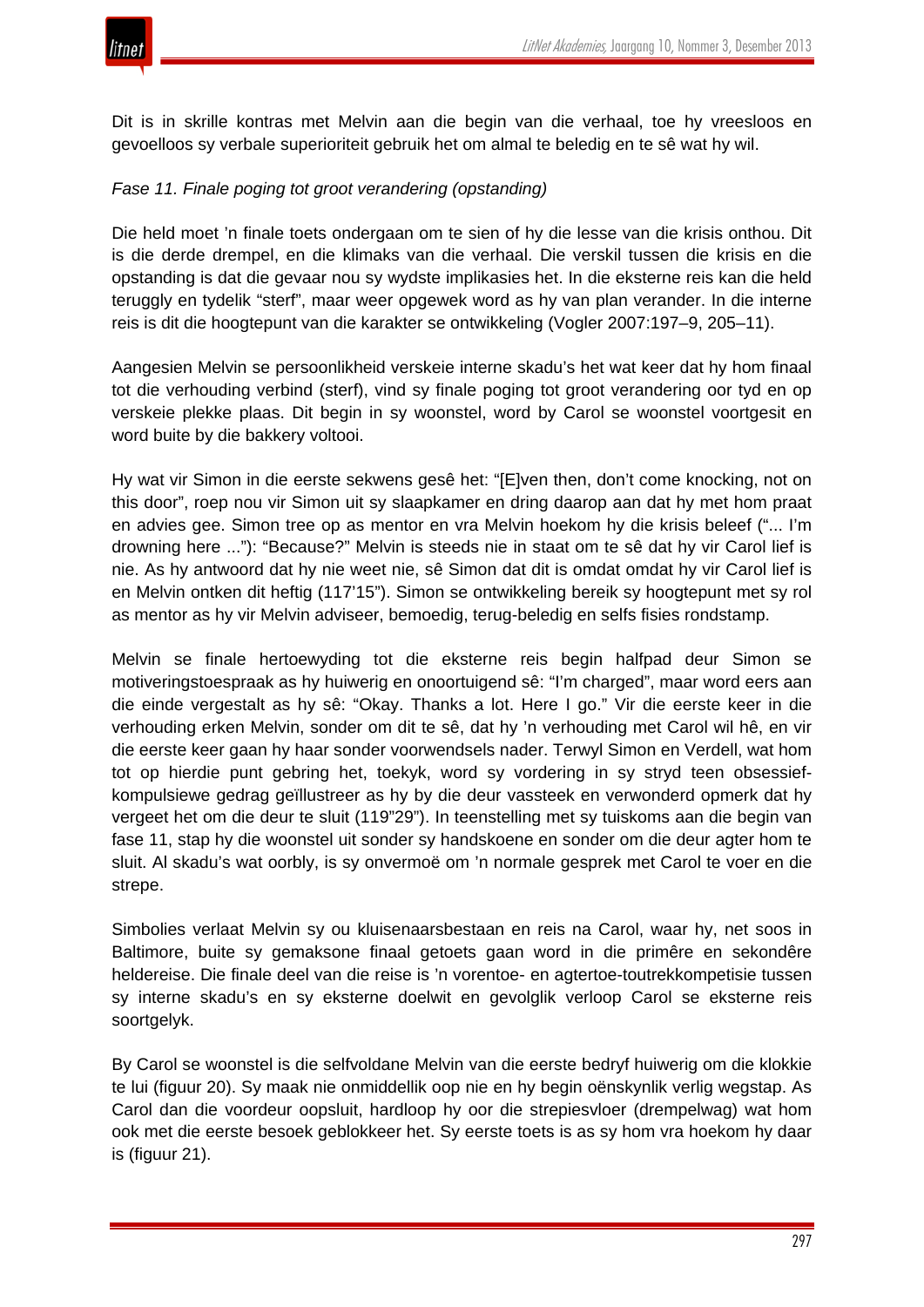![](_page_42_Picture_1.jpeg)

![](_page_42_Picture_2.jpeg)

## **Figuur 21. Derde drempel. Figuur 22. Eksterne drempelwag en skadu.**

Hy vra eers om verskoning, draai om en wil weer wegstap, maar haar antwoord dat sy nie geslaap het nie, hou hom op koers. As hy sê dat hy haar net moes sien, vra sy hom dieselfde vraag as Simon: "Because?" Hy kan steeds nie sê dat hy haar liefhet nie en toon dat hy steeds obsessief-kompulsief is wanneer hy homself korrigeer oor waar hy wil sit. Carol se uitroep, "[W]hy can't I just have a normal boyfriend?" gee weer momentum aan sy reis (122'05").

Carol se kort interne heldereis word voltooi as Melvin vir haar by die voordeur sê: "Maybe we can live without the wisecracks?" (122'15") en sy instem. Dit toon dat hy so ver gevorder het op sy interne reis dat hy kan optree as mentor vir Carol, wat deurgaans meer stabiel en minder beledigend was as hy – hy begin om op dieselfde vlak as sy te beweeg. Haar eksterne heldereis ten opsigte van die verkryging van 'n kêrel kom ook tot 'n punt. Die opset van haar woonstel, soos haar ma en kind se teenwoordigheid wat gelei het tot die mislukking van haar eerste afspraak, laat Melvin nou voorstel dat hulle 'n entjie gaan stap. Haar huiwering voor sy die woonsteldeur toemaak (123'35) is simbolies dat ook sy haar ou lewe agterlaat en op pad is na haar opstanding tot 'n nuwe lewe.

Melvin begin goed. Tydens hulle wandeling na die bakkery sing hy die deel van die lied wat sy nie in die motor gehoor het nie. Deur die lirieke maak hy 'n liefdesverklaring, wat 'n stap nader is aan 'n normale gesprek waarin hy sy liefde vir haar verklaar. Die drempelwag is die sirkelvormige strepe op die sypaadjie buite die bakkery. Die strepe verteenwoordig sy laaste skadu, maar is ook simbolies van sy totale ou self. Anderkant die strepe lê die bakkery, wat 'n normale lewe simboliseer ("... just two people that like warm rolls"). Melvin en Carol word geskei as sy reguit oor en hy óm die sirkelvormige strepe stap. Die finale toets en klimaks breek aan as hulle na mekaar kyk – sy in die middel van die sirkel en hy daarbuite (figuur 22).

Haar opmerking, "Whatever this is, it's not gonna work" trek die streep vir Melvin vir die finale konfrontasie met sy twee interne en een eksterne skadu's. Sy finale opstanding behels eerstens dat hy 'n normale gesprek met Carol moet voer sonder om negatief te wees, dat hy sal aandui dat hy van haar hou, en dat hy haar sal soen. Tweedens moet hy onbevange op die strepe trap.

Hulle stap nader aan mekaar en gaan staan met die grens van die streep-area simbolies presies tussen hulle. Soos dit tydens die klimaks die norm is in drama, rus die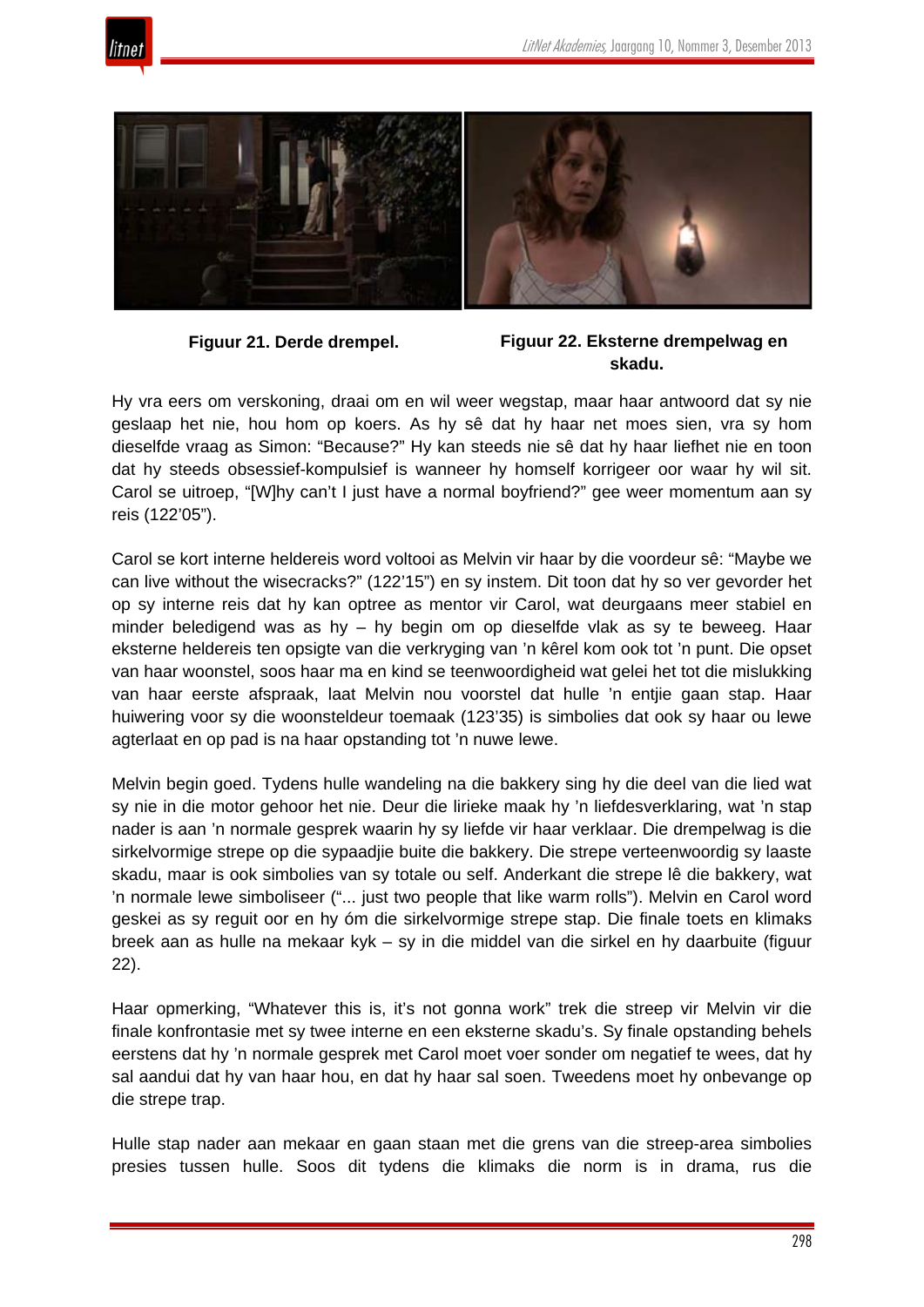![](_page_43_Picture_1.jpeg)

verantwoordelikheid op Melvin se skouers en moet hy proaktief wees. Hy gee haar weer 'n treffende kompliment soos tydens die krisis, maar dié keer sonder dat hy gedwing word. Net soos Carol sy goeie eienskappe raakgesien en hom gekomplimenteer het in die restaurant in Manhattan, doen hy nou dieselfde (125'50") (figuur 23).

![](_page_43_Picture_3.jpeg)

# **Figuur 23. Melvin se finale toets. Figuur 24. Finale bemeestering van probleem: "… they just met the greatest woman alive …"**

Die kompliment illustreer ook sy dramatiese karakterontwikkeling sedert die begin van die rolprent: hy het ander mense se menslikheid ontdek, hy erken hulle waarde en kan dit boonop vir hulle sê (tema een). Dit is die afronding van sy komplimente teenoor Verdell op straat en teenoor Simon in die woonstel. Waar Carol met hulle terugkoms die aand op straat gesê het dat hy haar sleg laat voel oor haarself, stem sy nou saam dat dit goed is vir haar om in sy teenwoordigheid te wees (126'25"). Daarmee aanvaar sy Melvin se indirekte liefdesverklaring.

# *Fase 12. Finale bemeestering van die probleem (terugkeer met die prys)*

Die terugkeer-met-die-beloning-fase het ooreenkomste met fase 9: beloning. Die elemente van besitneem, feesviering, selfverwesenliking of wraak kan in beide voorkom. 'n Goeie terugkeer met die beloning ontknoop die intrige met 'n element van verrassing (Vogler 2007:225–6).

Aangesien die primêre genre van die verhaal 'n romanse is, is die klimaks die finale soen. In die restaurant in Baltimore kon Melvin homself nie so ver kry om haar te soen nie, ook nie eens om terug te soen deur sy hand op haar agterkop te plaas terwyl sy hom soen nie. Die eerste soen is nie oortuigend nie, wat eerstens die grootword-genre belig en tweedens sy interne en eksterne reise meer geloofwaardig maak. Die tweede soen is die interne opstanding vir Melvin en die eksterne opstanding vir beide. Melvin se handskoenlose hand op Carol se kop toon aan dat sy interne reis saam met sy eksterne reis voltooi is en hy neem nou besit van die eksterne beloning (127'04") (figuur 24).

Die afloop ná die klimaks is 'n uitbetaling van die subtiele voorskaduwing en tematiese stelling deur Carol in die hotel in Baltimore: "... one night with me!" en bevestig wat sy hand op haar kop geïmpliseer het: net soos Simon is ook hy verander. Ná die soen stap hulle hand aan hand reguit na die bakkery. By die bakkery is daar 'n laaste klein hindernis,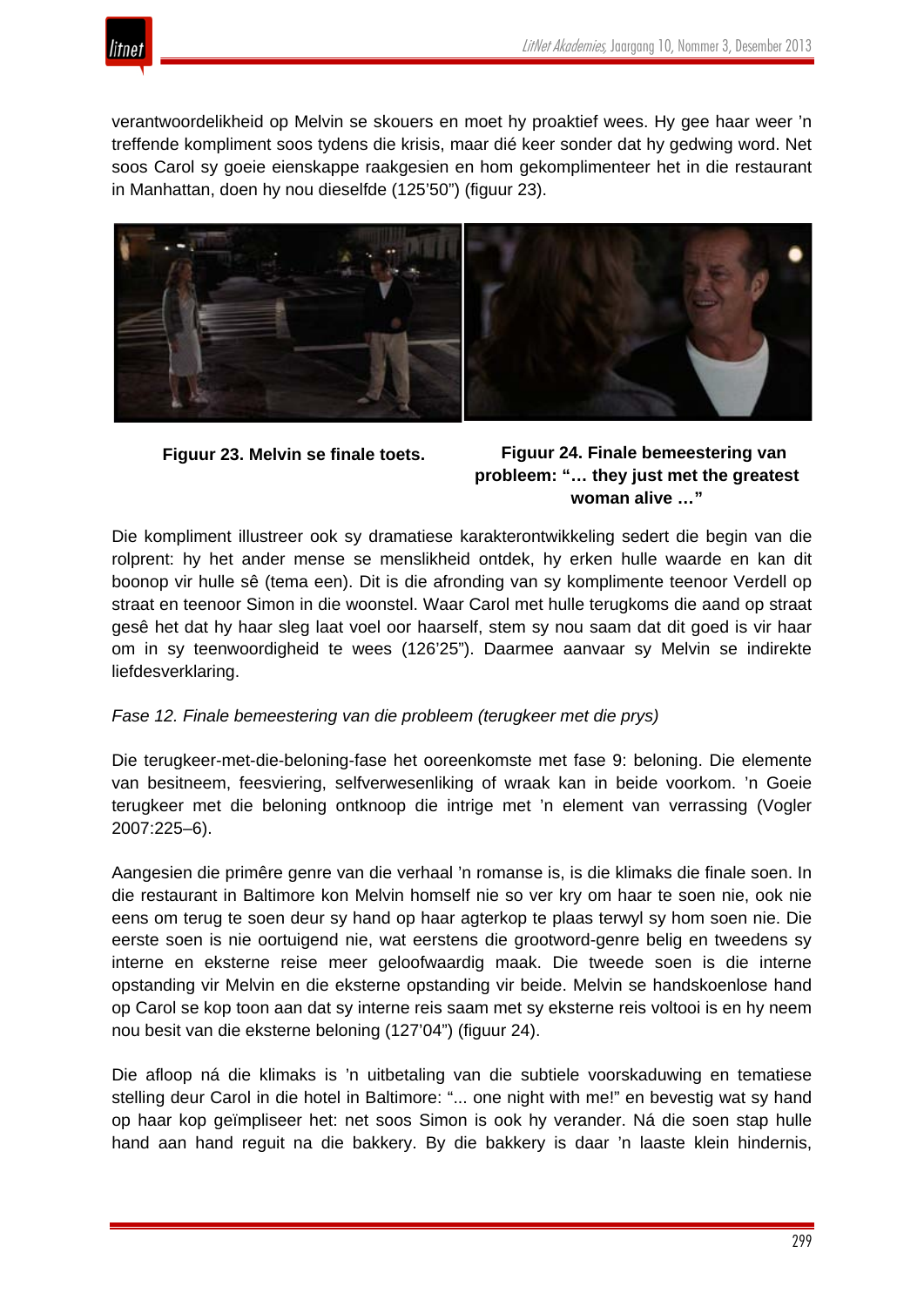![](_page_44_Picture_1.jpeg)

naamlik die werker wat uitkom. Dit laat Melvin agteruittree. As Carol instap, kyk hy af en sien dat hy met sy linkervoet op die strepe staan (figuur 25).

![](_page_44_Picture_3.jpeg)

**Figuur 25. Eksterne beloning. Figuur 26. Interne beloning.**

Dit hinder hom nie en hy stap, soos 'n normale mens, deur die bakkery se deur – die interne reis is voltooid en hy is in besit van die interne beloning. Carol het Melvin se menslikheid ontdek, al twee het ontdek wat liefde werklik is, Melvin is genees van al sy persoonlikheidsprobleme, alles het ten goede meegewerk en die beeld doof na swart (128'25").

## **6. Samevatting**

Karakterontwikkeling kan 'n belangrike bydrae lewer tot die skep van rolprentdrama en karakters wat deur kykers as eg en onvergeetlik beleef word. Dit kan veral in genres wat nie indrukwekkende skouspel en intense negatiewe emosies aanwend nie, met vrug aangewend word.

*As good as it gets* (1997) is vervaardig voor die publikasie van Vogler se boek *The writer's journey* (1998/2007), waarin hy voorstel dat die heldereis ook as struktuur vir karakterontwikkeling gebruik kan word. Die struktuur van die karakterontwikkeling en die intriges in *As good as it gets* toon 'n direkte ooreenkoms met die fases van die heldereis. Al 12 fases van die eksterne en interne heldereise van Melvin, asook die belangrikstes van Simon, is duidelik sigbaar in die draaiboek. Die argetipe-karakters, soos die mentors en drempelwagte, wat met karakterontwikkeling verband hou, is ook duidelik sigbaar en funksioneel.

Die eksterne heldereis van Melvin verskaf die oorhoofse struktuur vir die rolprent, en sy interne reis is meestal met sy eksterne reis gesinchroniseer. Dit is slegs tydens die pad terug dat daar 'n effense afwyking is, aangesien Melvin tydens die terugreis 'n flou poging aanwend tot hertoewyding as hy die liedjie vir Carol probeer speel. Hierdie klein oorvleueling word maklik geakkommodeer binne die buigsaamheid van die heldereis, wat Vogler op verskeie plekke in *The writer's journey* beklemtoon.

Gegewe die effektiewe karakterontwikkeling van die onderskeie karakters en die finansiële en artistieke sukses van *As good as it gets*, is die slotsom dat die interne heldereis 'n konkrete, dog buigsame model vir draaiboekskrywers bied waarmee karakterontwikkeling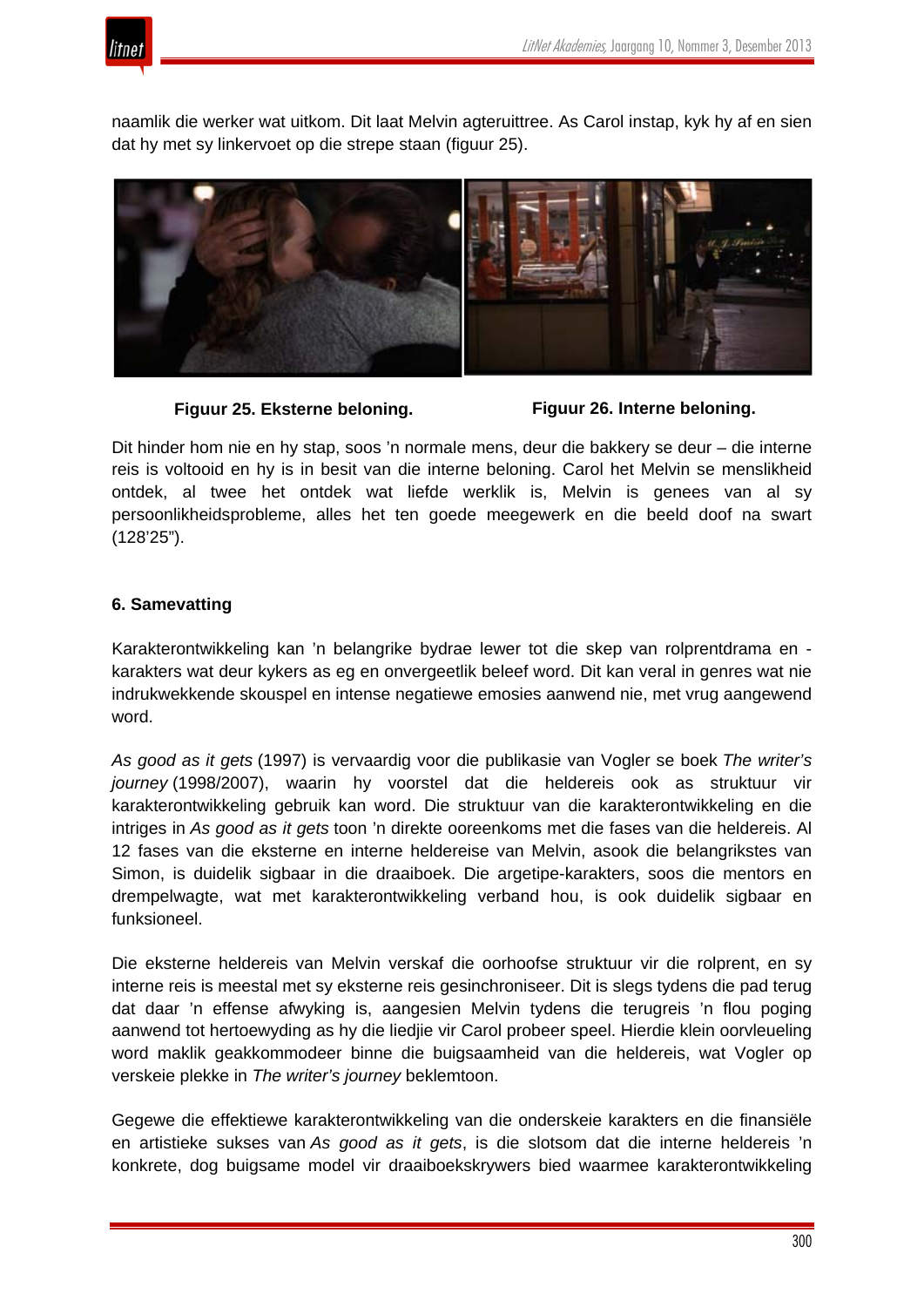![](_page_45_Picture_0.jpeg)

kreatief beplan kan word. As die model ook gebruik word om die intrige(s) mee te struktureer, of as die relevante intriges die klassieke dramatiese driebedryfstruktuur volg, is die karakterontwikkeling geïntegreerd en naastenby in sinchronisasie met die verhaalgebeure wat karakterontwikkeling ondersteun. Dit het tot gevolg dat die karakterontwikkeling 'n belangrike karakter-, strukturele- en intrige-tegniek vorm wat verweefd deur die verhaal loop, waarde tot die gehalte daarvan toevoeg en die loketinkomste van die rolprent bevorder.

## **Bibliografie**

Arnold, C.C. en J.W. Bowers (reds). 1984. *Handbook of rhetorical and communication theory*. Massachusetts: Allyn & Bacon.

Bochner, A.P. 1984. The functions of human communication in interpersonal bonding. In Arnold en Bowers (reds.) 1984.

Brown, M. 2009. Early bad behaviour predicts troubled path, according to study. PhysOrg.com:http://phys.org/news151330573.html (10 Junie 2012 geraadpleeg).

Campbell, J.1968 [1949]. *The hero with a thousand faces*. 2de uitgawe. Princeton: Princeton University Press.

Cousineau, P. 1990. *The hero's journey*. San Francisco: Harper & Row.

Cowgill, L.1999. *Secrets of screenplay structure: how to recognize and emulate the structural frameworks of great films*. Hollywood: Lone Eagle Publishing.

Egri, L. 1946. *The art of dramatic writing*. New York: Simon & Schuster.

Halperin, M. 2000. *Writing the second act: building conflict and tension in your film script*. Studio City: Michael Wiese Production.

Hauge, M. 2011. *Writing screenplays that sell: the complete guide to turning story concepts into movie and television deals*. Londen: Elm Tree Books.

—. 2005. *Writing romantic comedies and love stories*. Screenwriting expo seminar series DVD #004. Los Angeles: CS Publications Inc.

Hauge, M. en C. Vogler. 2009. *The hero's two journeys*. DVD. Big Screen Software.

Herman, L. 1952. *A practical manual of screen playwriting for theater and television films*. New York: New American Library.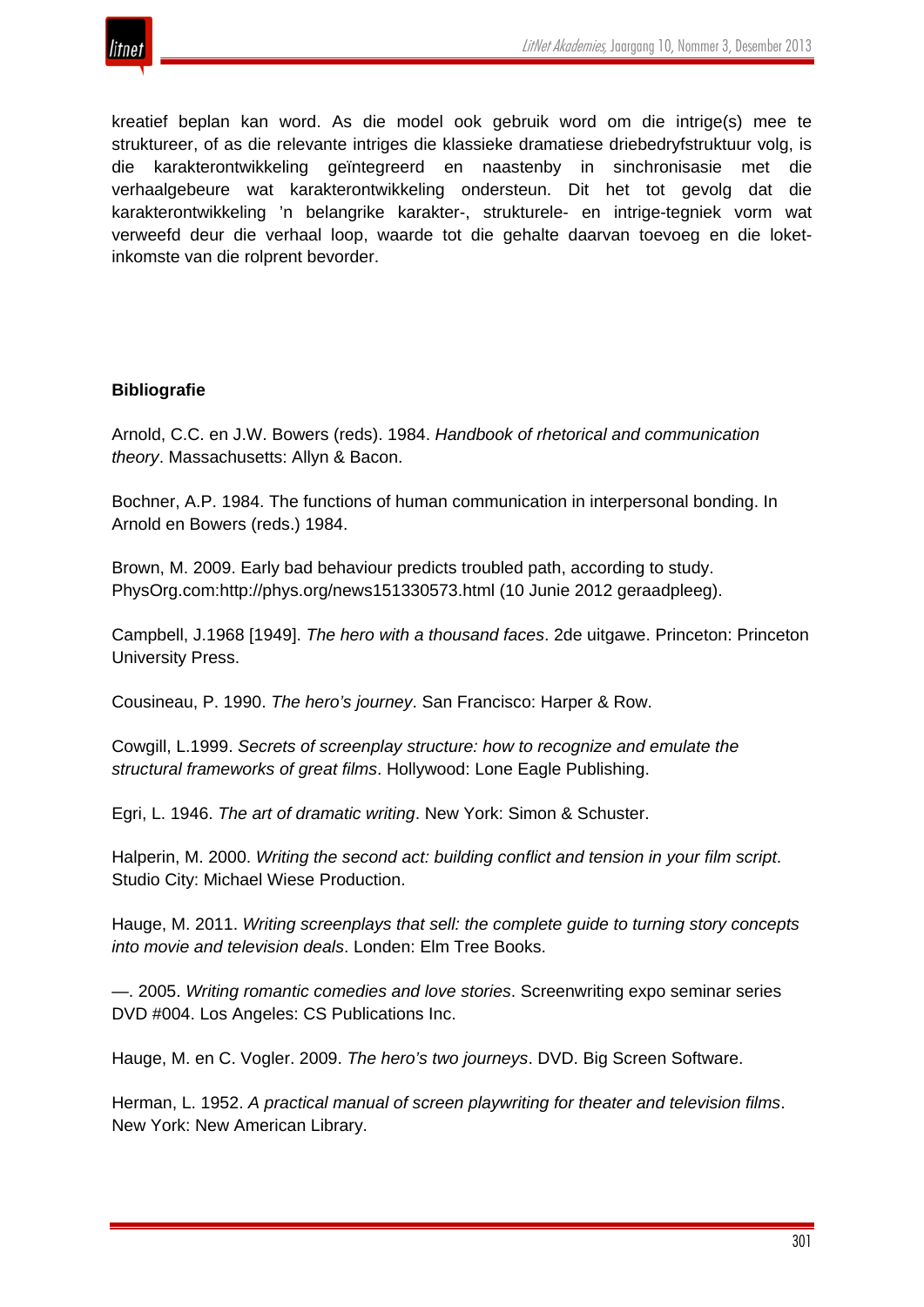![](_page_46_Picture_1.jpeg)

Human, J.F. 2010. Identifisering met die held en die kommersiële sukses van verhalende rolprente. *LitNet Akademies*, 7(2):48–64. http://www.oulitnet.co.za/akademies\_geestes/pdf/LA\_7\_2\_human.pdf.

—. 2007. 'n Kontrolelys vir die skryf en evalueer van dramadraaiboeke*.* Ongepubliseerde doktorale proefskrif, Universiteit van Pretoria.

Human, J.F. en C.H. Theunissen.2002. Die skep van effektiewe karakters IV. Ongepubliseerde studiegids, Technikon Pretoria.

Joseph Campbell. Star Wars Origins. s.j. www.moongadget.com/origins/myth.html (3 Oktober 2009 geraadpleeg).

Lucey, P. 1996. *Story sense: writing story and script for feature films and television*. New York: McGraw-Hill.

Mehring, M. 1990. *The screenplay: a blend of film form and content.* Boston: Focal Press.

Miller, W. 1998. *Screenwriting for film and television*. Boston: Allyn & Bacon.

Palmer, P. 2011. A new character-driven Hero's Journey. *Cracking Yarns: hero's journey, screenwriting tips, story structure*.

http://www.crackingyarns.com.au/http:/www.crackingyarns.com.au/screenwriting-tips (2 April 2013 geraadpleeg)

Propp, V. 1968. *Morphology of the Folktale*. Vertaal deur L. Scott. 2de uitgawe. Austin: University of Texas Press.

Sánchez-Escalonilla, A. 2005. The hero as a visitor in hell: The descent into death in film structure. *Journal of Popular Film and Television*, 32(4):149–56.

Seger, L. 2003. *Advanced screenwriting: raising your script to the academy award level*. Los Angeles: Silman-James Press.

—. 2010. *Making a good script great*. 3de uitgawe. Los Angeles: Silman-James Press.

Siegel, D. The two-goal structure. www.dsiegel.com/film/Film\_home.html (20 Junie 2012 geraadpleeg).

Swain, D.V. en J.R. Swain. 1988. *Film scriptwriting: a practical manual.* Stoneham: Butterworth-Heinemann.

Vogler, C. 1998. *The writer's journey: Mythic structure for writers.* Studio City: Michael Wiese Productions.

—. 2007. *The writer's journey: Mythic structure for writers.* 3de uitgawe. Studio City: Michael Wise Productions.